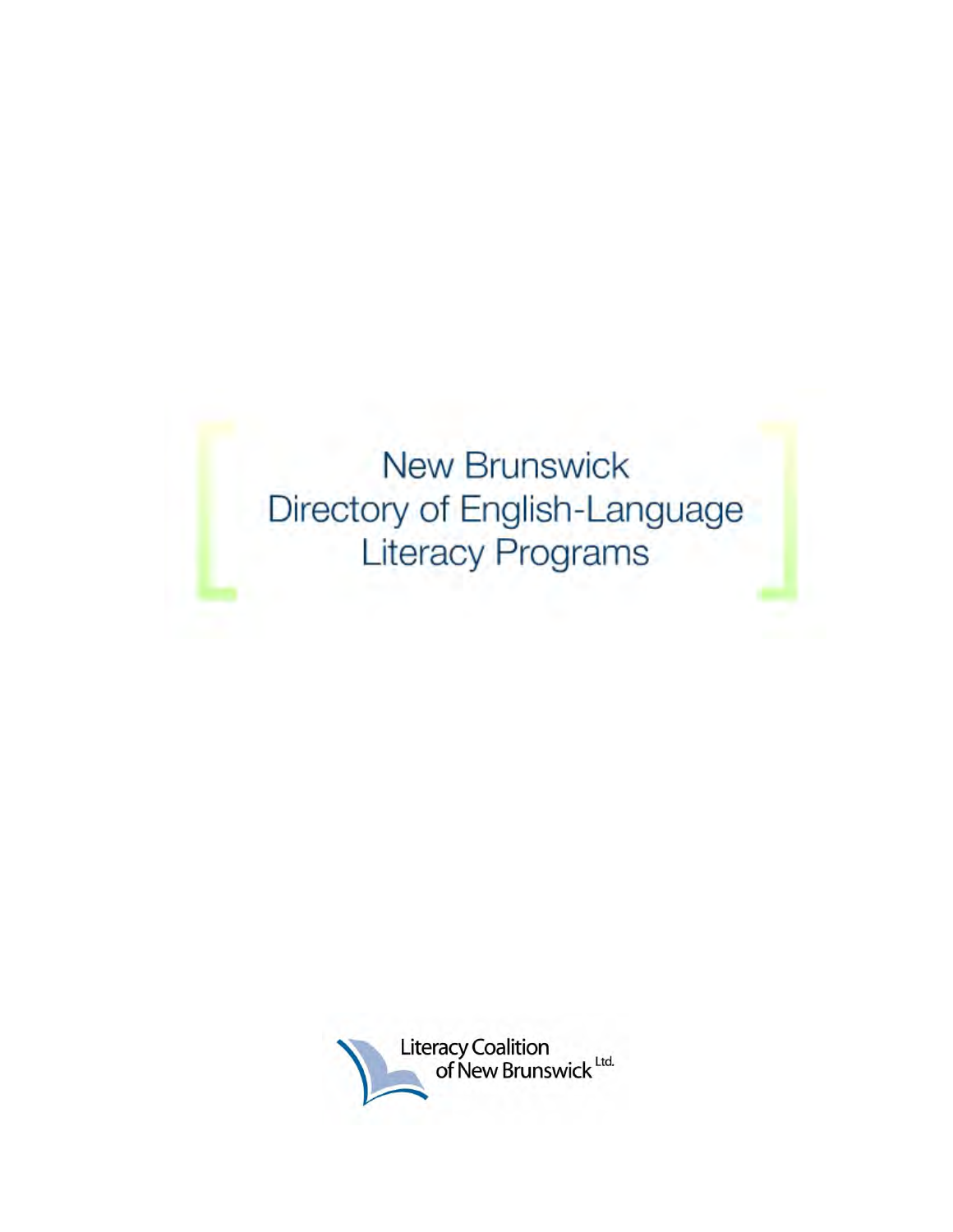# Prepared by the Literacy Coalition of New Brunswick Ltd. for the New Brunswick Department of Education

2nd Edition, July 2011

www.nb.literacy.ca Learn Line: 1-800-563-2211

Literacy Coalition of New Brunswick Ltd. 921 College Hill Road Fredericton, NB E3B 6Z9

Tel: 506‐457‐1227 Toll Free:1‐800‐563‐2211 Fax: 506‐458‐1352 Email: [admin@nb.literacy.ca](mailto:admin@nb.literacy.ca)

Executive Director: Natasha Bozek Project Coordinator: Maureen Hughes Researchers: Maureen Hughes & Nicki Jewett Research Assistant & Editor: Madeline West

July, 2011 Funded by the Province of New Brunswick, Department of Education

### **Acknowledgements**

*The Literacy Coalition of New Brunswick Ltd. wishes to express sincere appreciation to the literacy practitioners and organizations who generously volunteered their time to participate in this survey. Thanks also to the volunteer Board of Directors of the Literacy Coalition of New Brunswick for their valued contribution to this project.*

*The Literacy Coalition of New Brunswick gratefully acknowledges the New Brunswick Department of Education for initiating and funding this project.*

Copyright © 2011 All Rights Reserved No reproduction, copy, or transmission of the document may be made without written permission.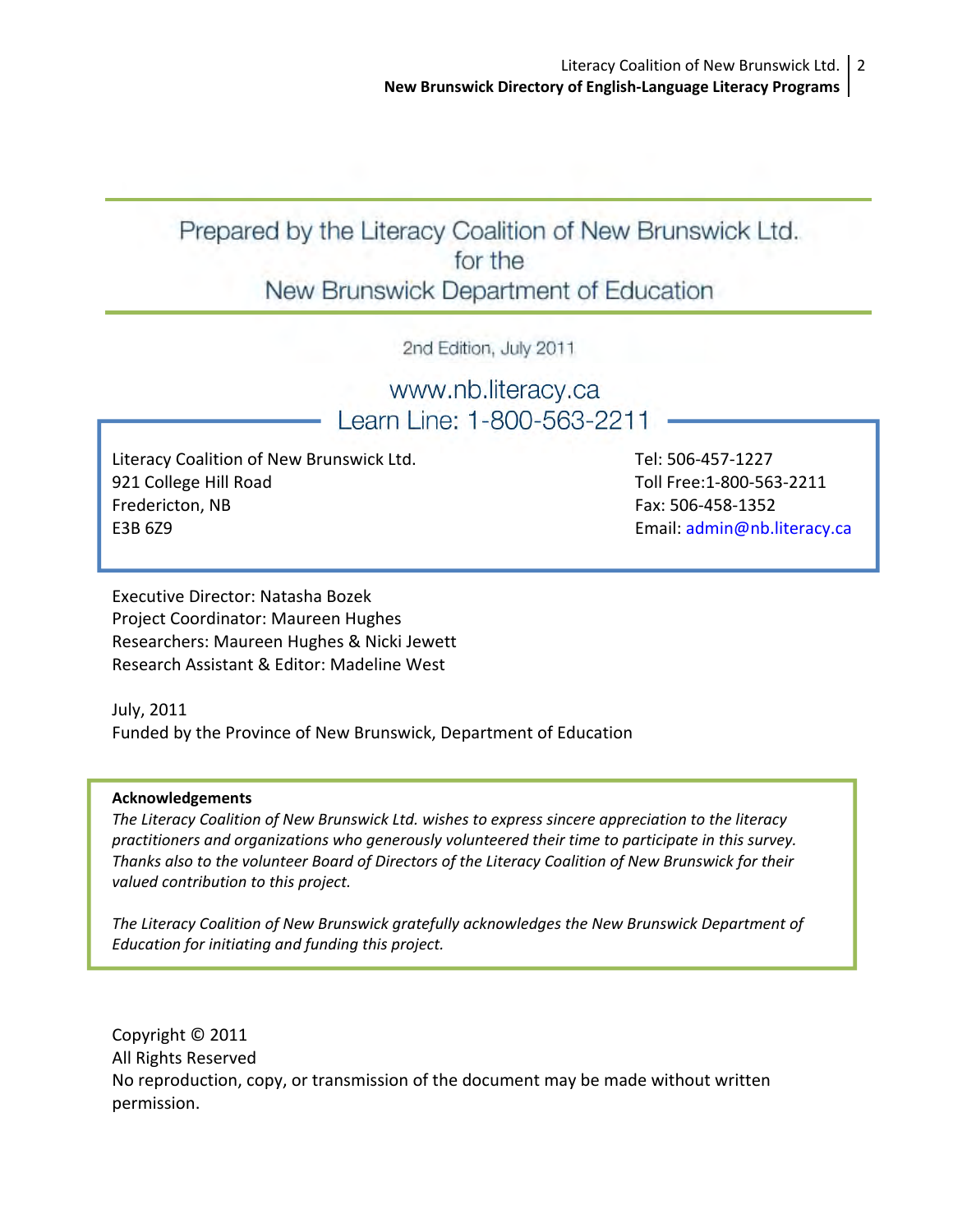### **TABLE OF CONTENTS**

#### **[PROVINCIAL](#page-6-0) PROGRAMS**

Aboriginal Skills & Training Strategic [Investment](#page-6-0) Fund Born to [Read](#page-6-0) / Le Goût de Lire [Community](#page-7-0) Action Plan for Children (CAPC) Family Resource Centres [Community](#page-7-0) Adult Learning Program (CALP) First Nations [Education](#page-7-0) Initiative [Laubach](#page-8-0) Literacy Learning Disabilities [Association](#page-8-0) of New Brunswick Literacy Coalition of New [Brunswick](#page-8-0) New Brunswick Aboriginal [Workplace](#page-9-0) Essential Skills Program New [Brunswick](#page-9-0) Public Library Service [Workplace](#page-9-0) Essential Skills

#### **ALBERT [COUNTY](#page-10-0)**

[Community](#page-10-0) Adult Learning Program (CALP) Imagine‐ A [Solution](#page-10-0) for Dyslexia [Riverview](#page-11-0) Boys and Girls Club South East Early [Intervention](#page-11-0) [Workplace](#page-11-0) Essential Skills

### **[CARLETON](#page-12-0) COUNTY**

[Community](#page-12-0) Adult Learning Program (CALP) [Southern](#page-12-0) Carleton Laubach Literacy Council Talk With Me / Parle‐Moi [Woodstock](#page-12-0) / Perth Valley Family [Resource](#page-13-0) Centre Woodstock Early [Intervention](#page-13-0) [Woodstock](#page-13-0) First Nation Aboriginal Headstart [Workplace](#page-14-0) Essential Skills

#### **[CHARLOTTE](#page-15-0) COUNTY**

Charlotte County Early [Intervention](#page-15-0) [Charlotte](#page-15-0) County Family Resource Centre [Community](#page-15-0) Adult Learning Program (CALP) Grand Manan Community [Programming](#page-16-0) Talk with Me / Parle‐Moi St. [Stephen](#page-16-0) [Workplace](#page-16-0) Essential Skills

### **[GLOUCESTER](#page-17-0) COUNTY**

Bathurst Literacy Council [\(Laubach\)](#page-17-0)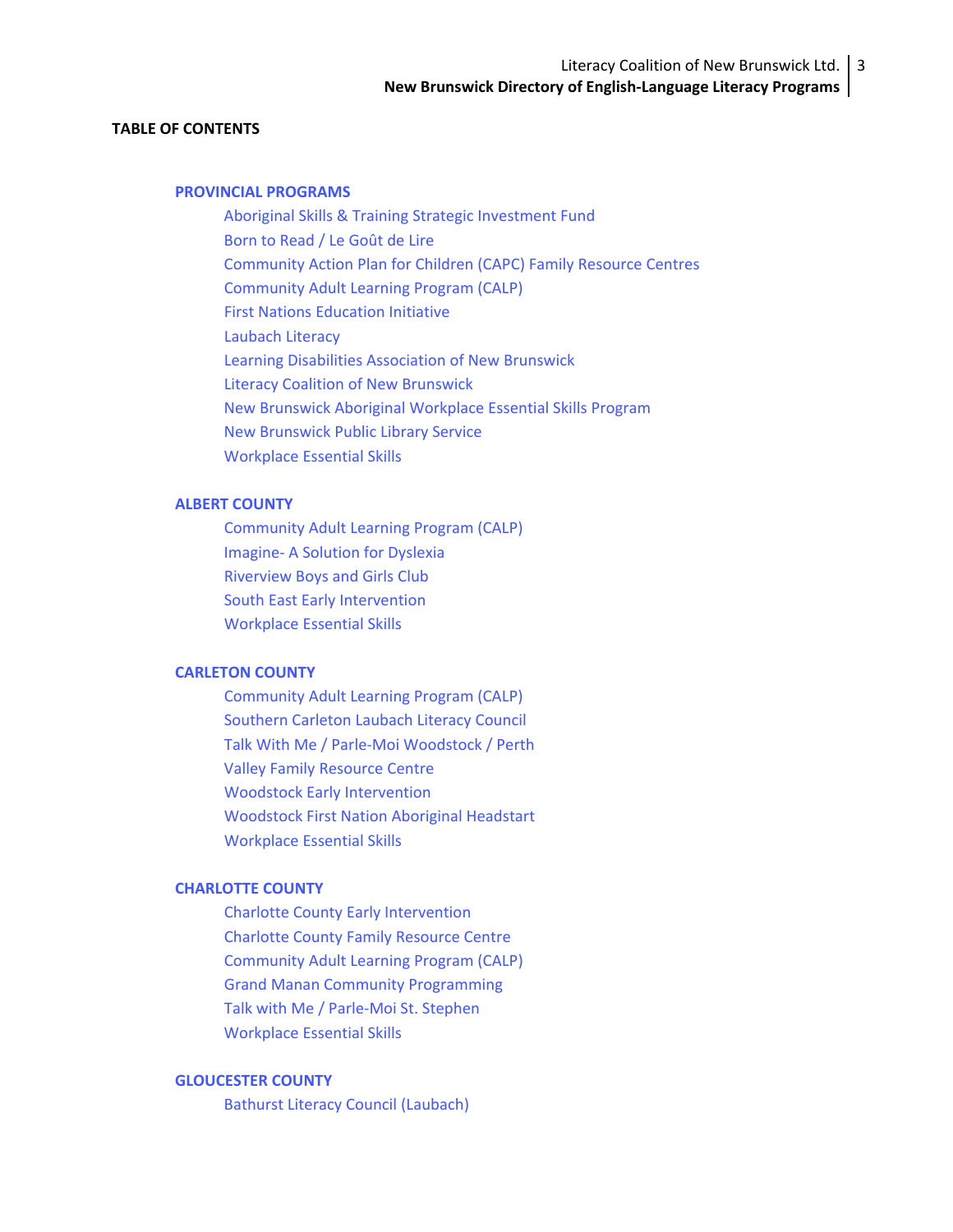### Literacy Coalition of New Brunswick Ltd. | 4 **New Brunswick Directory of English‐Language Literacy Programs**

[Community](#page-17-0) Adult Learning Program (CALP) Pabineau First Nation [Aboriginal](#page-17-0) Headstart [Workplace](#page-18-0) Essential Skills

#### **KENT [COUNTY](#page-19-0)**

[Bouctouche](#page-19-0) First Nation Aboriginal Headstart [Community](#page-19-0) Adult Learning Program (CALP) [Elsipogtog](#page-19-0) First Nation Aboriginal Headstart Indian Island First Nation [Aboriginal](#page-20-0) Headstart Kent Family [Resource](#page-20-0) Centre [Workplace](#page-20-0) Essential Skills

#### **KINGS, QUEENS, AND SUNBURY [COUNTIES](#page-21-0)**

Care n' Share Family [Resource](#page-21-0) Centre [Community](#page-21-0) Adult Learning Program (CALP) [Havelock](#page-21-0) Boys and Girls Club [Hampton](#page-22-0) Alliance for Lifelong Learning Kings County Family [Resource](#page-22-0) Centre KV3C‐ [Kennebecasis](#page-22-0) Valley: Community, Capacity, Children Oromocto First Nation [Aboriginal](#page-22-0) Headstart Read Sussex II [\(Laubach\)](#page-23-0) Sussex and Area Early [Intervention](#page-23-0) Talk with Me / Parle‐Moi [Sussex](#page-23-0) [Workplace](#page-24-0) Essential Skills

### **[MADAWASKA](#page-25-0) COUNTY**

[Community](#page-25-0) Adult Learning Program (CALP) [Madawaska](#page-25-0) Maliseet First Nation Aboriginal Headstart [Madawaska](#page-25-0)‐Victoria Family Resource Centre Talk with Me / Parle‐Moi [Edmundston](#page-26-0) Tobique First Nation [Aboriginal](#page-26-0) Headstart [Workplace](#page-26-0) Essential Skills

### **[NORTHUMBERLAND](#page-27-0) COUNTY**

[Community](#page-27-0) Adult Learning Program (CALP) [Espenoopetitj](#page-27-0) First Nation Aboriginal Headstart Eel Ground First Nation [Aboriginal](#page-27-0) Headstart [Metapenagiag](#page-28-0) First Nation Aboriginal Headstart [Miramichi](#page-28-0) Boys and Girls Club [Miramichi](#page-28-0) Literacy Council (Laubach) [Northumberland](#page-28-0) County Early Intervention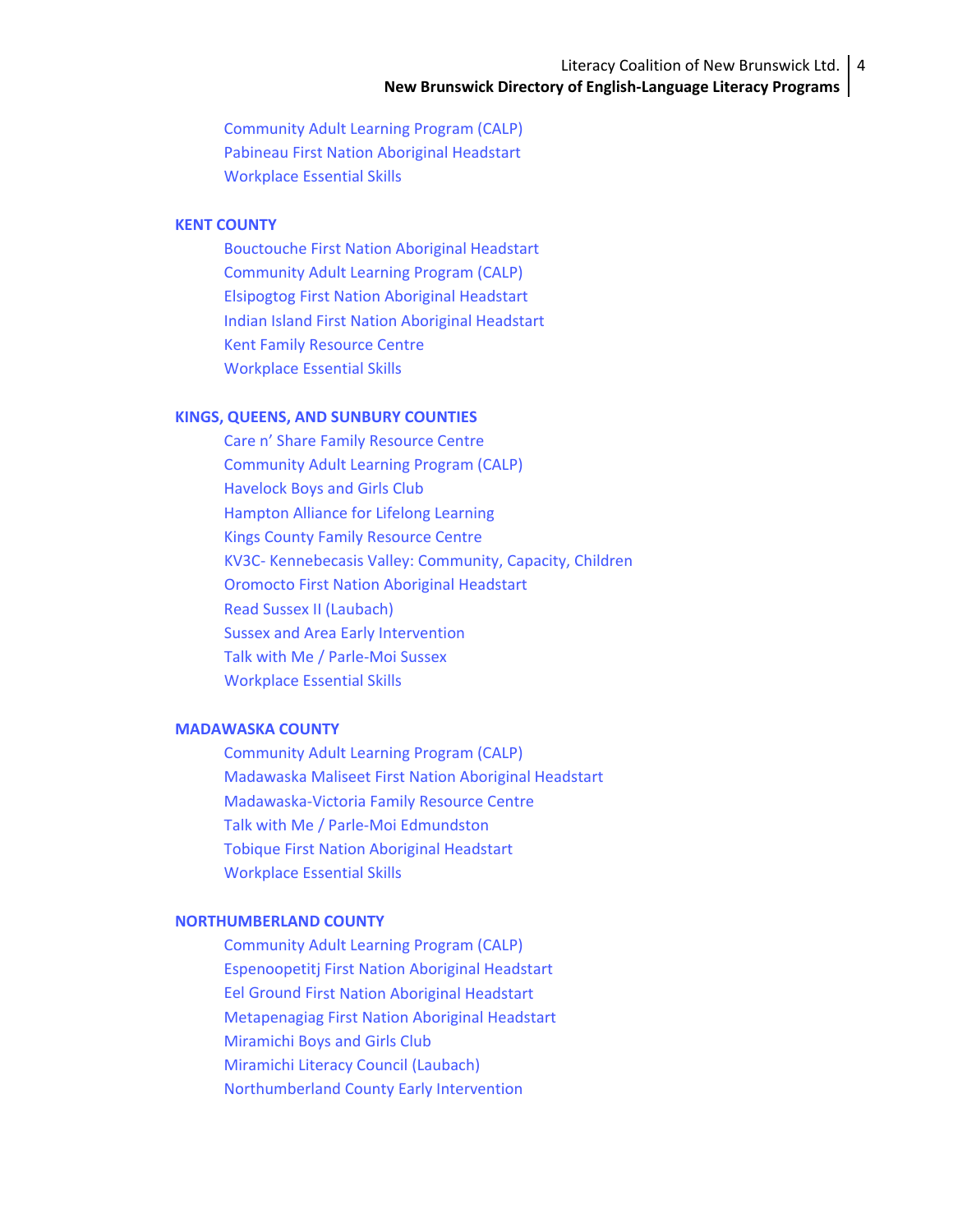### Literacy Coalition of New Brunswick Ltd. 5 **New Brunswick Directory of English‐Language Literacy Programs**

[Northumberland](#page-29-0) Family Resource Centre [Workplace](#page-29-0) Essential Skills

#### **[RESTIGOUCHE](#page-30-0) COUNTY**

[Campbellton](#page-30-0) Literacy Council (Laubach) [Community](#page-30-0) Adult Learning Program (CALP) Eel River Bar First Nation [Aboriginal](#page-30-0) Headstart Eel River Bar First [Nation](#page-31-0) Boys and Girls Club [Restigouche](#page-31-0) Resource Centre for Parents Storytent / Lire en Plein‐Air Program [Partnership](#page-31-0) Talk with Me / Parle‐Moi [Campbellton](#page-31-0) / Dalhousie [Workplace](#page-32-0) Essential Skills

### **SAINT JOHN [COUNTY](#page-33-0)**

[Community](#page-33-0) Adult Learning Program Quality Learning New [Brunswick](#page-33-0) READ Saint John [\(Laubach\)](#page-33-0) [Saint](#page-34-0) John Boys and Girls Club Saint John Early [Intervention](#page-34-0) Saint John Family [Resource](#page-34-0) Centre Saint John Learning [Exchange](#page-35-0) Talk with Me / [Parle](#page-35-0)‐Moi Saint John [Workplace](#page-35-0) Essential Skills Youth [Choices](#page-35-0) Career Link

### **[VICTORIA](#page-36-0) COUNTY**

[Community](#page-36-0) Adult Learning Program (CALP) [Madawaska](#page-36-0)‐Victoria Family Resource Centre Perth‐Andover Partners for [Community](#page-36-0) Literacy Talk with Me / Parle‐Moi Grand‐Sault/Saint [Quentin/Kedgwick](#page-37-0) [Workplace](#page-37-0) Essential Skills

### **[WESTMORLAND](#page-38-0) COUNTY**

[Community](#page-38-0) Adult Learning Program (CALP) Dorchester / [Westmorland](#page-38-0) Literacy Council (Laubach) [Employment](#page-38-0) Transition Services Fort Folly First Nation [Aboriginal](#page-39-0) Headstart [Frontier](#page-39-0) College Greater Moncton Family [Resource](#page-39-0) Centre [Moncton](#page-39-0) Boys and Girls Club Moncton Headstart Early [Intervention](#page-40-0)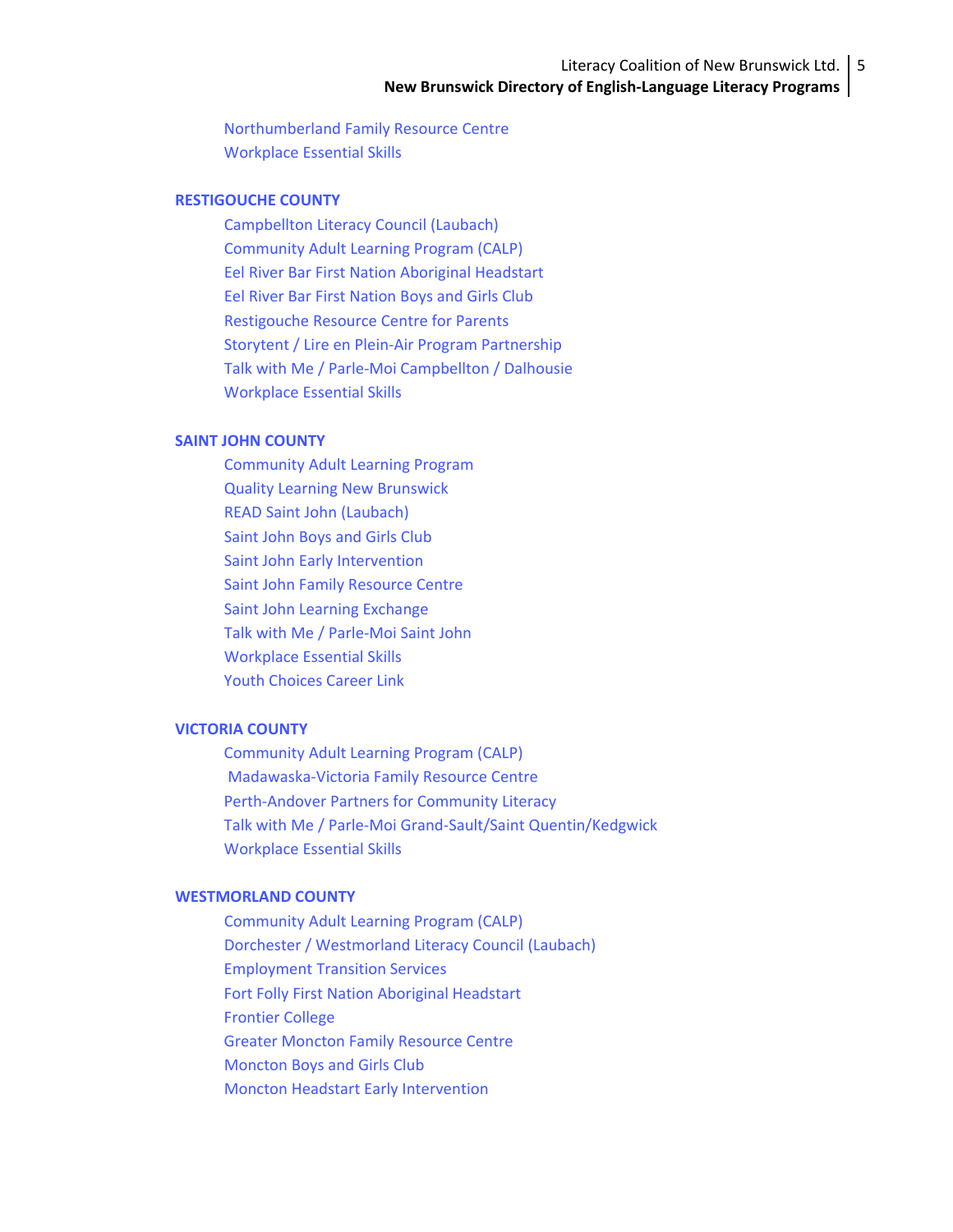### Literacy Coalition of New Brunswick Ltd. 6 **New Brunswick Directory of English‐Language Literacy Programs**

Moncton Regional Learning Council [\(Laubach\)](#page-40-0) Parkton Family Learning and [Resource](#page-40-0) Centre [Petitcodiac](#page-41-0) Boys and Girls Club Port Elgin Literacy Council [\(Laubach\)](#page-41-0) [Salisbury](#page-41-0) Boys and Girls Club Talk with Me / Parle‐Moi [South](#page-42-0) East [Tantramar](#page-42-0) Literacy Council (Laubach) Wilson [Reading](#page-42-0) Center [Workplace](#page-43-0) Essential Skills YMCA [Moncton](#page-43-0) Youth Tutor Program

#### **YORK [COUNTY](#page-44-0)**

[Community](#page-44-0) Adult Learning Program (CALP) [Fredericton](#page-44-0) Boys and Girls Club Fredericton Early [Intervention](#page-45-0) [Fredericton](#page-45-0) Regional Family Resource Centre [Frontier](#page-45-0) College Keswick Valley Literacy Council [\(Laubach\)](#page-46-0) Kingclear First Nation [Aboriginal](#page-46-0) Headstart Laubach Literacy [Fredericton](#page-46-0) St. Mary's First Nation [Aboriginal](#page-46-0) Headstart Talk with Me / Parle‐Moi [Fredericton](#page-47-0) / Oromocto UNB Early [Childhood](#page-47-0) Centre [Workplace](#page-47-0) Essential Skills Youth [Choices](#page-48-0) Career link

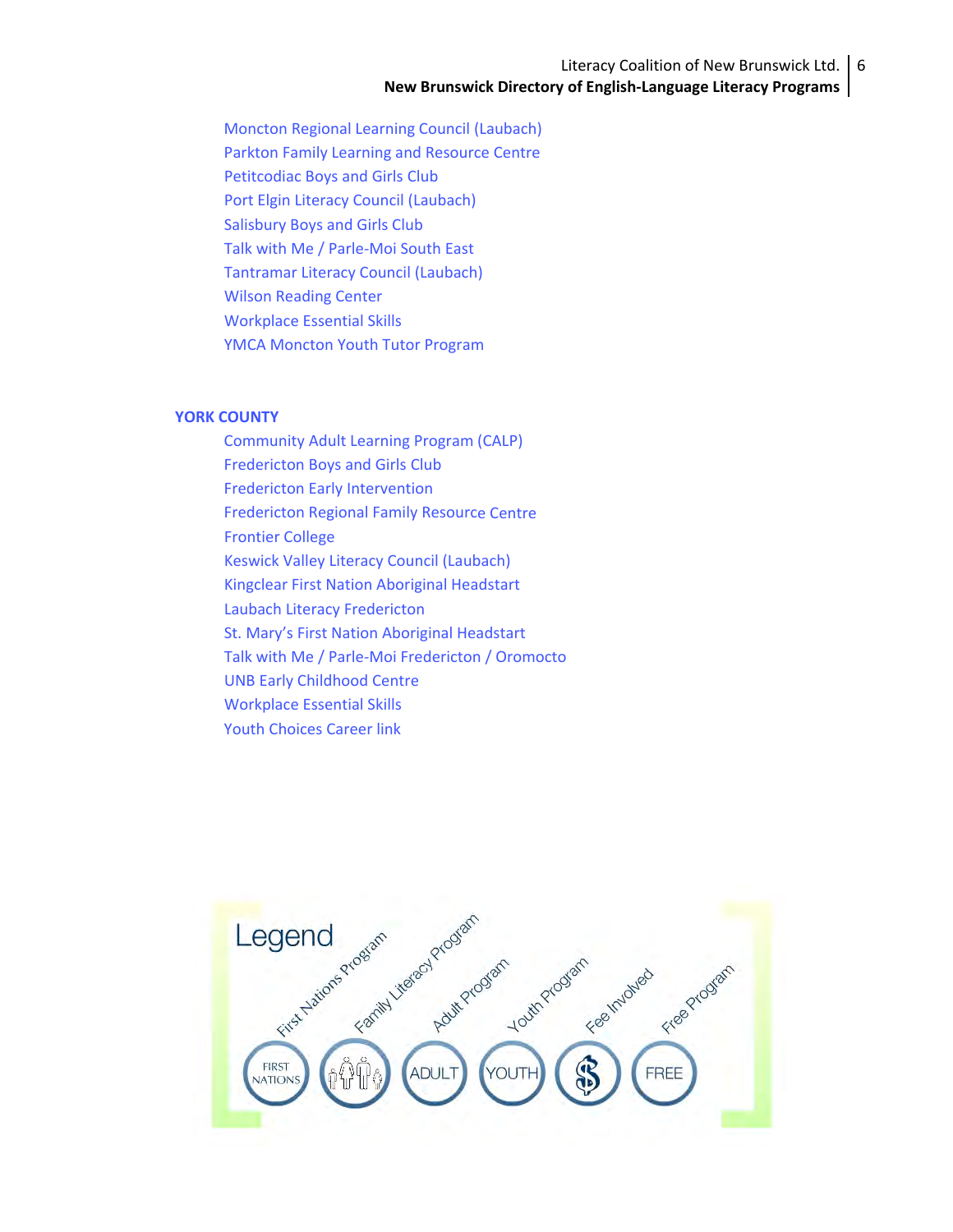## <span id="page-6-0"></span>PROVINCIAL PROGRAMS

### **Aboriginal Skills & Training Strategic Investment Fund (ASTSIF)** Various Locations, NB

Participants will have the opportunity to improve on pre‐employment and essential skills such as: reading text, document use, numeracy, writing, oral communication, working with others, continuous learning, thinking skills and computer use. Participants will also learn about the job search process, networking, skill identification, resume writing, the application process, interview techniques, dressing for success, time management, employer expectation, budgeting and money management, work ethics, etc.

Eel Ground First Nation, NB Fax: 506-627-4613

38 Micmac Rd Tel: 506‐627‐4611, Ext. 112 E1V 4B1 Email: [astsif@nb.aibn.com](mailto:astsif@nb.aibn.com)

### **Born to Read/Le goût de lire** Various Locations, NB

Born to Read provides a bag of children's books to every new mother who has given birth in a New Brunswick hospital. The books are accompanied with a letter for parents, outlining the importance of reading to their child. Information is also included on early childhood development

E3L 1T5

40 Union Street Tel: 506‐466‐1479 St. Stephen, NB 
Email: [downeys@nbnet.nb.ca](mailto:downeys@nbnet.nb.ca)



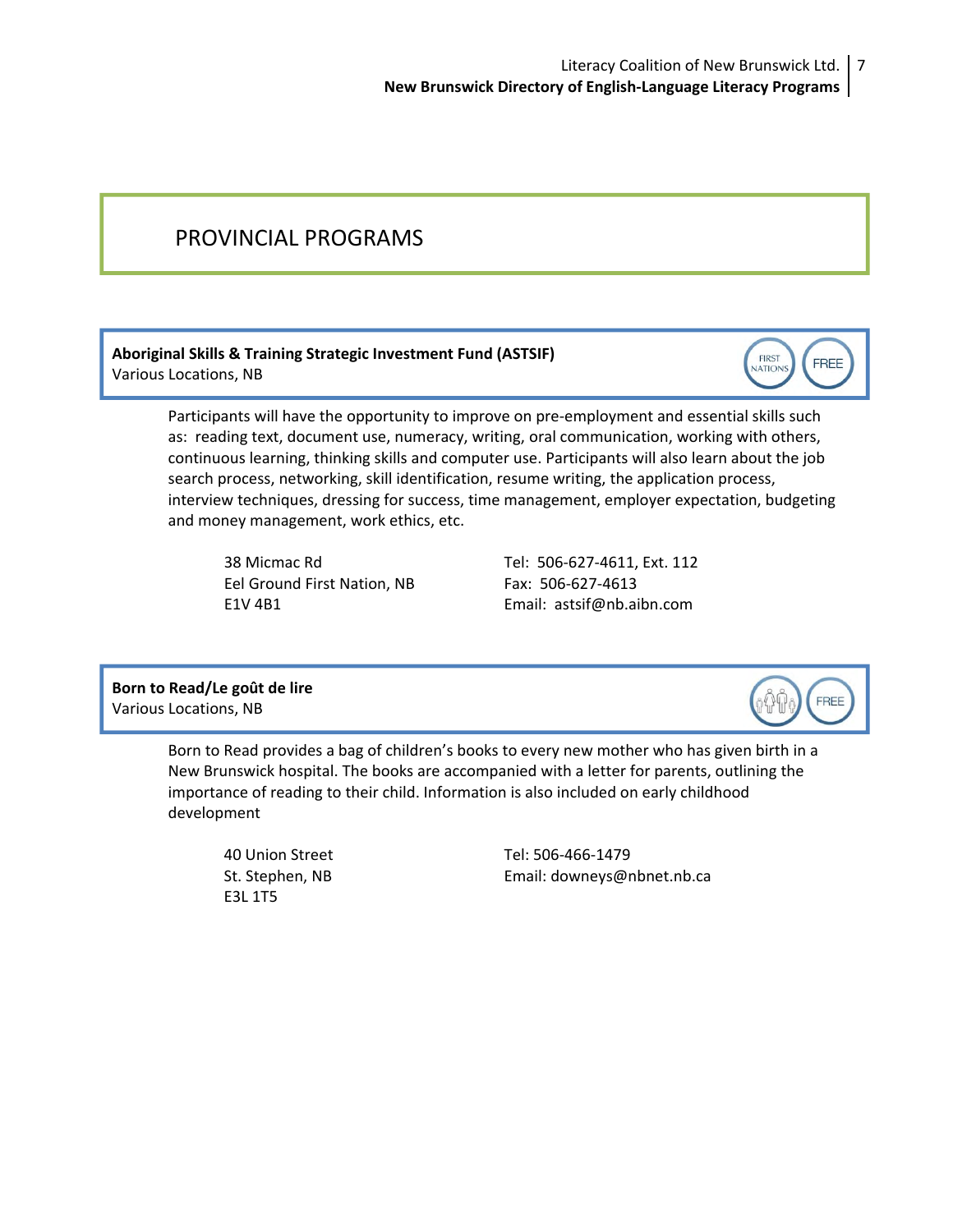### **Community Action Plan for Children (CAPC) Family Resource Centres** Various Locations, NB

The 13 CAPC Family Resource Centres provide programs and resources for families with children 0‐6 years of age. All programs are parent/caregiver and child based. Centres offer core programs which may include Parent and Tot Time, School Readiness and Parenting programs. All programming has a family literacy component and stress the importance of early learning. Centres may differ in the services and programs they offer, depending on the needs of their communities. The centres serve over 80 communities throughout the Province. The Centres are a program of the Public Health Agency of Canada, as well as a partner of the Department of Social Development N.B.

Contact: Anna Marie Hayes Tel: 506‐325‐2299 Website: http://www.frc‐[crf.com/home.cfm](http://www.frc%E2%80%90crf.com/home.cfm)

**Community Adult Learning Program** Various Locations, NB

<span id="page-7-0"></span>



FREE

**CALP Academic Program**: Provides free literacy and GED preparation classes for adults (18+) on a continuous entry basis. CALP is accessible in 70 communities throughout NB and in both official languages.

**E‐Learning Program:** Offers computer training as well as public access to computers and the internet. Assisted access to government online services is also available.

**Location:** Learners are to contact the regional consultant in their area to find classes.

Beaverbrook Building Tel: 1-877-444-0510 500 Beaverbook Court PO Box 6000 Fax: 506‐453‐3300

Fredericton, NB E3B 5H1 Web: <http://www.cnbb.nb.ca/en/english.htm>

**First Nations Education Initiative Inc.** Various Locations, NB



The First Nations Education Initiative works to improve achievement levels in literacy, numeracy and student retention of First Nation Students which meet or exceed their non First Nation peers through the commitment and collaborative effort of school administrators, teachers, support personnel, parents, the community and stakeholders.

E3B 5N6

370 Wilsey Road Tel: 506‐453‐7230 Fredericton, NB Fax: 506‐453‐7240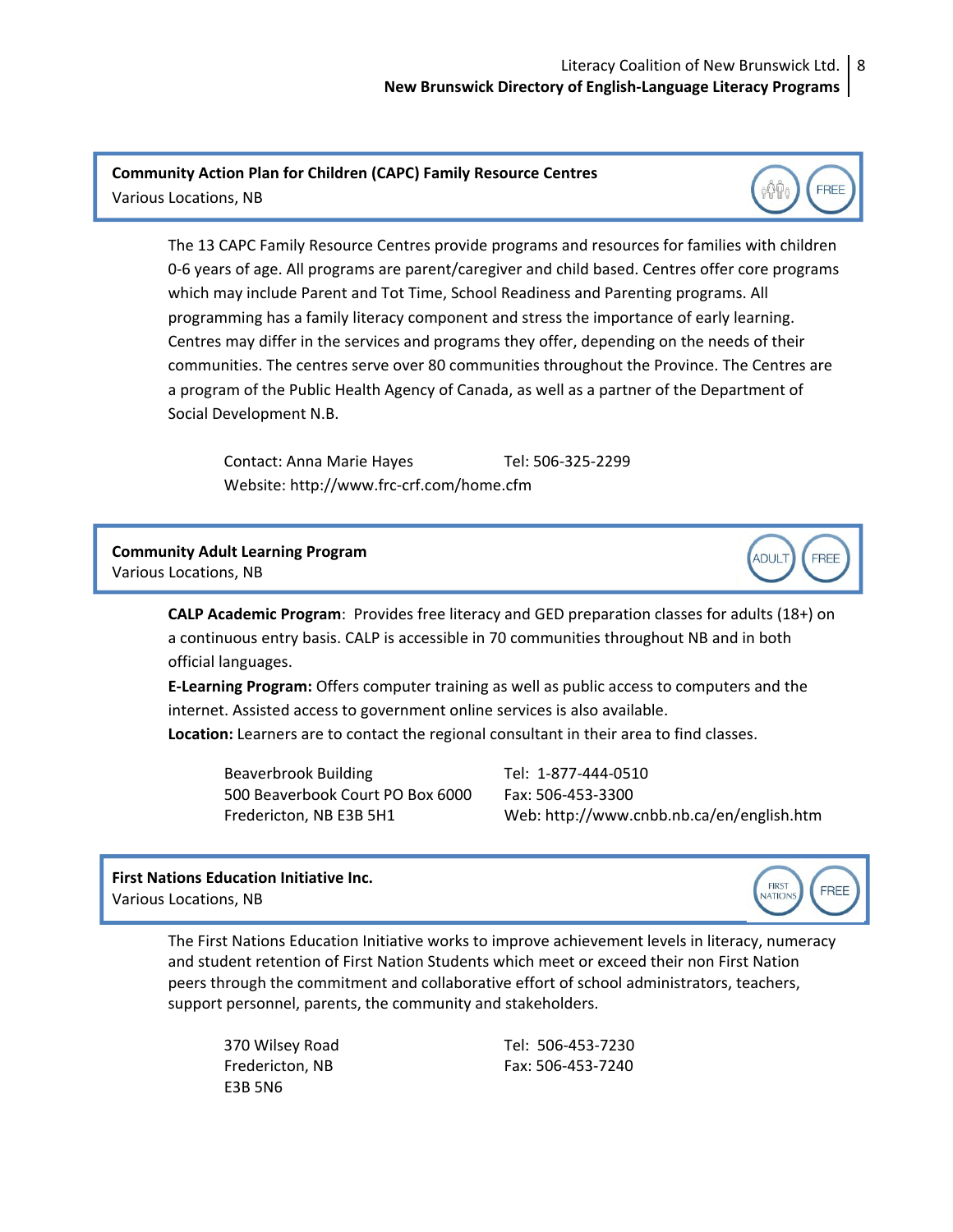### <span id="page-8-0"></span>**Laubach Literacy** Various Locations, NB



Laubach Literacy was founded in 1975 and offers free tutoring in basic literacy and numeracy skills to adult learners by trained and certified volunteers. A registered, non‐profit charitable organization, Laubach reports that they operate 26 active councils across New Brunswick

 Laubach Literacy New Brunswick Tel: 506‐384‐6371 E1C 2M7

 347 Mountain Road Email: [laubachliteracynb@nb.aibn.com](mailto:laubachliteracynb@nb.aibn.com) Moncton, NB Website: http[:www.nald.ca/llnb/index.htm](http://www.nald.ca/llnb/index.htm)

### **Learning Disabilities Association of New Brunswick** Various Locations, NB



The Learning Disabilities Association of New Brunswick promotes the understanding and acceptance of the ability of persons with learning disabilities to lead meaningful and successful lives through programs and workshops offered on a needs basis. Membership is open to all who are interested in the well‐being of those with learning disabilities. LDANB is affiliated with the Learning Disabilities Association of Canada.

 LDANB/TAANB Tel: 1‐877‐544‐7852 Provincial Office Tel: 506-459-7852 E3B 3X6

 203‐403 Regent Street Email: [ldanb\\_taanb@nb.aibn.com](mailto:ldanb_taanb@nb.aibn.com) Fredericton, NB Website: <http://www.nald.ca/ldanb/>

### **Literacy Coalition of New Brunswick** Various Locations, NB



The Literacy Coalition of New Brunswick (LCNB) is a registered non‐profit charitable organization. It is an umbrella organization which acts as the voice for community Anglophone literacy in New Brunswick. Their aim is to increase the literacy rate in New Brunswick in partnership with others. LCNB offers a toll-free referral service for learners.

| Literacy Coalition of New Brunswick | Tel: 1-800-457-1227                |
|-------------------------------------|------------------------------------|
| 921 College Hill Road               | Tel: 506-457-1227                  |
| Fredericton, NB                     | Website: http://www.nb.literacy.ca |
| E3B 6Z9                             | Email: Icnbadmin@nb.literacy.ca    |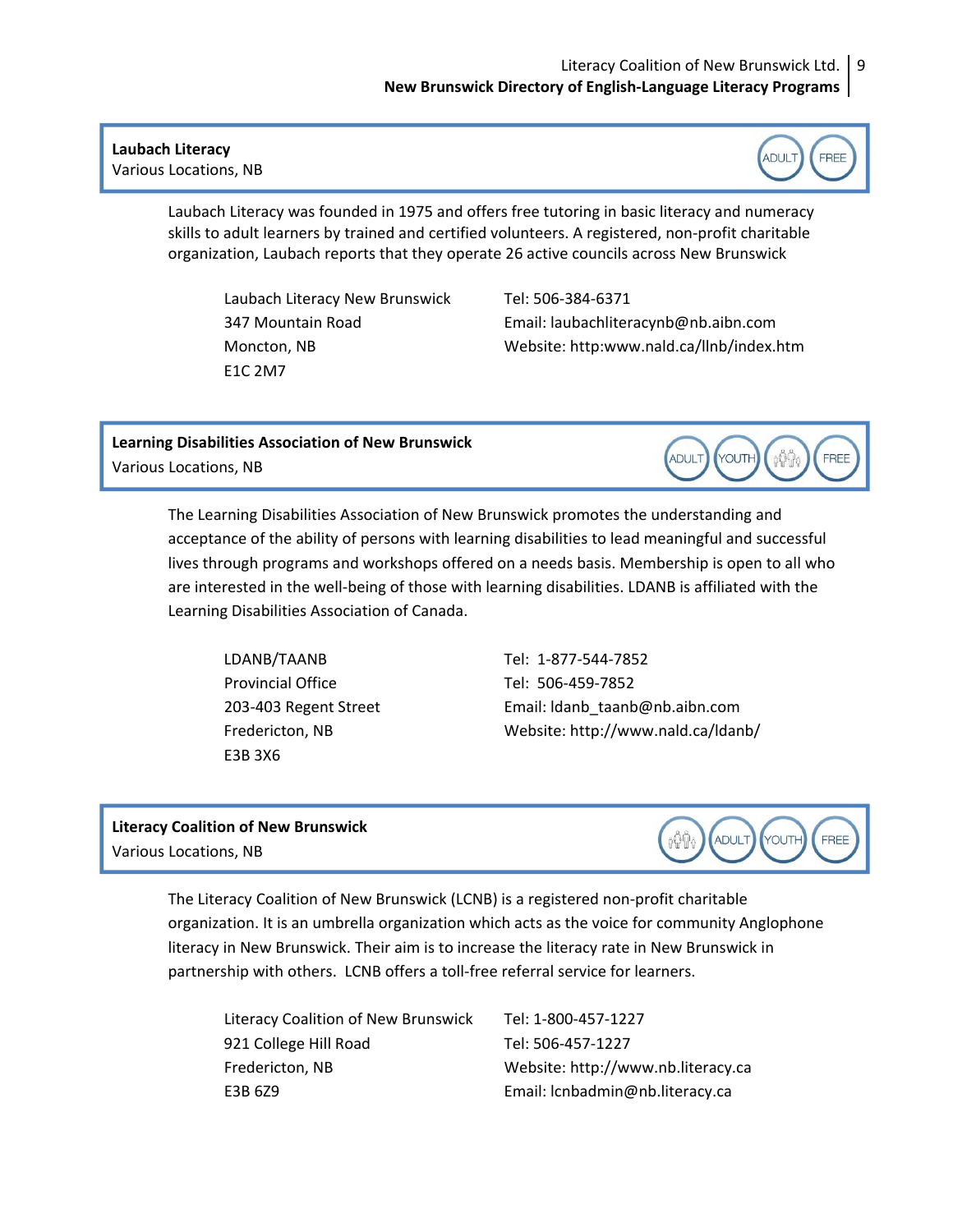FIRST<br>NATIONS

FREE

**FREE** 

FREE

ADULT

**New Brunswick Aboriginal Workplace Essential Skills Program (NBAWES)** Various Locations, NB

> The NBAWES program is drawing on the NBCC‐Workplace Essential Skills (WES) program to enhance the nine essential skills of First Nation learners but with particular emphasis on literacy. The program aims to recruit people with low level 2 literacy and get them to a high level 3 (grade 6 to grade 9).

Fredericton, NB E3A 2V2

150 Cliffe Street Phone: (506) 444‐8884

**New Brunswick Public Library Service** Various Locations, NB

<span id="page-9-0"></span>

The New Brunswick Public Library System provides access to a provincial collection of more than 1.8 million items, as well as to programs and services ranging from story hour to public lectures to services such as reference, Inter‐Library loan and public access workstations.

 Place 2000, PO Box 6000 Tel: 506‐453‐2354 E3B 5H1

Fredericton, NB Web:http:[www.gnb.ca/0003/index](http://www.gnb.ca/0003/index%E2%80%90e.asp)‐e.asp

**Workplace Essential Skills** Various Locations, NB

Workplace Essential Skills (WES) training is based on the nine essential skills: Reading, Writing, Numeracy, Oral Communication, Document Use, Computer Use, Thinking Skills, Continuous Learning, Working with Others. The WES team is able to assess workplace needs, develop customized training specific to the needs of the workplace and employees, provide training resources, and measure the achievement of training objectives.

> Beaverbrook Building Tel: 1-877-444-0510 500 Beaverbook Court PO Box 6000 Fax: 506‐453‐3300 Fredericton, NB E3B 5H1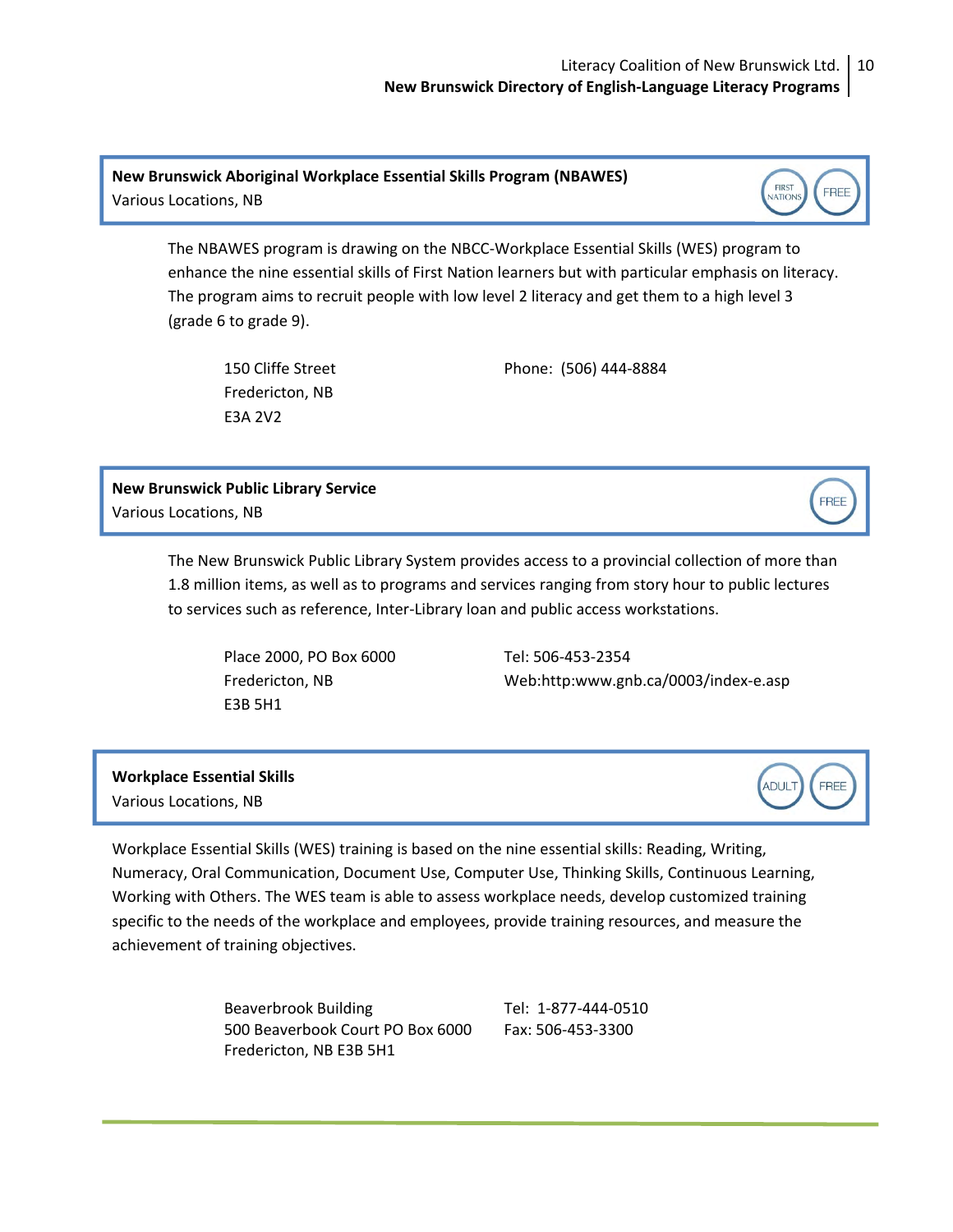## <span id="page-10-0"></span>ALBERT COUNTY

**Community Adult Learning Services (CALP)** Various Locations, Albert County, NB

> **CALP Academic Program:** Provides free literacy and GED preparation classes for adults (18+) on a continuous entry basis. CALP is accessible in 70 communities throughout NB and in both official languages.

**E‐Learning Program:** Offers computer training as well as public access to computers and the internet. Assisted access to government online services is also available. **Location:** Learners are to contact the regional consultant in their area to find classes.

Regional Coordinator Tel: 506-856-2241

**Imagine – A Solution for Dyslexia** Riverview, NB

> This program works to help people cope with various disorders in a learning setting. Disorders may include dyslexia, language‐based learning disabilities, reading disabilities, attention deficit disorders, attention deficit hyperactivity disorders, dyspraxia, dyscalculia, dysgraphia, phonemic awareness disability, visual processing disorder, and auditory processing disorder. The program is individualized and delivered one‐on‐one. Participants are required to pre‐register and pay a fee.

202 Downey Ave, Suite 2 Tel: 506‐871‐5674

Riverview, NB E1B 1W7 Website: [www.dyslexia](http://www.dyslexia%E2%80%90solution.com)‐solution.com



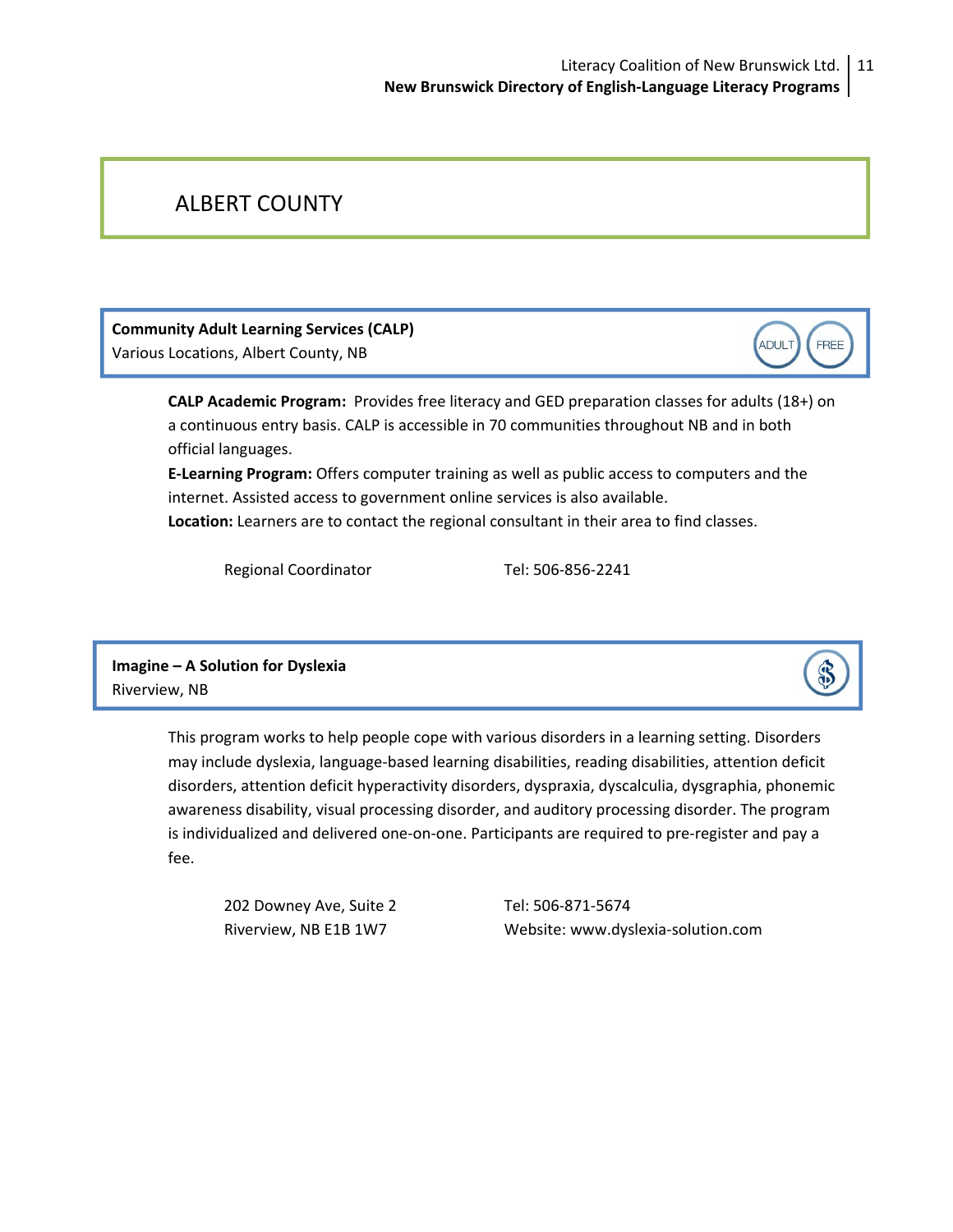### Literacy Coalition of New Brunswick Ltd. 12 **New Brunswick Directory of English‐Language Literacy Programs**

### <span id="page-11-0"></span>**Riverview Boys and Girls Club** Riverview, NB



Boys and Girls Clubs offer a safe, enriching, and fun place to go when school is out, with programs available and affordable to all children. Boys and Girls Clubs are managed by experienced career professionals trained in youth development. Over 14,000 volunteers nationwide assist club staff in providing positive role models for our young people.

50 Runnymeade Rd Tel: 506‐387‐7070 Riverview, NB Fax: 506‐387‐6997 E1B 2M7

**South East Rural Early Intervention** Various Locations, Albert County, NB

> This is a home‐based support and teaching program designed to give children a good start in life. Parents are offered guidance and information on child development and parenting skills. The program is designed to help children optimize their development and become school‐ready. An extensive resource library is also available for families. This is a targeted program intended to promote attachment and child development.

Riverview, NB E1B 4T6

PO Box 24051 Tel: 506‐386‐4304

### **Workplace Essential Skills** Various Locations, Albert County, NB



Workplace Essential Skills (WES) training is based on the nine essential skills: Reading, Writing, Numeracy, Oral Communication, Document Use, Computer Use, Thinking Skills, Continuous Learning, Working with Others. The WES team is able to assess workplace needs, develop customized training specific to the needs of the workplace and employees, provide training resources, and measure the achievement of training objectives.

Regional Coordinator Tel: 506‐856‐2242

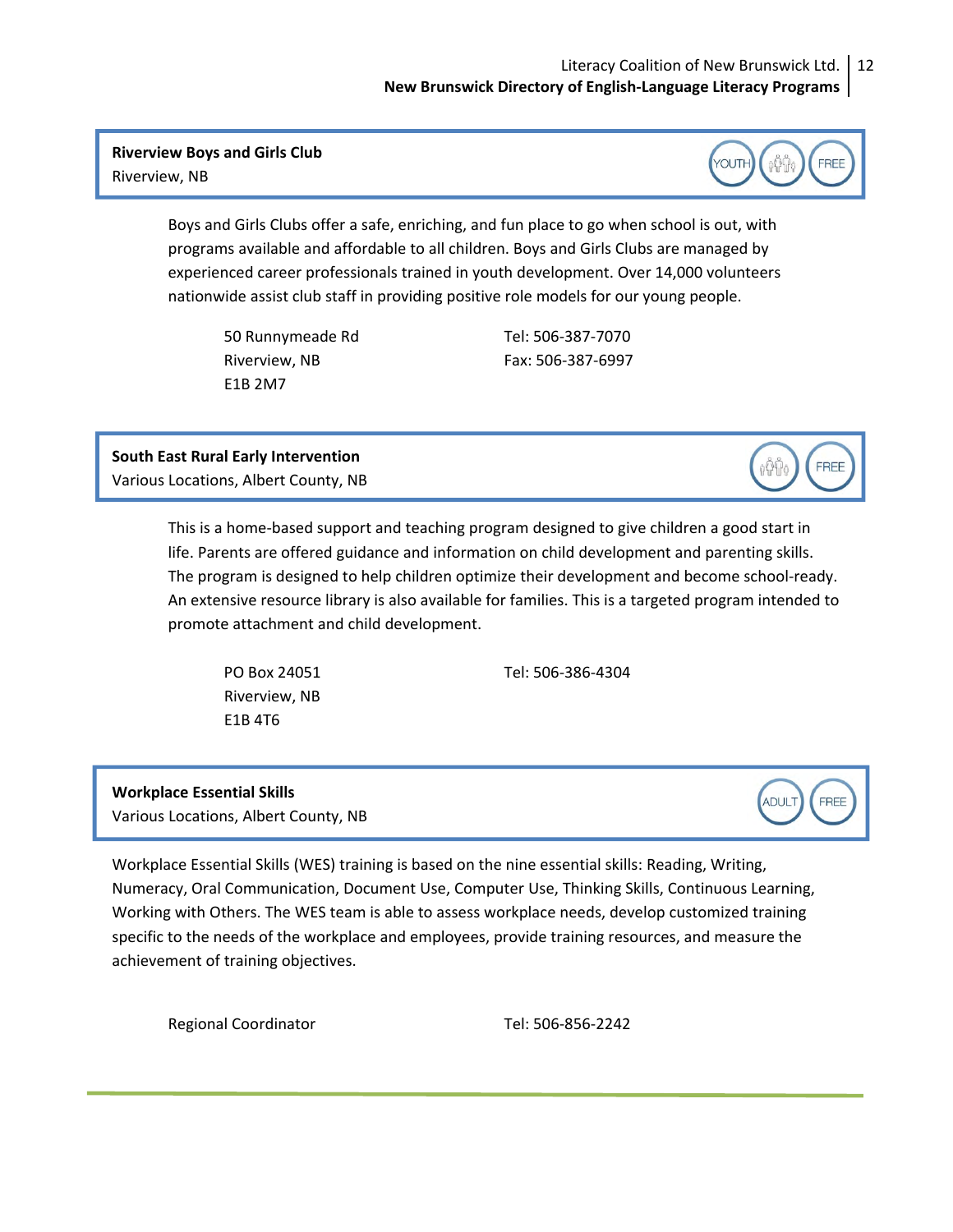## <span id="page-12-0"></span>CARLETON COUNTY

**Community Adult Learning Program (CALP)**

Various Locations, Carleton County, NB

**CALP Academic Program:** Provides free literacy and GED preparation classes for adults (18+) on a continuous entry basis. CALP is accessible in 70 communities throughout NB and in both official languages.

**E‐Learning Program:** Offers computer training as well as public access to computers and the internet. Assisted access to government online services is also available.

**Location:** Learners are to contact the regional consultant in their area to find classes.

Regional Consultant Tel: 506-325-4866

**Southern Carleton Laubach Literacy Council** Southern Carleton County Region, NB



ADULT

FREE

Laubach Literacy was founded in 1975 and offers free tutoring in basic literacy and numeracy skills to adult learners by trained and certified volunteers. A registered, non‐profit charitable organization, Laubach reports that they operate 26 active councils across New Brunswick.

2077 Route 165 Tel: 506‐328‐6665

Lower Woodstock, NB Email: [fatmonk@nb.sympatico.ca](mailto:fatmonk@nb.sympatico.ca) E7M 4A6 Contact: Terry Thomas

**Talk With Me/Parle‐moi Woodstock/Perth** Carleton County, NB



Talk With Me/Parle‐moi is a free program for the promotion and prevention of speech‐language development difficulties in pre‐school children. Open to the public, it provides information on speech and language development geared towards those who interact with pre‐school children.

11300 Route 130 Tel: 1‐866‐423‐8800 Waterville, Carleton County, NB Fax: 506-643-7589 E7P 0A4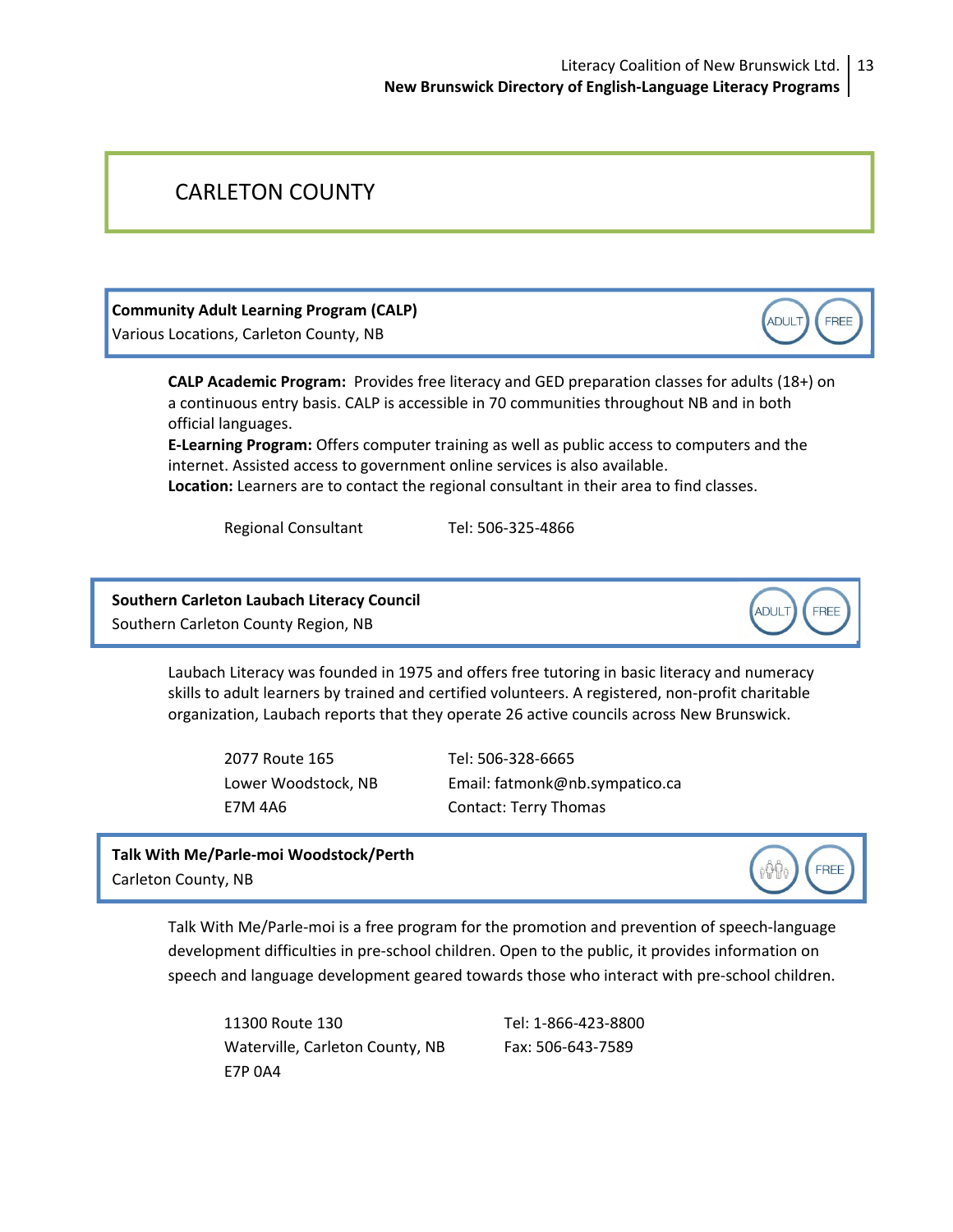<span id="page-13-0"></span>**Valley Family Resource Center** Woodstock area, NB



Family resource centres provide programs and resources for families with children 0‐6 years old, with some providing after‐school programming as well. Centres may differ in the services and programs they offer, depending on the needs of their communities.

110 Richmond St, Unit 1 Tel: 506‐325‐2299

Woodstock, NB Website: frc‐crf.com/woodstock E7M 2N9 Email: [woodstock@frc](mailto:woodstock@frc%E2%80%90crf.com)‐crf.com

**Woodstock Early Intervention**  Various Locations, Carleton County, NB

> This is a home‐based support and teaching program designed to give children a good start in life. Parents are offered guidance and information on child development and parenting skills. The program is designed to help children optimize their development and become school‐ready. An extensive resource library is also available for families. This is a targeted program intended to promote attachment and child development.

261 Connell St, Unit 7 Tel: 506‐325‐4493

Woodstock, NB E7M 1L2 Email: [earlyint@nbnet.nb.ca](mailto:earlyint@nbnet.nb.ca)

**Woodstock First Nation Aboriginal Headstart** Woodstock First Nation, NB



tÖÜt

**FREE** 

Headstart programs deliver early literacy and kindergarten readiness programs.

6 Eagles Nest Drive Tel: 506‐328‐4332 E7M 4J3

Woodstock, N.B. Email: [wfnpreschool@gmail.com](mailto:wfnpreschool@gmail.com)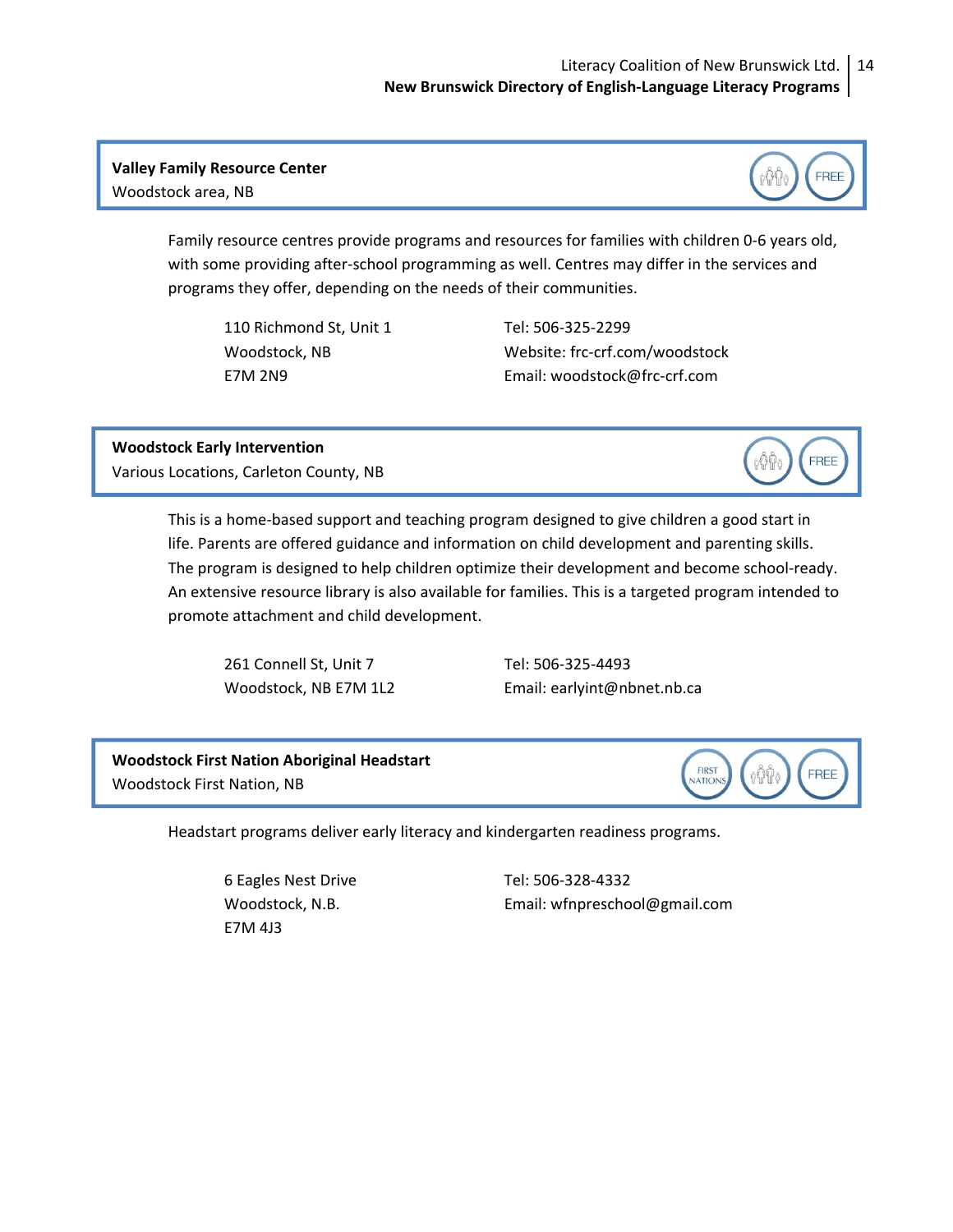**Workplace Essential Skills** Various Locations, Carleton County, NB

<span id="page-14-0"></span>



Workplace Essential Skills (WES) training is based on the nine essential skills: Reading, Writing, Numeracy, Oral Communication, Document Use, Computer Use, Thinking Skills, Continuous Learning, Working with Others. The WES team is able to assess workplace needs, develop customized training specific to the needs of the workplace and employees, provide training resources, and measure the achievement of training objectives.

Regional Coordinator Tel: 506‐444‐3859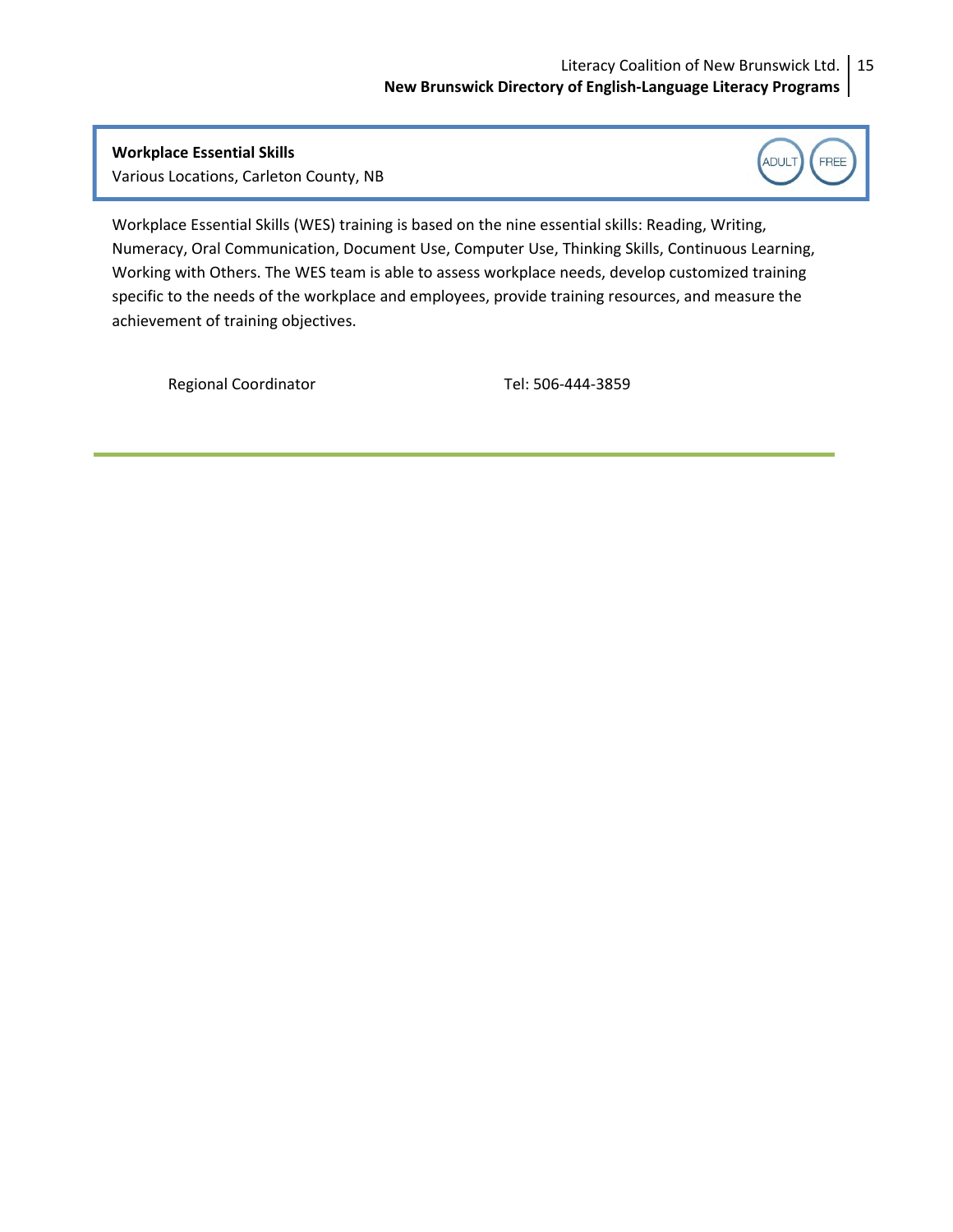## <span id="page-15-0"></span>CHARLOTTE COUNTY

### **Charlotte County Early Intervention**

Various Locations, Charlotte County, NB

This is a home‐based support and teaching program designed to give children a good start in life. Parents are offered guidance and information on child development and parenting skills. The program is designed to help children optimize their development and become school-ready. An extensive resource library is also available for families. This is a targeted program intended to promote attachment and child development.

21 River St, Suite F Tel: 506‐466‐7575

St Stephen, NB E3L 3H2 Email: [cceiac@nb.aibn.com](mailto:cceiac@nb.aibn.com)

**Charlotte County Family Resource Centre** St.Stephen, NB

> Family resource centres provide programs and resources for families with children 0‐6 years old, with some providing after-school programming as well. Centres may differ in the services and programs they offer, depending on the needs of their communities.

126 Milltown Blvd. Tel: 506‐465‐8181

PO Box 3052 Website: frc‐crf.com/st‐stephen St. Stephen, NB E3L 2X3 Email: [ststephen@frc](mailto:ststephen@frc%E2%80%90crf.com)-crf.com

**Community Adult Learning Program (CALP)** Various Locations, Charlotte County, NB



**FREE** 

**FREE** 

t Pr

CALP Academic Program: Provides free literacy and GED preparation classes for adults (18+) on a continuous entry basis. CALP is accessible in 70 communities throughout NB and in both official languages.

E‐Learning Program: Offers computer training as well as public access to computers and the internet. Assisted access to government online services is also available.

Location: Learners are to contact the regional consultant in their area to find classes.

Regional Consultant Tel: 506-325-4866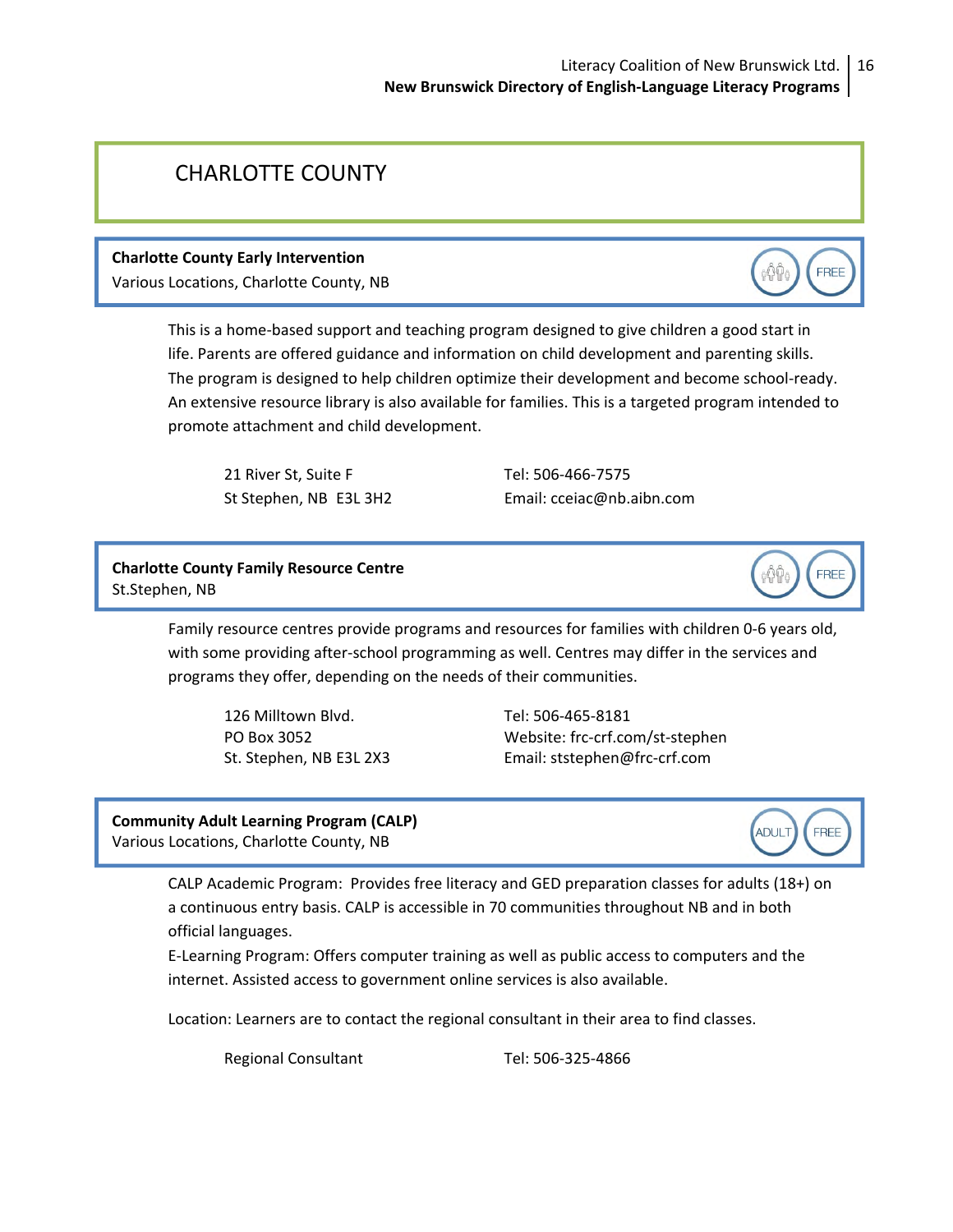### Literacy Coalition of New Brunswick Ltd. 17 **New Brunswick Directory of English‐Language Literacy Programs**

**YOUTH** 

000o

**FREE** 

### <span id="page-16-0"></span>**Grand Manan Boys and Girls Club** Grand Harbour, Grand Manan, NB

Boys and Girls Clubs offer a safe, enriching, and fun place to go when school is out, with programs available and affordable to all children. Boys and Girls Clubs are managed by experienced career professionals trained in youth development. Over 14,000 volunteers nationwide assist club staff in providing positive role models for our young people.

1021 Route 776 Tel: 506‐662‐3653

Grand Manan, NB E5G 4E5 Email: [bgclub@nbnet.nb.ca](mailto:bgclub@nbnet.nb.ca)

**Grand Manan Community Programming** Woodward Cove, Grand Manan, NB



Grand Manan Community Programming offers a variety of programs for children and families.

790 Route 776 Tel: 506‐662‐8884

Grand Manan, NB E5G 3C3 Email: [gmcommunityprog@nb.aibn.com](mailto:gmcommunityprog@nb.aibn.com)

**Talk With Me/Parle‐moi St. Stephen** St. Stephen, NB

> Talk With Me/Parle‐moi is a free program for the promotion and prevention of speech‐language development difficulties in pre‐school children. Open to the public, it provides information on speech and language development geared towards those who interact with pre‐school children.

Charlotte County Hospital Tel: 506‐465‐4465 St. Stephen, NB

### **Workplace Essential Skills**

Various Locations, Charlotte County, NB

Workplace Essential Skills (WES) training is based on the nine essential skills: Reading, Writing, Numeracy, Oral Communication, Document Use, Computer Use, Thinking Skills, Continuous Learning, Working with Others. The WES team is able to assess workplace needs, develop customized training specific to the needs of the workplace and employees, provide training resources, and measure the achievement of training objectives.

Regional Coordinator Tel: 506-444-3859





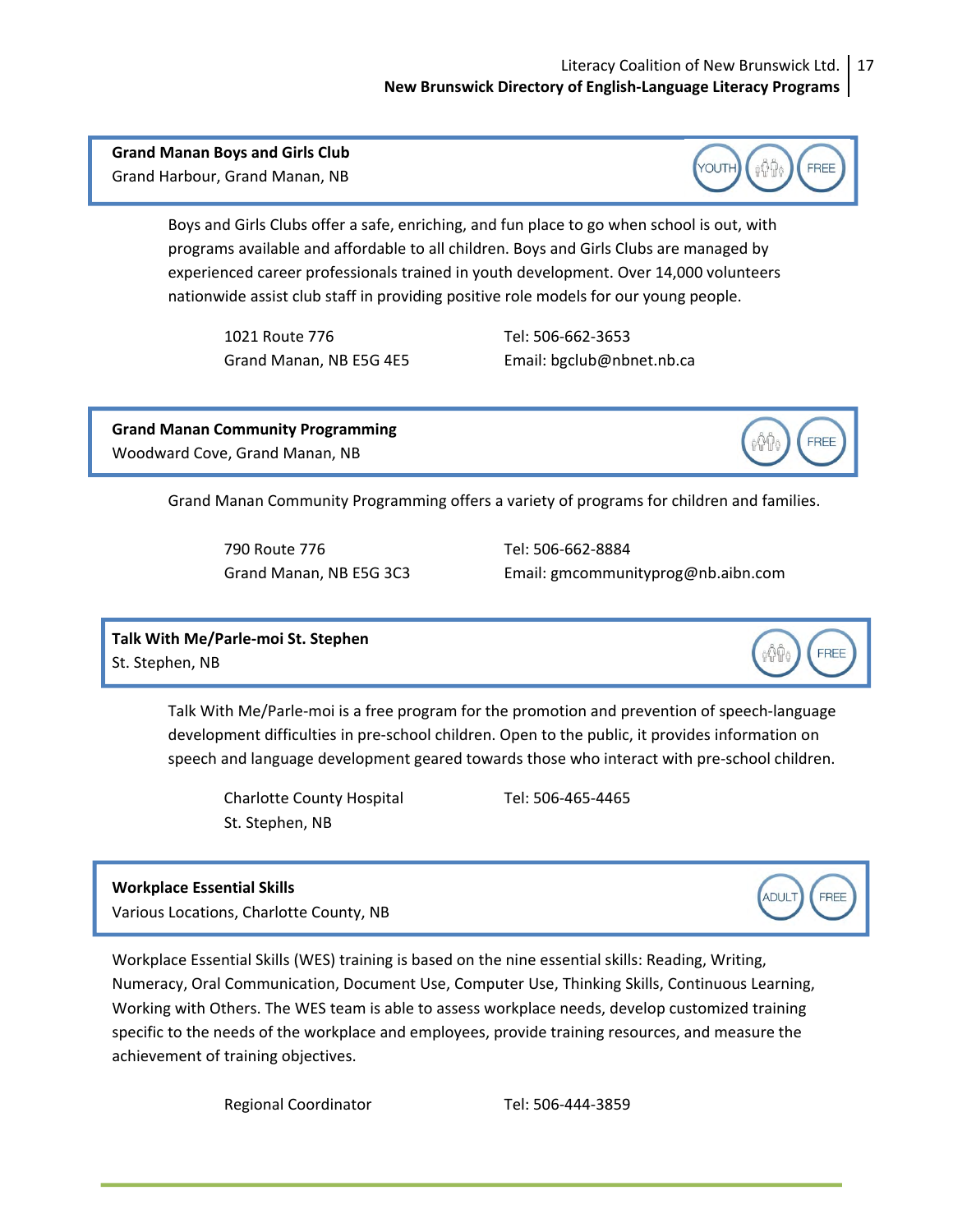## <span id="page-17-0"></span>GLOUCESTER COUNTY

**Bathurst Literacy Council (Laubach)** Bathurst, NB

> Laubach Literacy was founded in 1975 and offers free tutoring in basic literacy and numeracy skills to adult learners by trained and certified volunteers. A registered, non‐profit charitable organization, Laubach reports that they operate 26 active councils across New Brunswick.

1180 Rockland Dr. Tel: 506-548-5137 Bathurst, NB E2A 3T9

**Community Adult Learning Program (CALP)** Various Locations, Gloucester County, NB

> **CALP Academic Program:** Provides free literacy and GED preparation classes for adults (18+) on a continuous entry basis. CALP is accessible in 70 communities throughout NB and in both official languages.

**E‐Learning Program:** Offers computer training as well as public access to computers and the internet. Assisted access to government online services is also available. **Location:** Learners are to contact the regional consultant in their area to find classes.

Campbellton Péninusule acadienne Tel: 506‐789‐2085 Tel: 506‐325‐4866

Regional Consultant (Bilingual) Regional Consultant (Francophone)

**Pabineau First Nation Aboriginal Headstart** Pabineau First Nation, NB

Headstart programs deliver early literacy and kindergarten readiness programs.

1290 Pabineau Falls Rd Tel: 506‐548‐9211 E2A 7M3

Pabineau, N.B. Email: [pabineauheadstart@hotmail.com](mailto:pabineauheadstart@hotmail.com)



ADULT

FREE

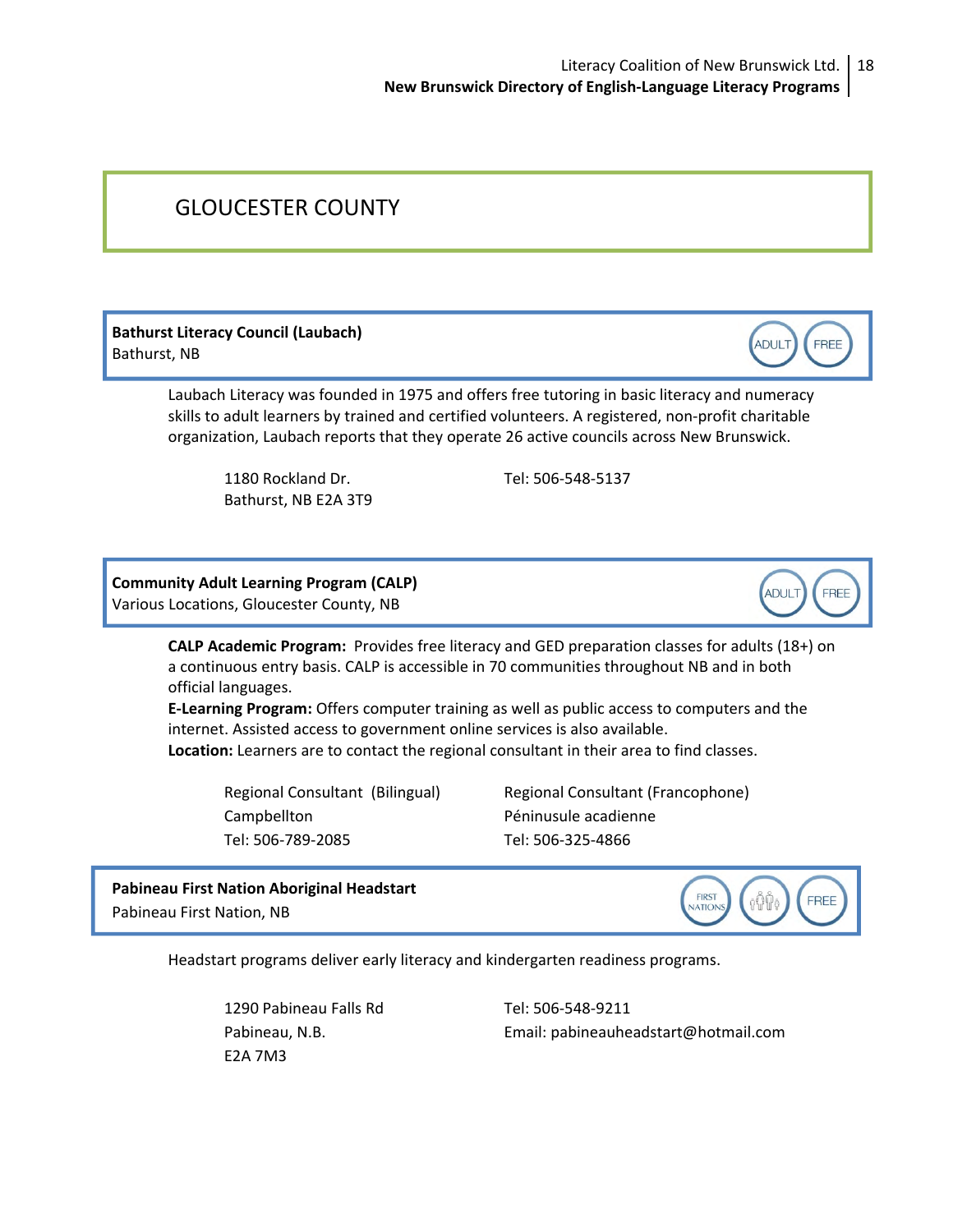**Workplace Essential Skills** Various Locations, Gloucester County, NB

<span id="page-18-0"></span>



Workplace Essential Skills (WES) training is based on the nine essential skills: Reading, Writing, Numeracy, Oral Communication, Document Use, Computer Use, Thinking Skills, Continuous Learning, Working with Others. The WES team is able to assess workplace needs, develop customized training specific to the needs of the workplace and employees, provide training resources, and measure the achievement of training objectives.

Regional Coordinator, Péninsule acadienne **Regional Coordinator, Bathurst** 506‐726‐2710 506‐789‐2085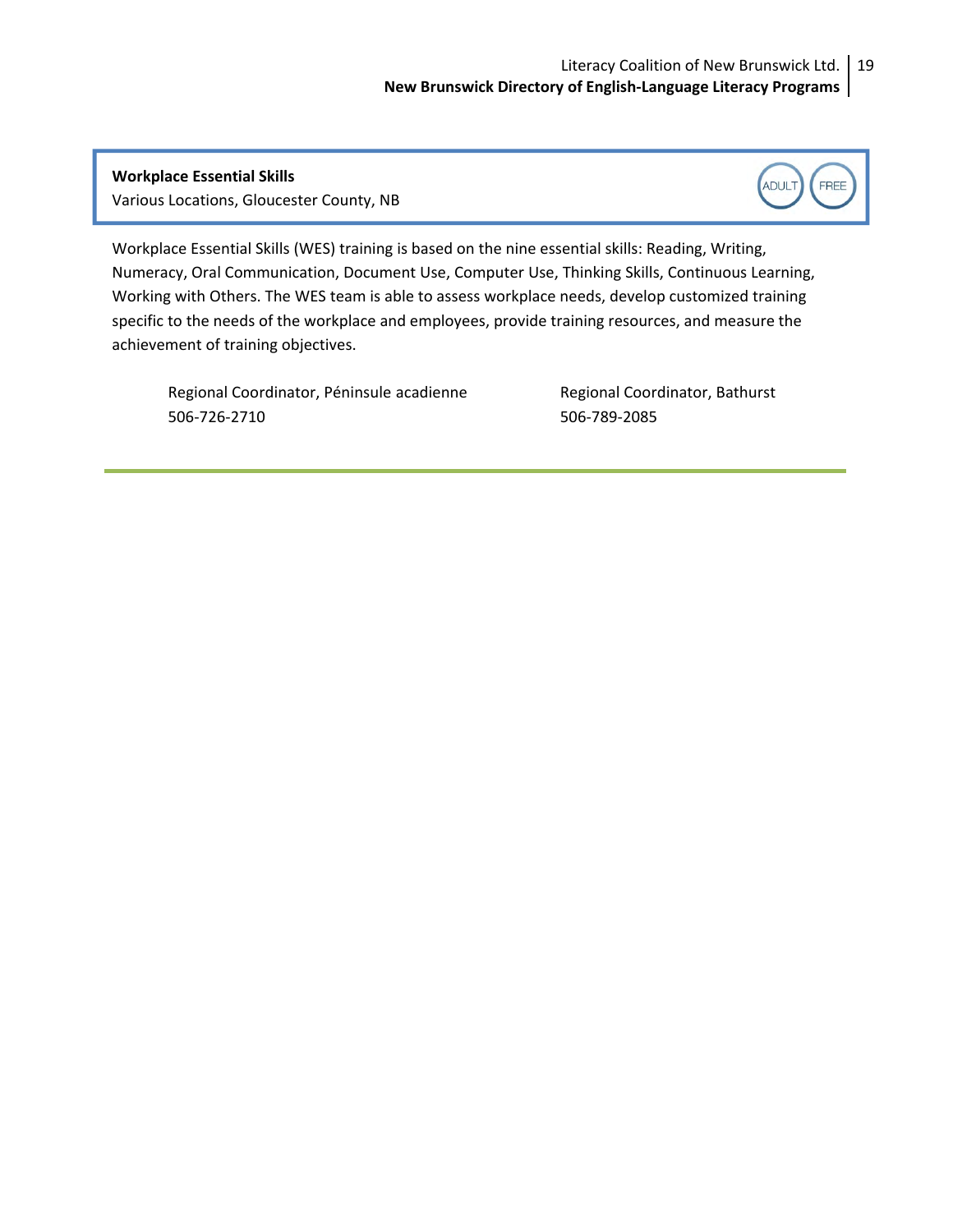### Literacy Coalition of New Brunswick Ltd. 20 **New Brunswick Directory of English‐Language Literacy Programs**

### <span id="page-19-0"></span>KENT COUNTY

### **Bouctouche First Nation Aboriginal Headstart** Bouctouche First Nation, NB

**FIRST FREE** VATION

**ADULT** 

FREE

Headstart programs deliver early literacy and kindergarten readiness programs.

 Bouctouche, NB E4S 4G2

9 Reserve Rd Tel: 506‐743‐2173

**Community Adult Learning Program (CALP)** Various Locations, Kent County, NB

> CALP Academic Program: Provides free literacy and GED preparation classes for adults (18+) on a continuous entry basis. CALP is accessible in 70 communities throughout NB and in both official languages.

E‐Learning Program: Offers computer training as well as public access to computers and the internet. Assisted access to government online services is also available.

Location: Learners are to contact the regional consultant in their area to find classes.

Tel: 506‐856‐2241 506‐856‐2073

Regional Consultant, Anglophone Regional Consultant, Francophone

**Elsipogtog First Nation Aboriginal Headstart** Elsipogtog First Nation, NB



Headstart programs deliver early literacy and kindergarten readiness programs.

E4W 2S3

 361 Big Cove RD Tel: 506‐523‐8254 Big Cove, N.B. Sandbook and Email: [bchs@nb.aibn.com](mailto:bchs@nb.aibn.com)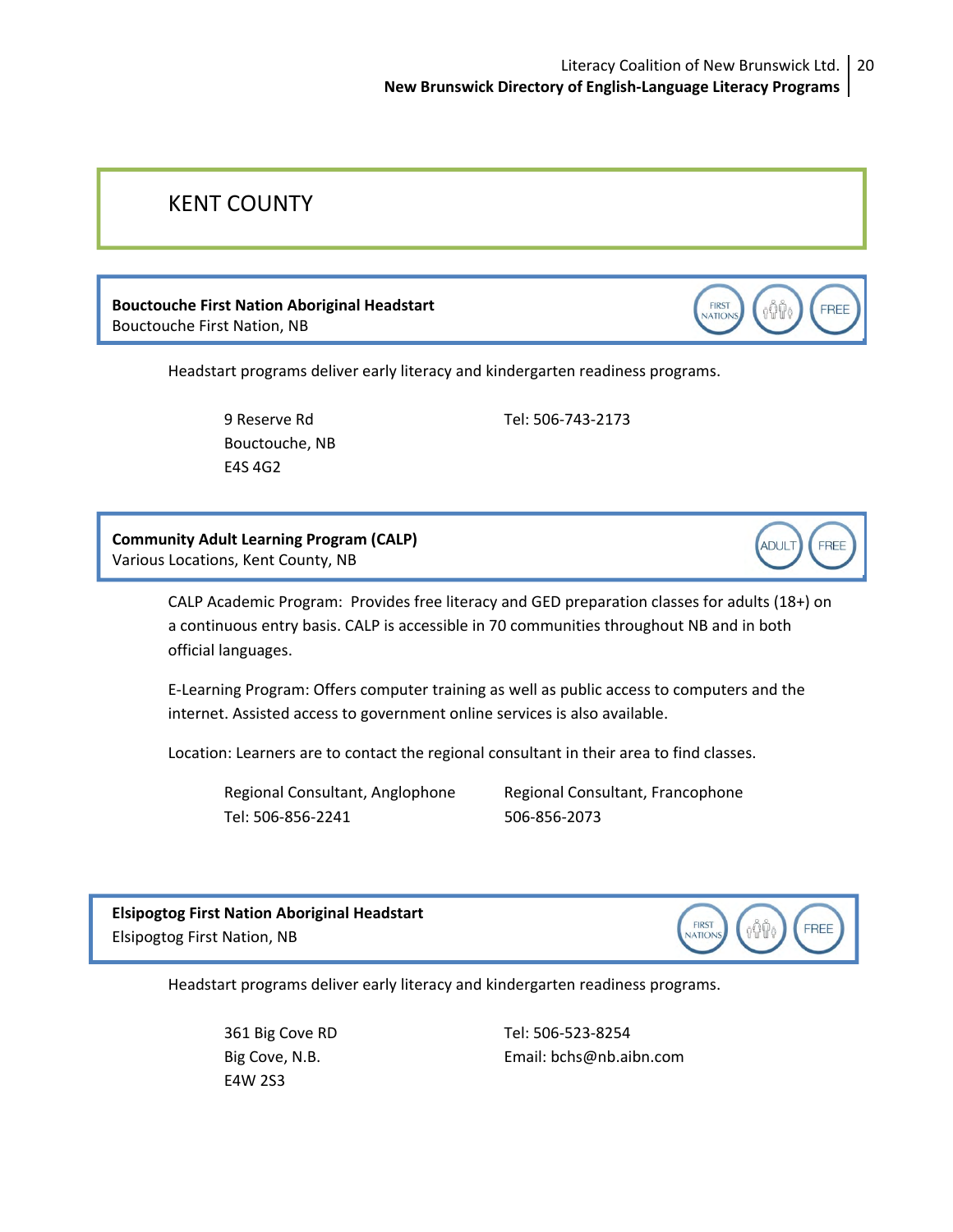### Literacy Coalition of New Brunswick Ltd. 21 **New Brunswick Directory of English‐Language Literacy Programs**

FIRST<br>NATIONS

### <span id="page-20-0"></span>**Indian Island First Nation Aboriginal Headstart** Indian Island First Nation, NB

Headstart programs deliver early literacy and kindergarten readiness programs.

 Indian Island, N.B. EAW 1T1

179 Island Drive Tel: 506‐523‐4875

**Kent Family Resource Centre** Richibucto & Bouctouche, NB



**FREE** 

Family resource centres provide programs and resources for families with children 0‐6 years old, with some providing after-school programming as well. Centres may differ in the services and programs they offer, depending on the needs of their communities.

21 Renaud Court Tel: 506‐524‐9192 ( Bouctouche 506‐743‐8444) Richibucto, NB Website: frc‐crf.com/richibucto E4W 4G8 Email: [richibucto@frc](mailto:richibucto@frc%E2%80%90crf.com)‐crf.com

**Workplace Essential Skills** Various Locations, Kent County, NB

**ADULT FREE** 

Workplace Essential Skills (WES) training is based on the nine essential skills: Reading, Writing, Numeracy, Oral Communication, Document Use, Computer Use, Thinking Skills, Continuous Learning, Working with Others. The WES team is able to assess workplace needs, develop customized training specific to the needs of the workplace and employees, provide training resources, and measure the achievement of training objectives.

> Regional Coordinator, Miramichi Regional Coordinator, Moncton Tel: 506‐627‐6610 Tel: 506‐856‐2242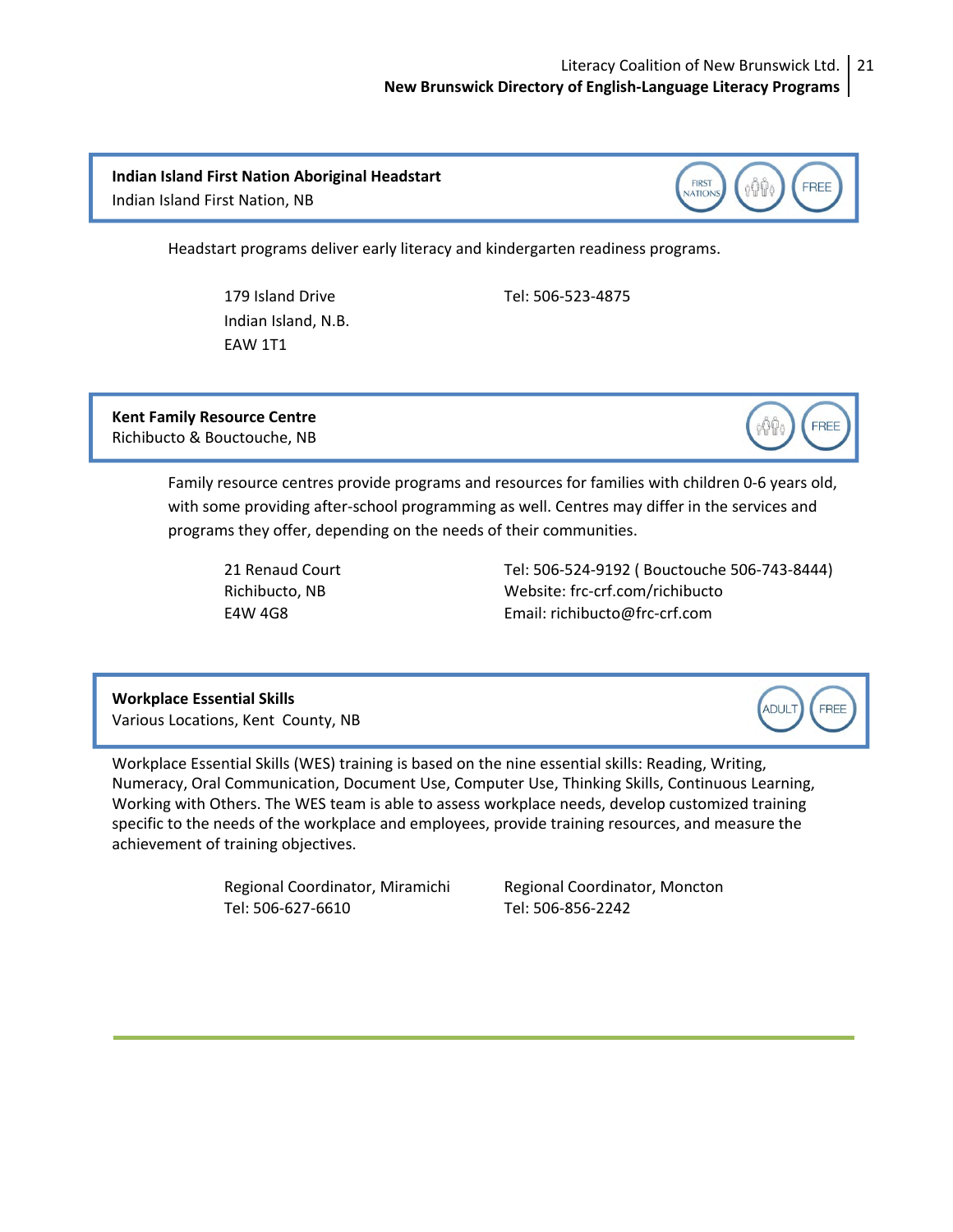### <span id="page-21-0"></span>KINGS, QUEENS, AND SUNBURY COUNTIES

### **Care 'N Share Family Resource Center**  Chipman, NB

Family Resource Centres provide programs and resources for families with children 0‐6 years of age. All programs are parent/caregiver and child based. Centres offer core programs which may include Parent and Tot Time, School Readiness and Parenting programs. All programming has a family literacy component and stress the importance of early learning. Centres may differ in the services and programs they offer, depending on the needs of their communities.

341 Main Street Tel: 506‐339‐6726 Chipman, NB Website: frc‐crf.com/chipman E4A 2M8 Email: [chipman@frc](mailto:chipman@frc%E2%80%90crf.com)‐crf.com

**Community Adult Learning Program (CALP)** Various Locations, Kings, Queens, and Sunbury Counties, NB

> **CALP Academic Program:** Provides free literacy and GED preparation classes for adults (18+) on a continuous entry basis. CALP is accessible in 70 communities throughout NB and in both official languages.

**E‐Learning Program:** Offers computer training as well as public access to computers and the internet. Assisted access to government online services is also available.

**Location:** Learners are to contact the regional consultant in their area to find classes.

Regional Consultant Tel: 506-325-4866

**Havelock Boys and Girls Club** Havelock, NB

> Boys and Girls Clubs offer a safe, enriching, and fun place to go when school is out, with programs available and affordable to all children. Boys and Girls Clubs are managed by experienced career professionals trained in youth development. Over 14,000 volunteers nationwide assist club staff in providing positive role models for our young people.

13 Cross Street Tel: 506‐534‐8298

Havelock, NB E4Z 5E8 Email: [havelockbg@yahoo.com](mailto:havelockbg@yahoo.com)



**ADULT** 

**FREE** 

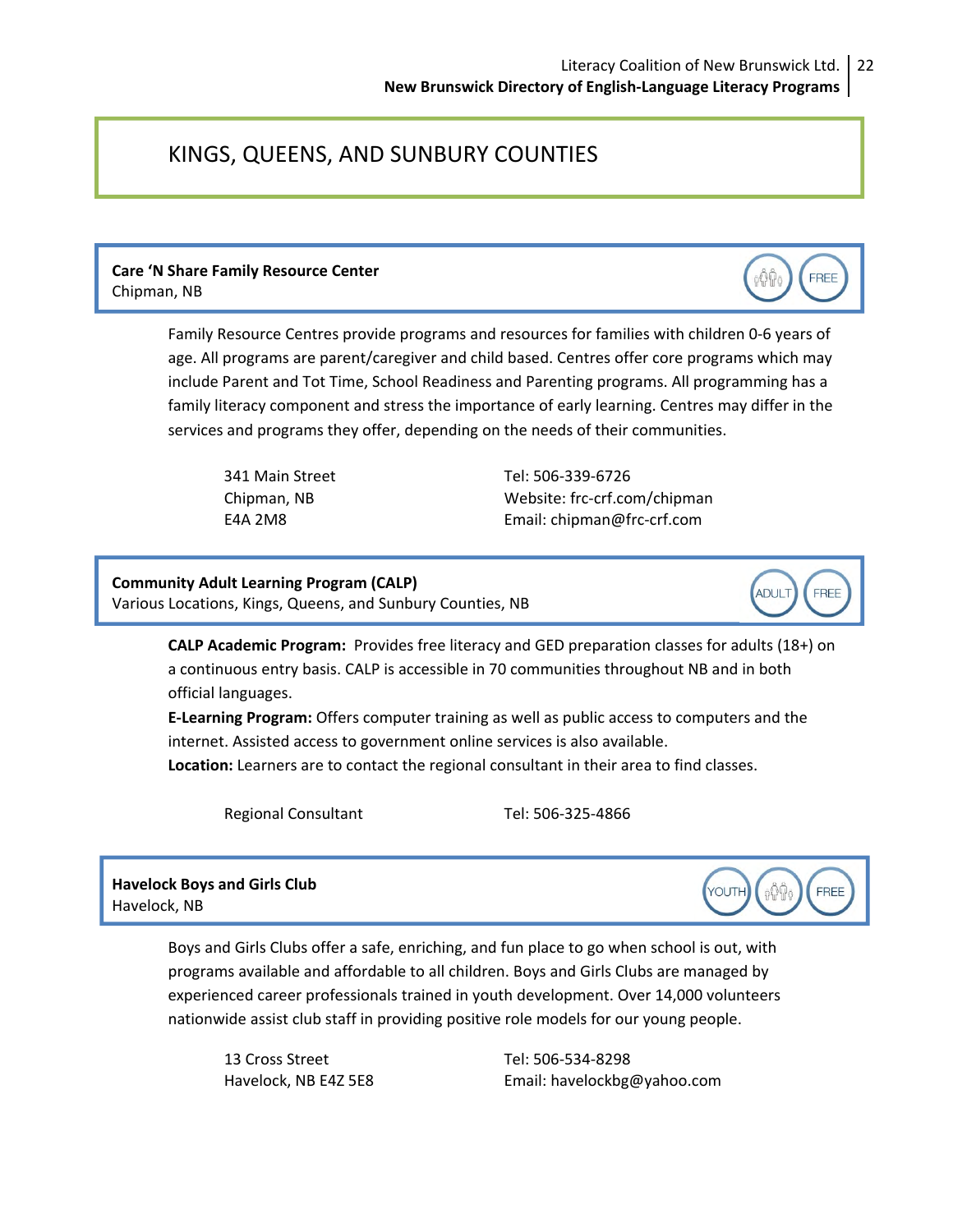<span id="page-22-0"></span>**Hampton Alliance for Lifelong Learning** Hampton, NB

> The Hampton Alliance for Lifelong Learning is a charitable community association dedicated to providing information and educational resources and supports to parents and caregivers of young children in Hampton and surrounding areas.

27 Centennial Road, Unit 7 Tel: 506‐832‐5665

Hampton, NB Website: <http://www.hamptonalliance.ca/> E5N 6N3 Email: [haforll@nbnet.nb.ca](mailto:haforll@nbnet.nb.ca)

**Kings County Family Resource Centre** Sussex, Hampton, Bellisle, Wickham & Kingston, NB

> Family resource centres provide programs and resources for families with children 0‐6 years old, with some providing after-school programming as well. Centres may differ in the services and programs they offer, depending on the needs of their communities.

625 Main St Tel: 506‐433‐2349 (1‐800‐573‐8800) Sussex, NB Website: frc‐crf.com/sussex E4E 7H5 Email: [sussex@frc](mailto:sussex@frc%E2%80%90crf.com)-crf.com

**KV3C – Kennebecasis Valley – Community, Capacity, Children** Rothesay, NB

> KV3C consistently runs playgroups, 'baby wonders', parent series and summer programs. Contact the centre for information on scheduling.

Bill McGuire Memorial Center Tel: 506-849-7266 95 James Renforth Dr Email: [kv3c@nb.aibn.com](mailto:kv3c@nb.aibn.com) Rothesay, NB E2H 1K7

**Oromocto First Nation Aboriginal Headstart** Oromocto First Nation, NB

Headstart programs deliver early literacy and kindergarten readiness programs.

 Oromocto, N.B. E2V 2J2

P.O. Box 417 Tel: 506‐357‐3570





**FREE** 

0990

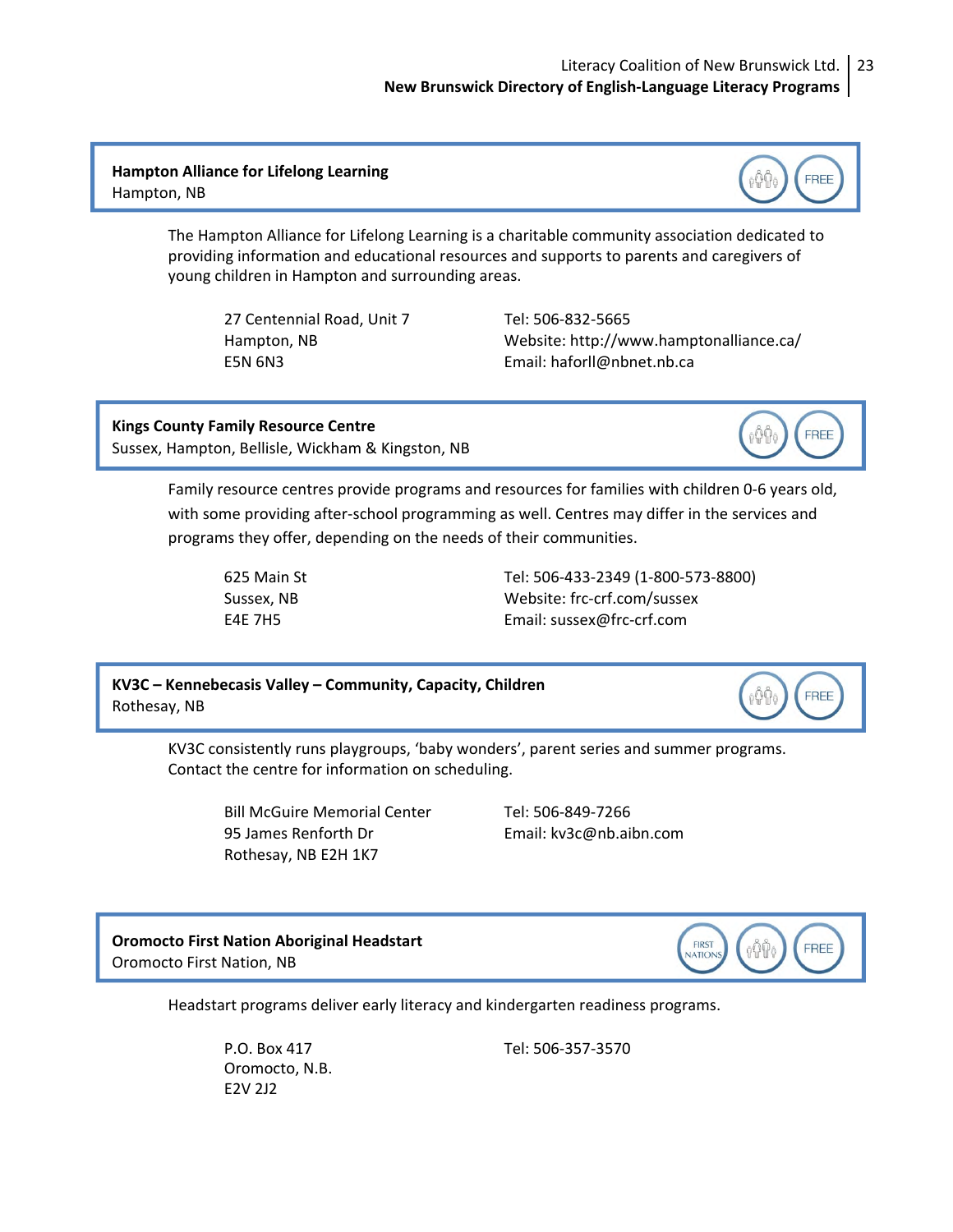### <span id="page-23-0"></span>**Read Sussex II (Laubach)** Sussex, NB

Laubach Literacy was founded in 1975 and offers free tutoring in basic literacy and numeracy skills to adult learners by trained and certified volunteers. A registered, non‐profit charitable organization, Laubach reports that they operate 26 active councils across New Brunswick.

Sussex, NB E4E 1J8

65 Essex Street Tel: 506‐433‐6109

### **Sussex and Area Early Intervention**

Sussex area, Havelock, Hampton, and Cambridge Narrows. NB

This is a home‐based support and teaching program designed to give children a good start in life. Parents are offered guidance and information on child development and parenting skills. The program is designed to help children optimize their development and become school-ready. An extensive resource library is also available for families. This is a targeted program intended to promote attachment and child development.

717 Main St, Unit 2 Tel: 506‐432‐4590 E4E 7H7s

Sussex, NB Email: [saeii@nbnet.nb.ca](mailto:saeii@nbnet.nb.ca)

**Talk With Me/Parle‐moi Sussex** Sussex, NB

> Talk With Me/Parle‐moi is a free program for the promotion and prevention of speech‐language development difficulties in pre‐school children. Open to the public, it provides information on speech and language development geared towards those who interact with pre‐school children.

717 Main St, Unit 2 Tel: 506‐432‐4514 Sussex, NB E4E 7H7





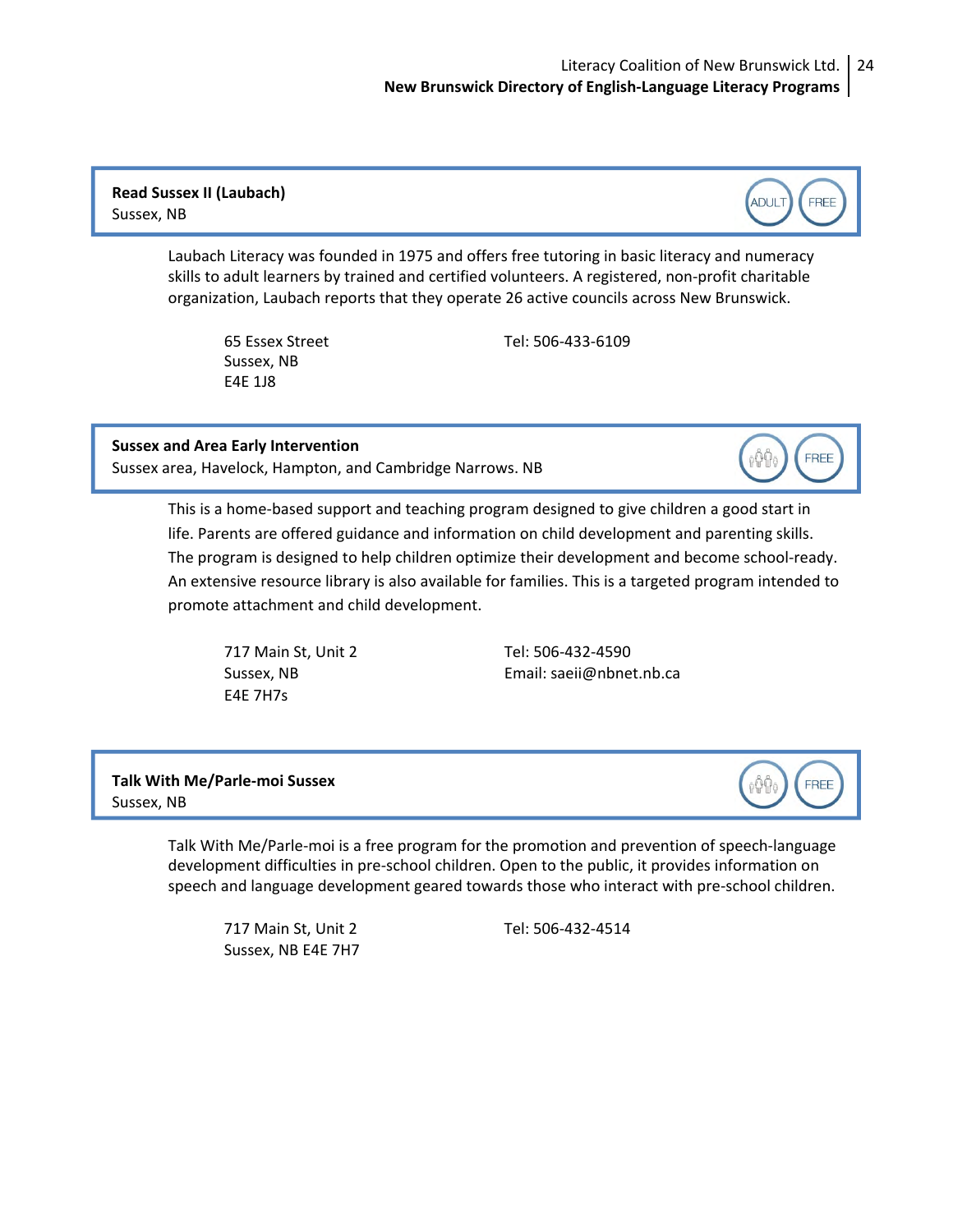### Literacy Coalition of New Brunswick Ltd. 25 **New Brunswick Directory of English‐Language Literacy Programs**

<span id="page-24-0"></span> **Workplace Essential Skills** Various Locations, Kings, Queens, and Sunbury Counties, NB



Workplace Essential Skills (WES) training is based on the nine essential skills: Reading, Writing, Numeracy, Oral Communication, Document Use, Computer Use, Thinking Skills, Continuous Learning, Working with Others. The WES team is able to assess workplace needs, develop customized training specific to the needs of the workplace and employees, provide training resources, and measure the achievement of training objectives.

Regional Coordinator Tel: 506-444-3859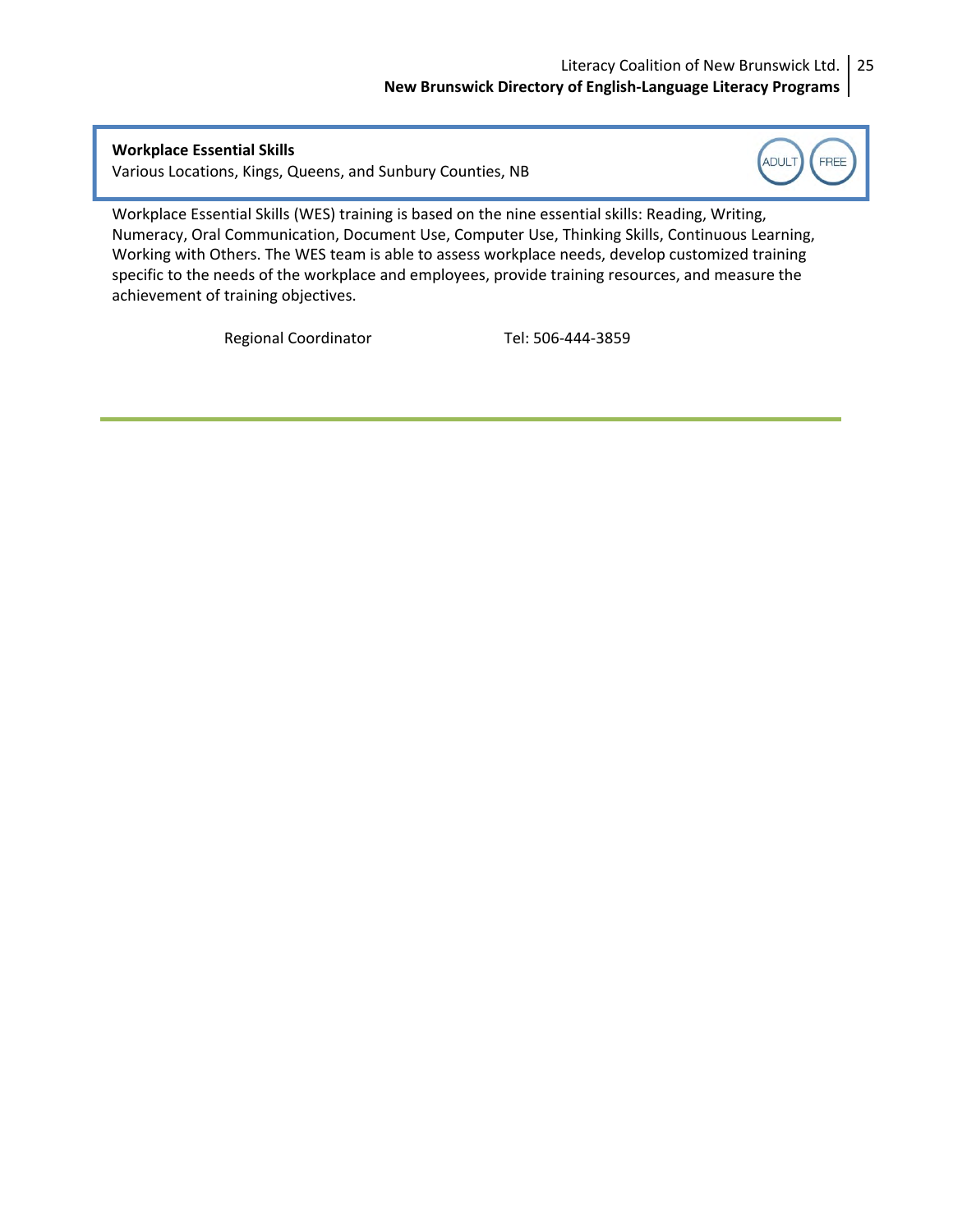### <span id="page-25-0"></span>MADAWASKA COUNTY

**Community Adult Learning Program (CALP)** Various Locations, Madawaska County, NB

> **CALP Academic Program:** Provides free literacy and GED preparation classes for adults (18+) on a continuous entry basis. CALP is accessible in 70 communities throughout NB and in both official languages.

**E‐Learning Program:** Offers computer training as well as public access to computers and the internet. Assisted access to government online services is also available.

**Location:** Learners are to contact the regional consultant in their area to find classes.

Regional Consultant Tel: 506-735-2715

**Madawaska Maliseet First Nation Aboriginal Headstart** Madawaska Maliseet First Nation, NB

Headstart programs deliver early literacy and kindergarten readiness programs.

1771 Main St Tel: 506‐739‐7143 Edmundston, N.B. E7C 1W9

**Madawaska‐Victoria Family Resource Centre** Grand Falls, NB



ADULT

**ADULT** 

FREE

**FREE** 

Family resource centres provide programs and resources for families with children 0‐6 years old, with some providing after-school programming as well. Centres may differ in the services and programs they offer, depending on the needs of their communities.

475 Terrace St, Unit E Tel: 506‐473‐6351 (1‐866‐905‐9900) Grand Falls, NB Website: frc‐crf.com/grand‐sault E3Z 1B3 Email: [grandfalls@frc](mailto:grandfalls@frc%E2%80%90crf.com)‐crf.com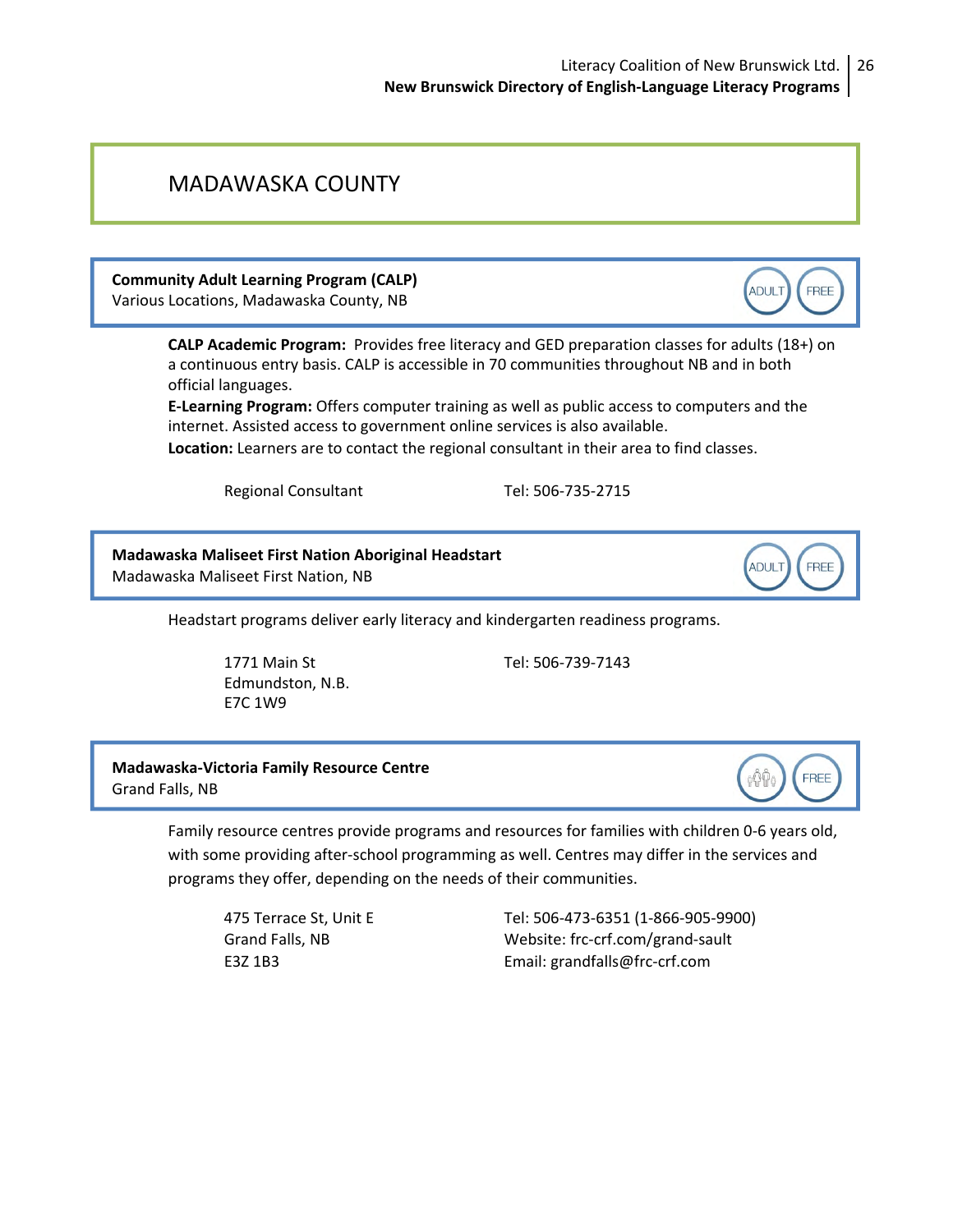### Literacy Coalition of New Brunswick Ltd. 27 **New Brunswick Directory of English‐Language Literacy Programs**

<span id="page-26-0"></span>**Talk With Me/Parle‐moi Edmundston** Edmundston, NB



Talk With Me/Parle‐moi is a free program for the promotion and prevention of speech‐language development difficulties in pre‐school children. Open to the public, it provides information on speech and language development geared towards those who interact with pre‐school children.

Edmundston, NB E3V 2S7

180 Hebert Blvd Tel: 506‐739‐2863

**Tobique First Nation Aboriginal Headstart** Tobique, NB



Headstart programs deliver early literacy and kindergarten readiness programs.

240 Main St Phone: (506) 273‐5408 Tobique, N.B. E7H 2Y8

 **Workplace Essential Skills**

Various Locations, Madawaska County, NB



Workplace Essential Skills (WES) training is based on the nine essential skills: Reading, Writing, Numeracy, Oral Communication, Document Use, Computer Use, Thinking Skills, Continuous Learning, Working with Others. The WES team is able to assess workplace needs, develop customized training specific to the needs of the workplace and employees, provide training resources, and measure the achievement of training objectives.

Regional Coordinator Tel: 506-735-2715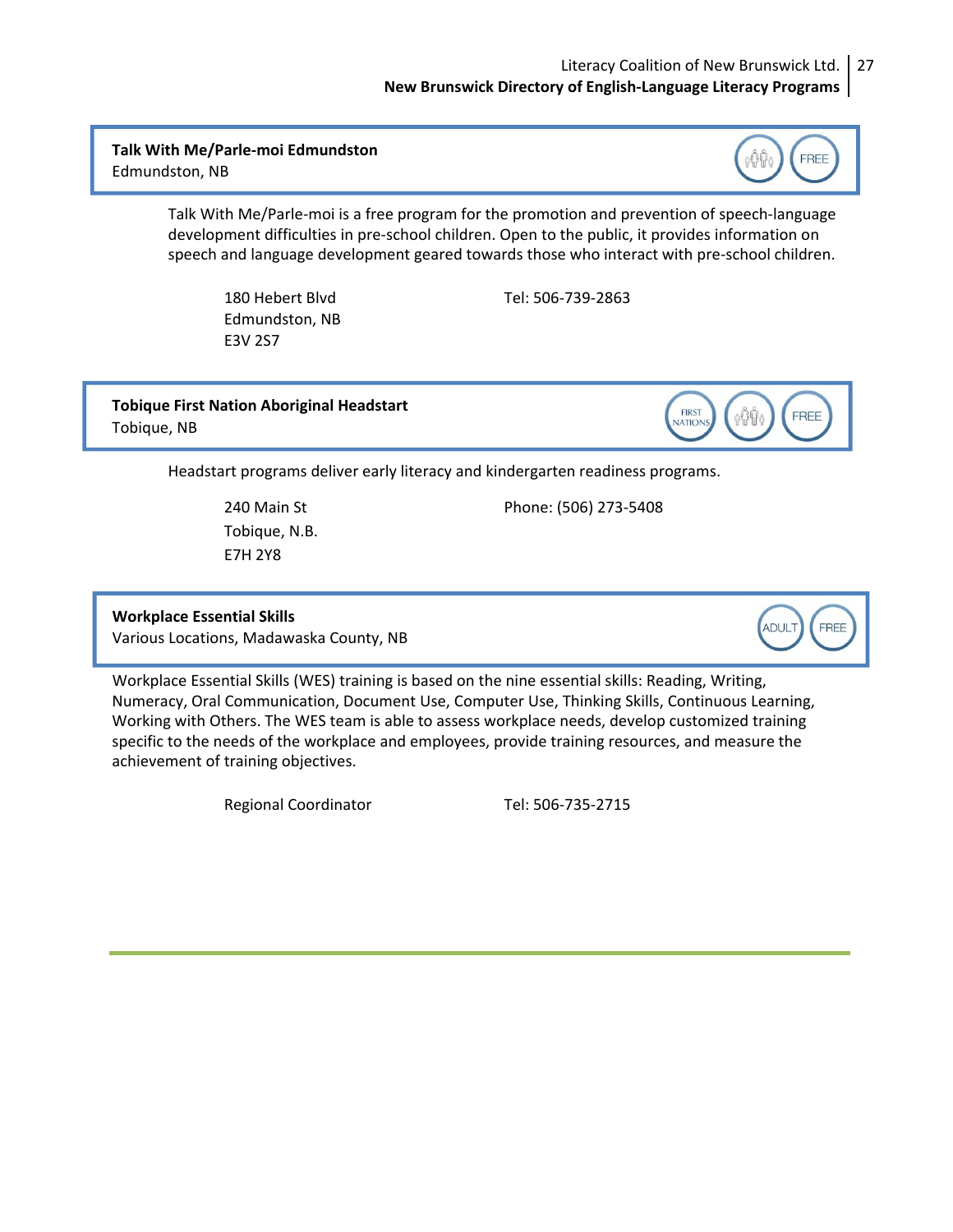### <span id="page-27-0"></span>NORTHUMBERLAND COUNTY

**Community Adult Learning Program (CALP)** Various Locations, Northumberland County, NB

> **CALP Academic Program:** Provides free literacy and GED preparation classes for adults (18+) on a continuous entry basis. CALP is accessible in 70 communities throughout NB and in both official languages.

**E‐Learning Program:** Offers computer training as well as public access to computers and the internet. Assisted access to government online services is also available.

**Location:** Learners are to contact the regional consultant in their area to find classes.

Tel: 506‐778‐5261 Tel: 506‐394‐3910

Regional Consultant 
Regional Consultant Miramichi Péninsule acadienne

**FIRST** 

VATIONS

**Espenoopetitj First Nation Aboriginal Headstart** Espenoopetitj First Nation, NB

Headstart programs deliver early literacy and kindergarten readiness programs.

 12 Riverside Dr Tel: 506‐776‐1210 Burnt Church, N.B. E9G 0A7

**Eel Ground First Nation Aboriginal Headstart** Eel Ground First Nation, NB

Headstart programs deliver early literacy and kindergarten readiness programs.

 Eel Ground, N.B. E1V 4E6



47 Church Road Tel: 506‐627‐4612



**FREE**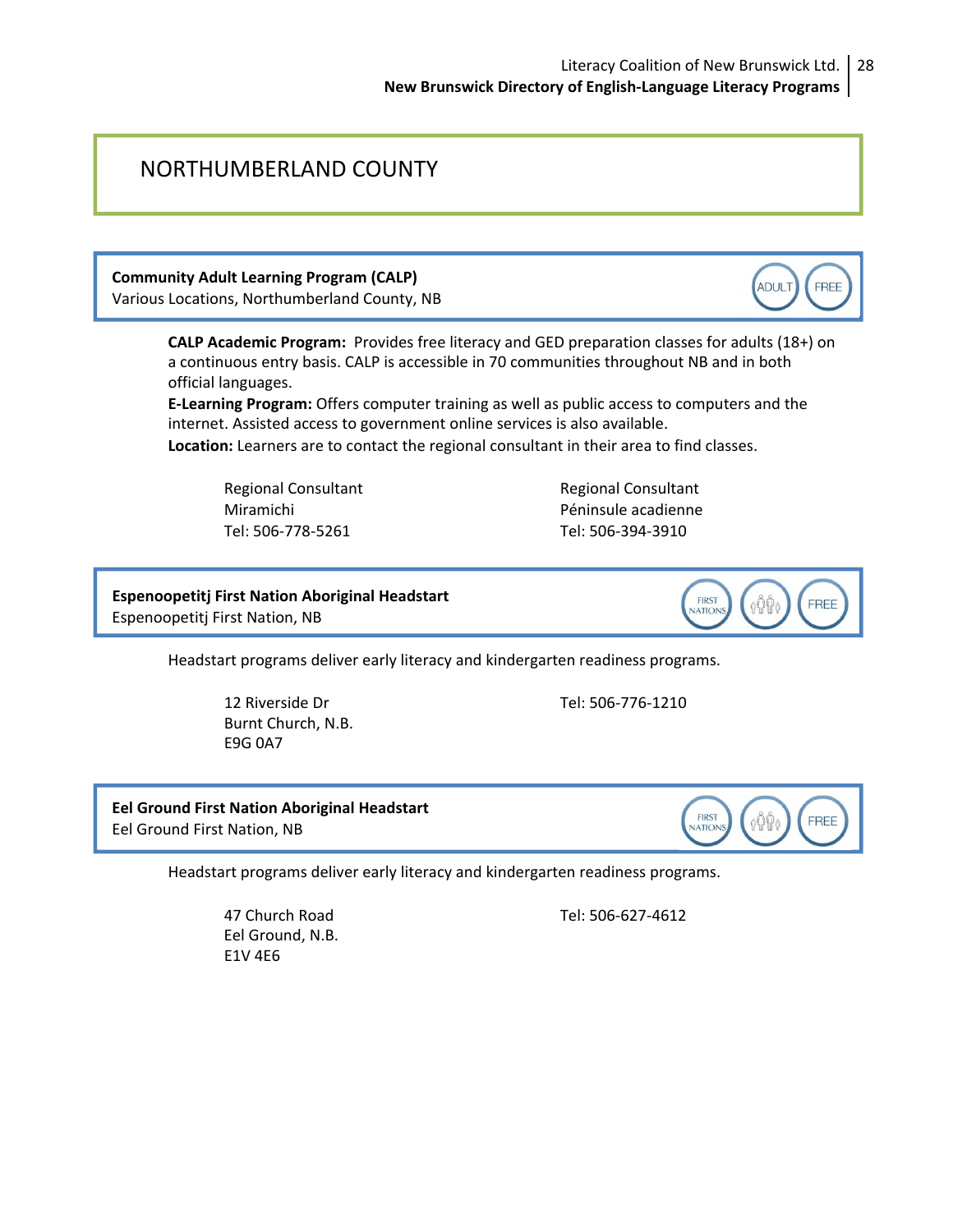### Literacy Coalition of New Brunswick Ltd. 29 **New Brunswick Directory of English‐Language Literacy Programs**

### <span id="page-28-0"></span>**Metapenagiag First Nation Aboriginal Headstart** Metapenagiag First Nation, NB



Headstart programs deliver early literacy and kindergarten readiness programs.

 Red Bank, N.B. E9E 1B3

1926 Micmac Rd Tel: 506‐836‐6165

**Miramichi Boys and Girls Club** Miramichi, NB



Boys and Girls Clubs offer a safe, enriching, and fun place to go when school is out, with programs available and affordable to all children. Boys and Girls Clubs are managed by experienced career professionals trained in youth development. Over 14,000 volunteers nationwide assist club staff in providing positive role models for our young people.

115 Maher St Tel: 506‐778‐2444 Miramichi, NB Website: [www.bgcmiramichi.com](http://www.bgcmiramichi.com) E1N 4B4 Email: [yvillage@nbnet.nb.ca](mailto:yvillage@nbnet.nb.ca)

**Miramichi Literacy Council** (Laubach) Miramichi, NB



Laubach Literacy was founded in 1975 and offers free tutoring in basic literacy and numeracy skills to adult learners by trained and certified volunteers. A registered, non‐profit charitable organization, Laubach reports that they operate 26 active councils across New Brunswick.

262 Winnipeg Crescent Tel: 506‐836‐7882 Miramichi, NB E1N 2L7

### **Northumberland County Early Intervention Program** Northumberland County, NB

The Early Intervention Program is a home-based support and teaching program designed to give children a good start in life. Parents are offered guidance and information on child development and parenting skills. The program is designed to help children optimize their development and become school‐ready. An extensive resource library is also available for families. This is a targeted program intended to promote attachment and child development.

1202 Water St Tel: 506‐778‐6532 Miramichi, NB E1N 1A2

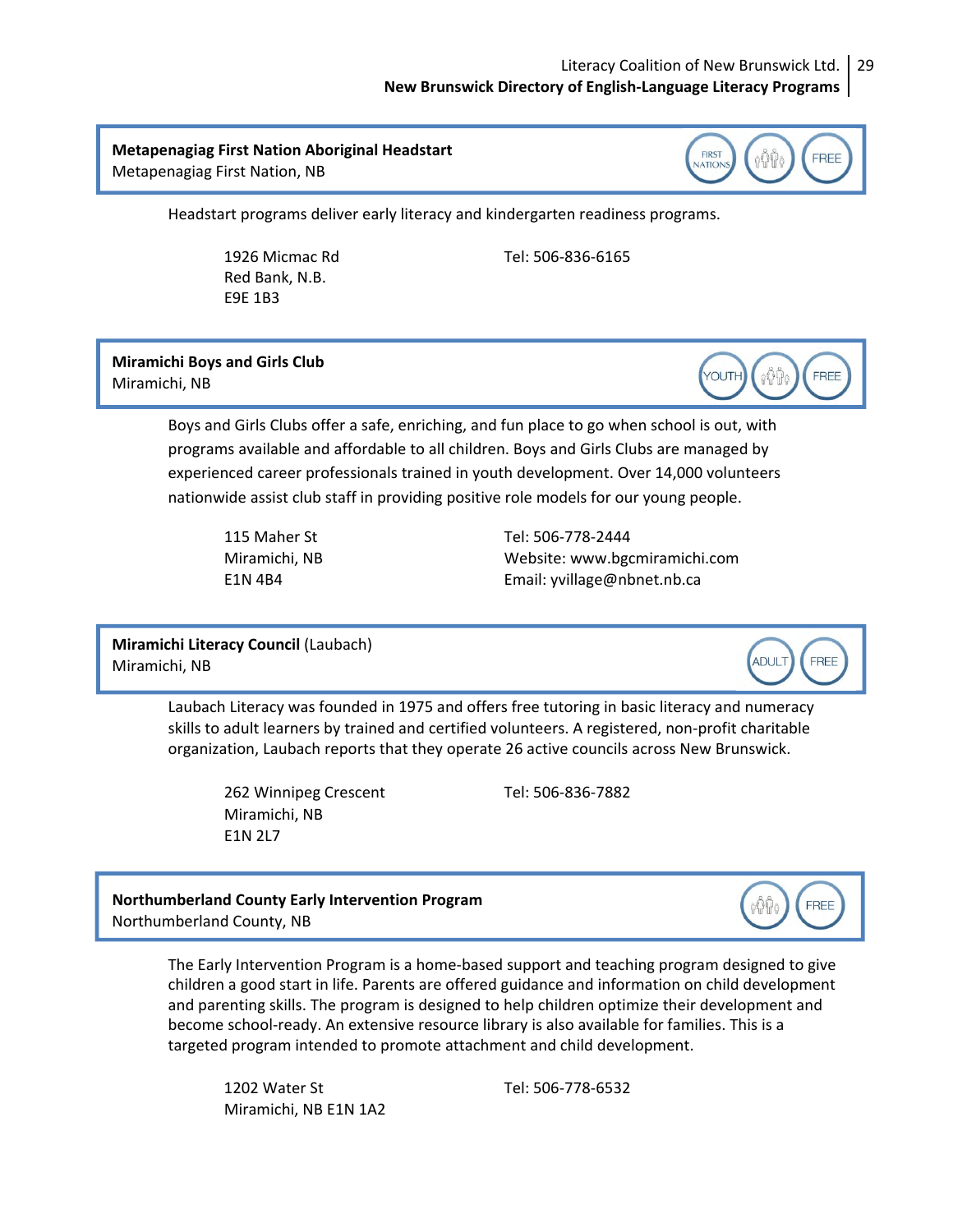### Literacy Coalition of New Brunswick Ltd. 30 **New Brunswick Directory of English‐Language Literacy Programs**

### <span id="page-29-0"></span>**Northumberland Family Resource Center**

Miramichi, Newcastle, Rogersville, Baie‐Sainte‐Anne, Blackville, Sunny Corner, Neguac, Legacyville, and Rivière‐du‐Portage, NB

> Family resource centres provide programs and resources for families with children 0‐6 years old, with some providing after‐school programming as well. Centres may differ in the services and programs they offer, depending on the needs of their communities.

1204 Water St Tel: 506‐622‐5103 Miramichi, NB Website: frc‐crf.com/miramichi E1N 1A2 Email: [miramichi@frc](mailto:miramichi@frc%E2%80%90crf.com)‐crf.com

**Workplace Essential Skills** Various Locations, Northumberland County, NB

Workplace Essential Skills (WES) training is based on the nine essential skills: Reading, Writing, Numeracy, Oral Communication, Document Use, Computer Use, Thinking Skills, Continuous Learning, Working with Others. The WES team is able to assess workplace needs, develop customized training specific to the needs of the workplace and employees, provide training resources, and measure the achievement of training objectives.

North of Richibucto **South of Richibucto South of Richibucto** Tel: 506‐627‐4162 506‐856‐2242

Regional Coordinator **Same Coordinator** 
Regional Coordinator



**ADULT FREE** 

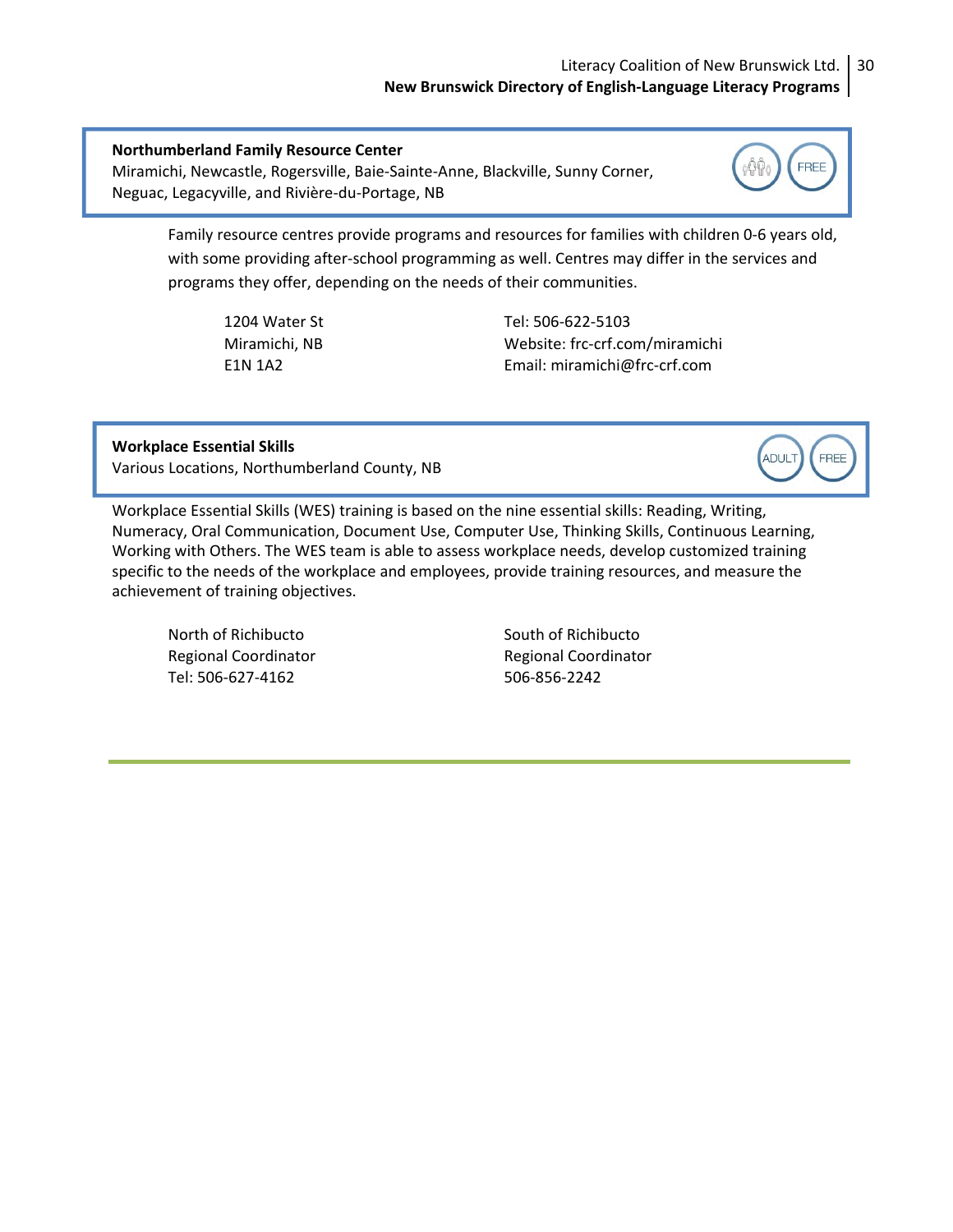## <span id="page-30-0"></span>RESTIGOUCHE COUNTY

**Campbellton Literacy Council** (Laubach) Tide Head, NB

> Laubach Literacy was founded in 1975 and offers free tutoring in basic literacy and numeracy skills to adult learners by trained and certified volunteers. A registered, non‐profit charitable organization, Laubach reports that they operate 26 active councils across New Brunswick.

142 Babcock St. West Tel: 506‐753‐2091 Tide Head, NB E3N 4T5

**Community Adult Learning Program (CALP)** Various Locations, Restigouche County, NB

> **CALP Academic Program:** Provides free literacy and GED preparation classes for adults (18+) on a continuous entry basis. CALP is accessible in 70 communities throughout NB and in both official languages.

**E‐Learning Program:** Offers computer training as well as public access to computers and the internet. Assisted access to government online services is also available.

**Location:** Learners are to contact the regional consultant in their area to find classes.

Regional Consultant Tel: 506-789-2085

**Eel River Bar First Nation Aboriginal Headstart** Eel River Bar First Nation, NB



**ADULT** 

**ADULT** 

FREE

FREE

Headstart programs deliver early literacy and kindergarten readiness programs.

 509 Sunset Drive Tel: 506‐684‐6305 Eel River Bar, NB E8C 2M5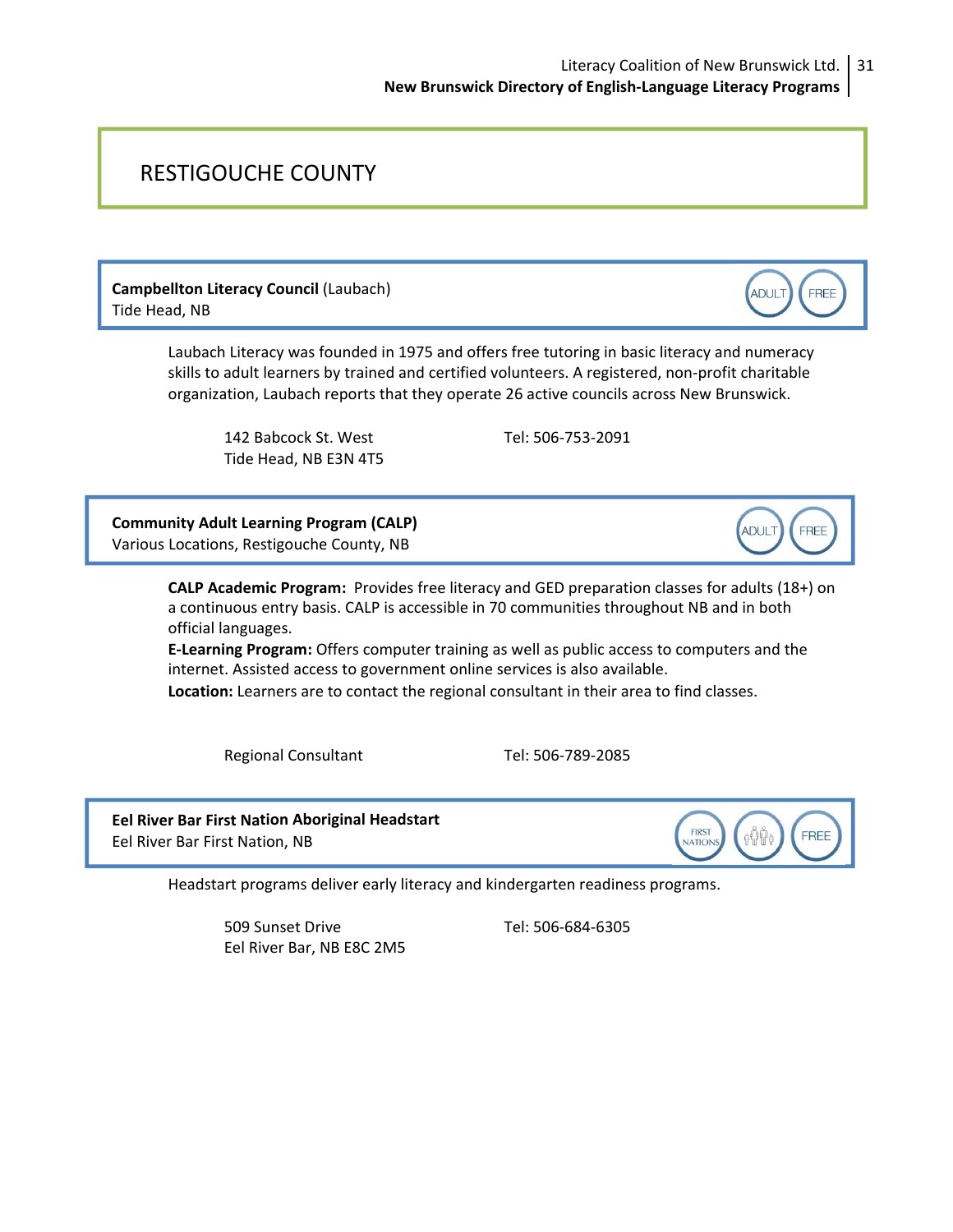### Literacy Coalition of New Brunswick Ltd. 32 **New Brunswick Directory of English‐Language Literacy Programs**

<span id="page-31-0"></span>**Eel River Bar First Nation Boys and Girls Club** Eel River Bar, NB



Boys and Girls Clubs offer a safe, enriching, and fun place to go when school is out, with programs available and affordable to all children. Boys and Girls Clubs are managed by experienced career professionals trained in youth development. Over 14,000 volunteers nationwide assist club staff in providing positive role models for our young people.

11 Main Street, Unit 201 Phone: 506‐ 684‐6277

Eel River Bar, NB E8C 1A1 Email: [caplin@nbnet.nb.ca](mailto:caplin@nbnet.nb.ca)

**Restigouche Resource Centre for Parents** Campbellton, Jacket River, St. Quentin, Kedgwick, and Atholville, NB



Family resource centres provide programs and resources for families with children 0‐6 years old, with some providing after-school programming as well. Centres may differ in the services and programs they offer, depending on the needs of their communities.

6 Prince William Street Tel: 506‐753‐4172

Campbellton, New Brunswick Website: frc‐crf.com/campbellton E3N 1X2 Email: [campbellton@frc](mailto:campbellton@frc%E2%80%90crf.com)‐crf.com

**Storytent/Lire en plein‐air Program Partnership** Campbellton, NB



**FREE** 

Storytent is a reading program where canopies, blankets and ground sheets are set up outside, along with popular picture, story and chapter books, and two or three staff. The core activity inside a storytent include reading to or with children; listening to children read; and supporting children as they read to themselves or to one another.

> Campbellton, NB E3N 2S1

1 Tingley Street Tel: 506‐684‐7066

**Talk With Me/Parle‐moi Campbellton/Dalhousie** Campbellton and Dalhousie, NB

> Talk With Me/Parle‐moi is a free program for the promotion and prevention of speech‐language development difficulties in pre‐school children. Open to the public, it provides information on speech and language development geared towards those who interact with pre‐school children.

> > 280 Victoria St, Unit 4 Tel: 506‐684‐7066 Dalhousie, NB E8C 2R6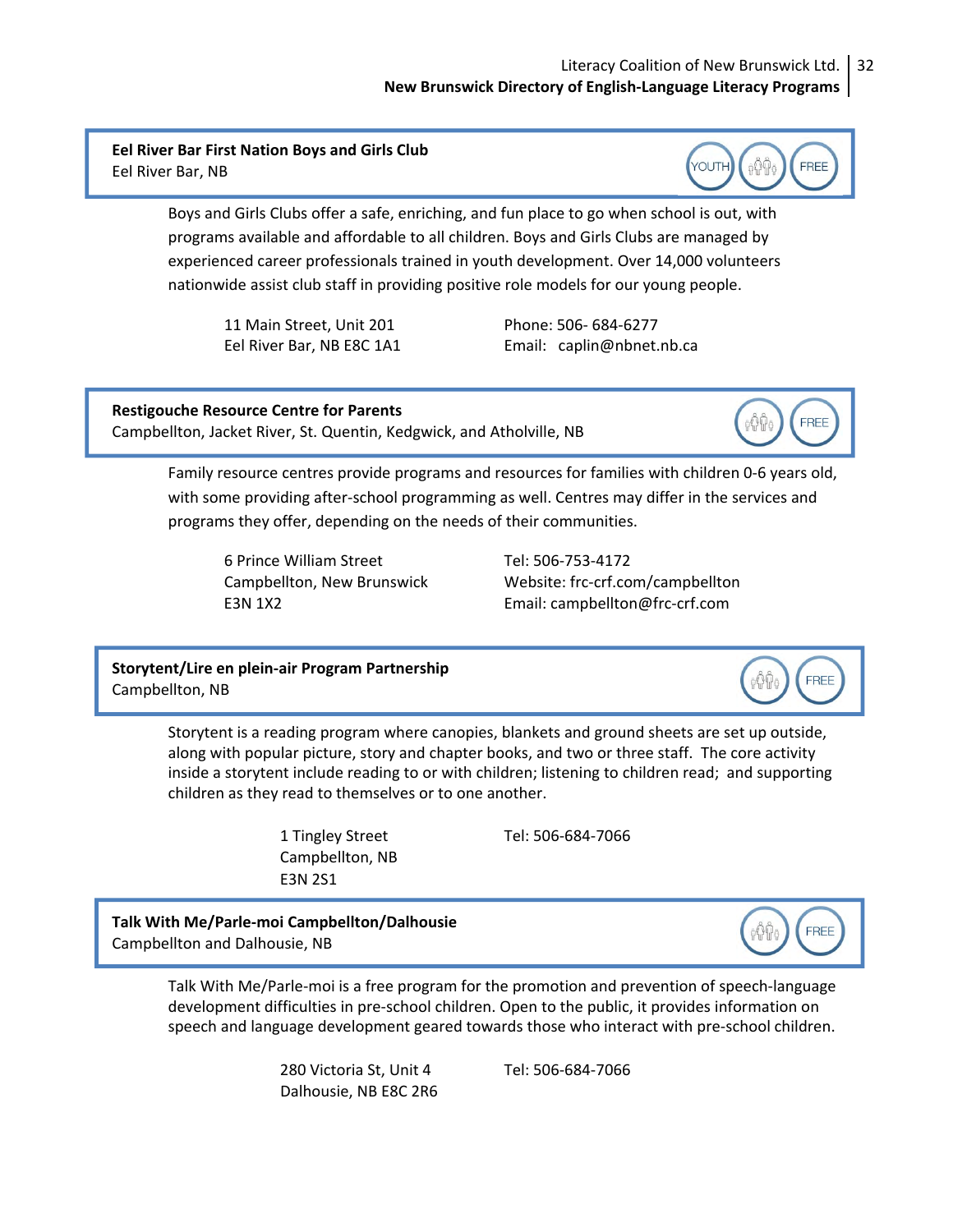**Workplace Essential Skills** Various Locations, Restigouche County, NB

<span id="page-32-0"></span>



Workplace Essential Skills (WES) training is based on the nine essential skills: Reading, Writing, Numeracy, Oral Communication, Document Use, Computer Use, Thinking Skills, Continuous Learning, Working with Others. The WES team is able to assess workplace needs, develop customized training specific to the needs of the workplace and employees, provide training resources, and measure the achievement of training objectives.

Regional Coordinator Tel: 506-789-2085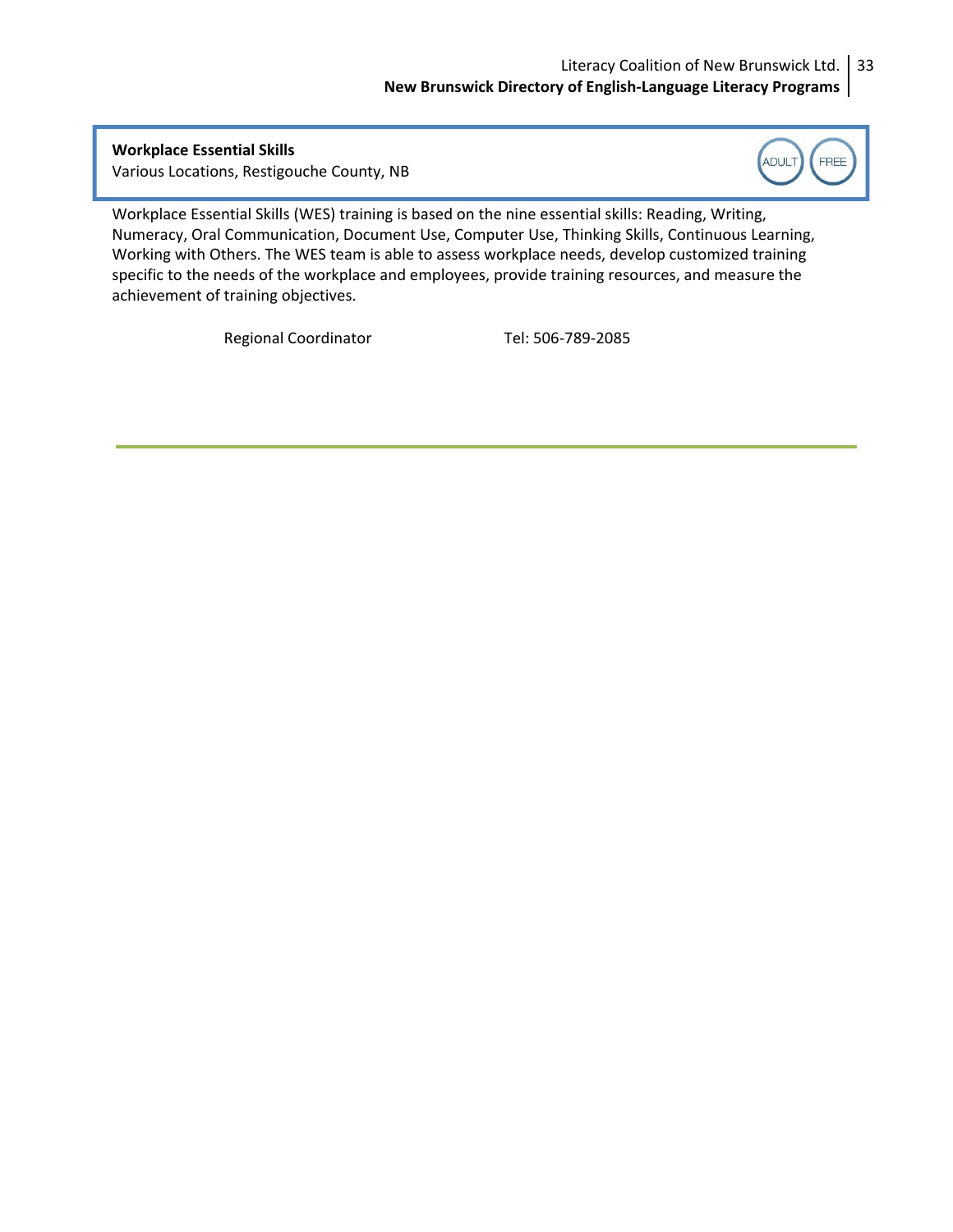## <span id="page-33-0"></span>SAINT JOHN COUNTY

**Community Adult Learning Program (CALP)** Various Locations, Saint John County, NB

> **CALP Academic Program:** Provides free literacy and GED preparation classes for adults (18+) on a continuous entry basis. CALP is accessible in 70 communities throughout NB and in both official languages.

**E‐Learning Program:** Offers computer training as well as public access to computers and the internet. Assisted access to government online services is also available.

**Location:** Learners are to contact the regional consultant in their area to find classes.

Regional Consultant Tel: 506-658-6701

**Quality Learning New Brunswick** Saint John, NB

> Quality Learning New Brunswick is a Quality (Choice Theory) organization that responds to communities' learning requests and provides opportunities for individuals and families to become independent learners.

57 MacLaren Blvd. Tel: 506‐693‐9159 Saint John, NB E2L 4R5 Email: [sjfamlit@nbnet.nb.ca](mailto:sjfamlit@nbnet.nb.ca)

PO Box 6026, Brunswick Square Website: <http://www.nald.ca/sjfamlit/>

**READ Saint John (Laubach)** Saint John, NB

> Laubach Literacy was founded in 1975 and offers free tutoring in basic literacy and numeracy skills to adult learners by trained and certified volunteers. A registered, non‐profit charitable organization, Laubach reports that they operate 26 active councils across New Brunswick.

Saint John, NB E2L 4H3

PO Box 921 MPO Tel: 506‐633‐2011





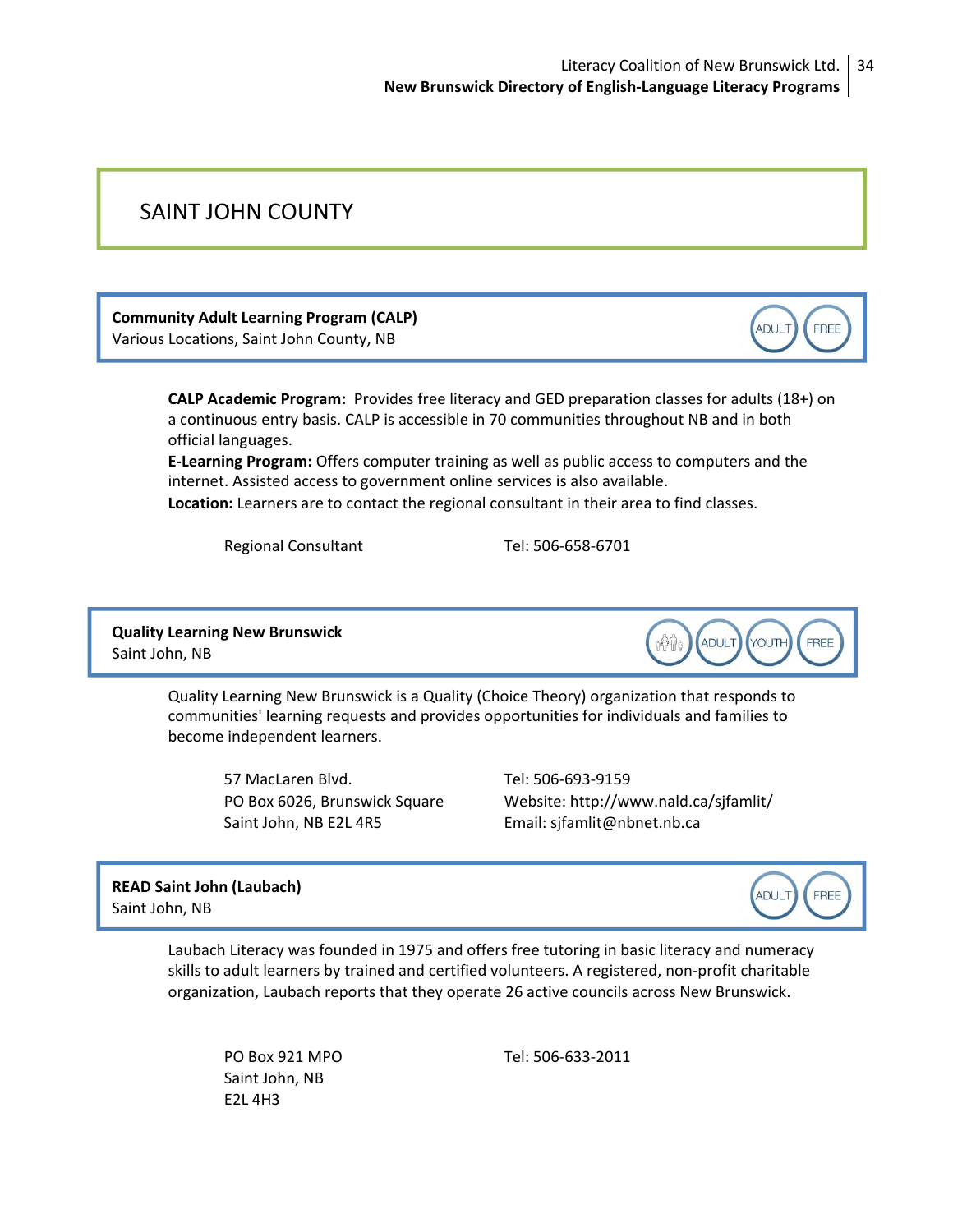### <span id="page-34-0"></span>**Saint John Boys and Girls Club** Saint John, NB

Boys and Girls Clubs offer a safe, enriching, and fun place to go when school is out, with programs available and affordable to all children. Boys and Girls Clubs are managed by experienced career professionals trained in youth development. Over 14,000 volunteers nationwide assist club staff in providing positive role models for our young people. The Saint John Boys and Girls Club offers a Youth Choices Career Link program for youth ages 15 to 30.

Saint John, NB E2L 3V9

1 Paul Harris St Tel: 506‐634‐2011 ext. 222

South End Community Center 210 Wentworth Street Saint John, NB E2L 2T3

**Saint John Early Intervention**

Inner City Saint John, Kennebecasis, Hampton, Kingston Peninsula, St. Martins, Lepreau

The Early Intervention Program is a home‐based support and teaching program designed to give children a good start in life. Parents are offered guidance and information on child development and parenting skills. The program is designed to help children optimize their development and become school-ready. An extensive resource library is also available for families. This is a targeted program intended to promote attachment and child development.

115 Charlotte Street Tel: 506‐643‐2022

Saint John NB, E2L 2J2 Email: [lallan@earlyint.com](mailto:lallan@earlyint.com)

### **Saint John Family Resource Centre** Saint John, NB

Family resource centres provide programs and resources for families with children 0‐6 years old, with some providing after-school programming as well. Centres may differ in the services and programs they offer, depending on the needs of their communities.

211 Wentworth Street Tel: 506‐633‐2182

Saint John, NB Website: frc‐crf.com/saint‐john E2L 2T4 Email: [saintjohn@frc](mailto:saintjohn@frc%E2%80%90crf.com)‐crf.com





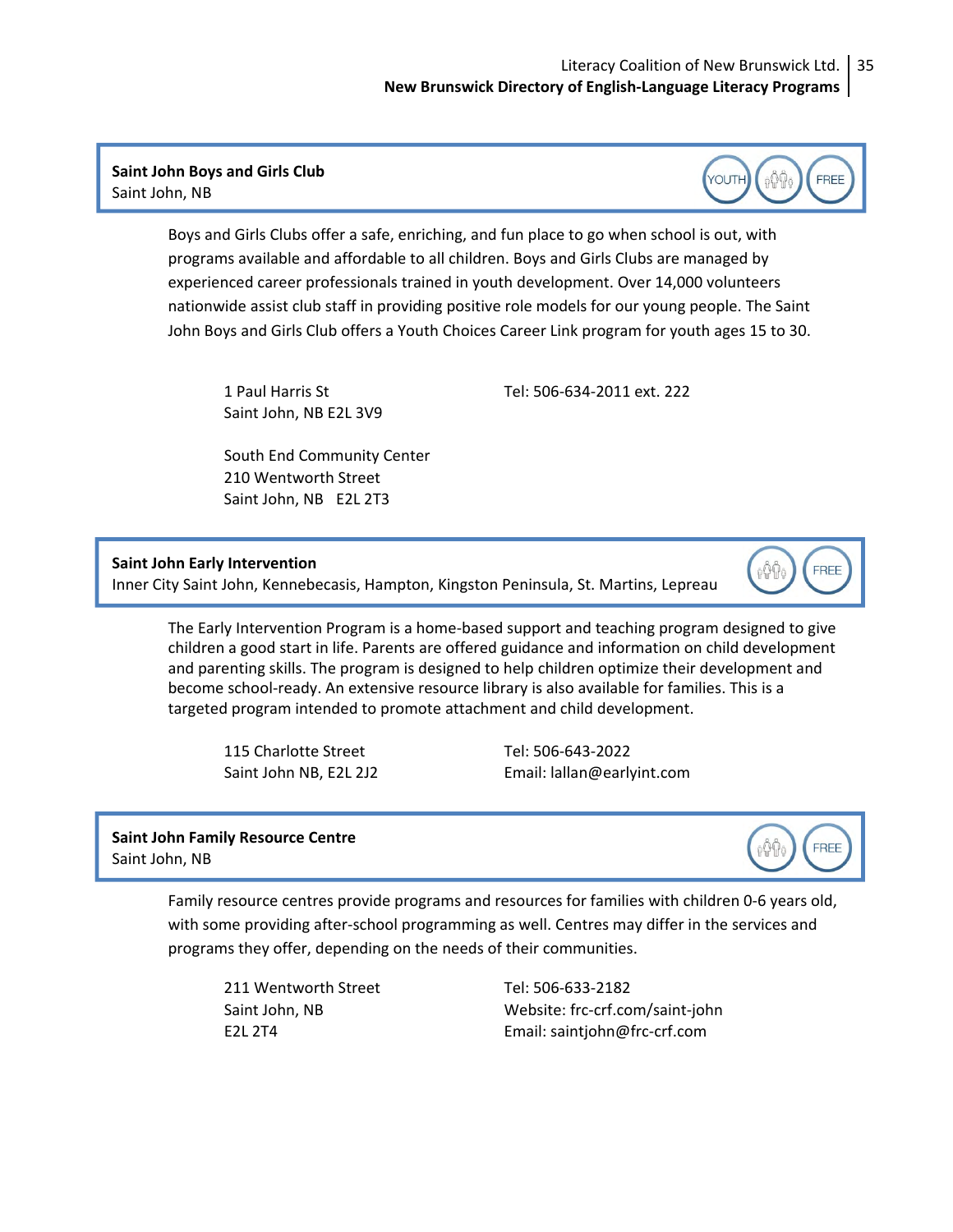### Literacy Coalition of New Brunswick Ltd. 36 **New Brunswick Directory of English‐Language Literacy Programs**

### <span id="page-35-0"></span>**Saint John Learning Exchange** Saint John, NB



The Saint John Learning Exchange is a non‐profit literacy education organization that provide a positive and supportive learner‐centered environment, self‐paced learning programs, and promotes life long learning and the importance of literacy.

162 Union St Tel: 506‐648‐0202 Saint John, NB Website: [www.sjle.org](http://www.sjle.org) E2L 1A8 Email: [learnex@nb.aibn.com](mailto:learnex@nb.aibn.com)

**Talk With Me/Parle‐moi Saint John** Saint John, NB

> Talk With Me/Parle‐moi is a free program for the promotion and prevention of speech‐language development difficulties in pre‐school children. Open to the public, it provides information on speech and language development geared towards those who interact with pre‐school children.

130 Bayard Road Tel: 1‐877‐492‐8255 Saint John, NB E2L 3L6

### **Workplace Essential Skills**

Various Locations, Saint John County, NB

Workplace Essential Skills (WES) training is based on the nine essential skills: Reading, Writing, Numeracy, Oral Communication, Document Use, Computer Use, Thinking Skills, Continuous Learning, Working with Others. The WES team is able to assess workplace needs, develop customized training specific to the needs of the workplace and employees, provide training resources, and measure the achievement of training objectives.

Regional Coordinator Tel: 506-658-6610

**Youth Choices Career Link** Saint John, NB

> An individualized and self‐paced drop‐in program for youth ages 15‐30, focusing on academics, employability, life skills, and self‐sufficiency. Career Link offers a comfortable and non‐ judgmental space where clients and paid facilitators work together to achieve these goals. Participants commit to work on these goals for a minimum of 360 hours over a minimum twenty‐ four week period. Clients who complete this requirement are awarded \$500.

13 Queens Square North Tel: 506‐634‐0788 Saint John, NB E2L 1R6



**FREE** 

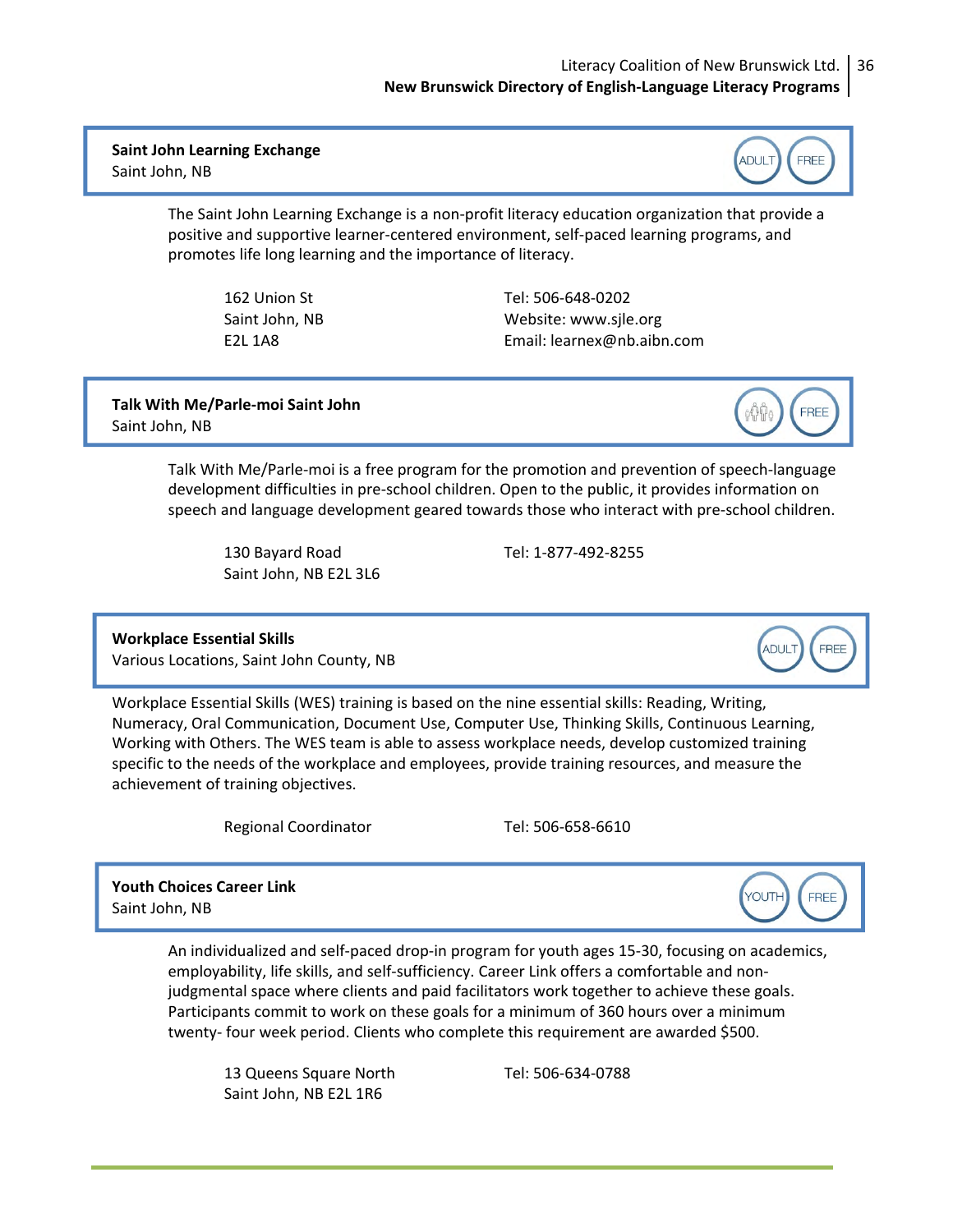### <span id="page-36-0"></span>VICTORIA COUNTY

**Community Adult Learning Program (CALP)** Various Locations, Victoria County, NB

> **CALP Academic Program:** Provides free literacy and GED preparation classes for adults (18+) on a continuous entry basis. CALP is accessible in 70 communities throughout NB and in both official languages.

**E‐Learning Program:** Offers computer training as well as public access to computers and the internet. Assisted access to government online services is also available.

**Location:** Learners are to contact the regional consultant in their area to find classes.

Central and Western Valley **Edmundston** Tel: 506‐325‐4866 Tel: 506‐735‐2715

South of Grand Falls: Regional Consultant **North of Grand Falls: Regional Consultant** 

### **Madawaska‐Victoria Family Resource Centre** Grand Falls, NB

tÖÜt FREE

FREE

**ADULT** 

Family resource centres provide programs and resources for families with children 0‐6 years old, with some providing after‐school programming as well. Centres may differ in the services and programs they offer, depending on the needs of their communities.

475 Terrace St, Unit E Tel: 506‐473‐6351 (1‐866‐905‐9900) Grand Falls, NB Website: frc‐crf.com/grand‐sault E3Z 1B3 Email: [grandfalls@frc](mailto:grandfalls@frc%E2%80%90crf.com)‐crf.com

**Perth‐Andover Partners for Community Literacy** Perth‐Andover, NB



Perth Andover Partners for Community Literacy promotes literacy through various programs in the communities served by the schools of Perth Andover.

Perth‐Andover, NB E7H 4T4

9 School St. Tel: 506‐273‐4761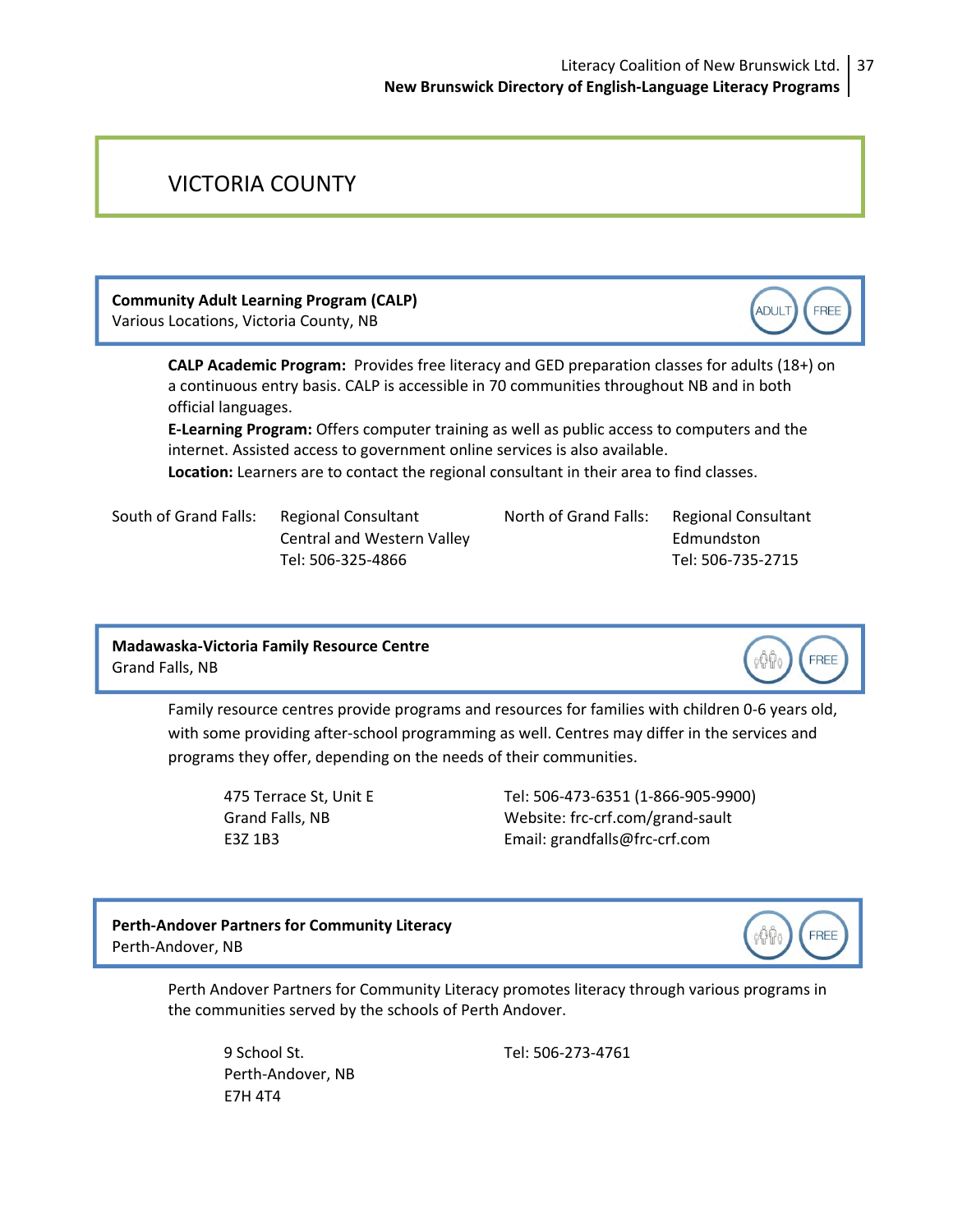#### Literacy Coalition of New Brunswick Ltd. **New Brunswick Directory of English‐Language Literacy Programs** 38

<span id="page-37-0"></span>**Talk With Me/Parle‐moi Grand‐Sault/Saint‐Quentin/Kedgwick** Grand Sault, Saint‐Quentin, and Kedgwick, NB

**FREE** t00

Talk With Me/Parle‐moi is a free program for the promotion and prevention of speech‐language development difficulties in pre‐school children. Open to the public, it provides information on speech and language development geared towards those who interact with pre‐school children.

E3Y 1A3

532 Madawaska Road Tel: 506‐475‐2863 (Grand‐Sault) Grand‐Sault, NB 506‐235‐2863 (Kedgwick)

**Workplace Essential Skills**



Various Locations, Victoria County, NB

Workplace Essential Skills (WES) training is based on the nine essential skills: Reading, Writing, Numeracy, Oral Communication, Document Use, Computer Use, Thinking Skills, Continuous Learning, Working with Others. The WES team is able to assess workplace needs, develop customized training specific to the needs of the workplace and employees, provide training resources, and measure the achievement of training objectives.

Regional Coordinator Tel: 506-737-4544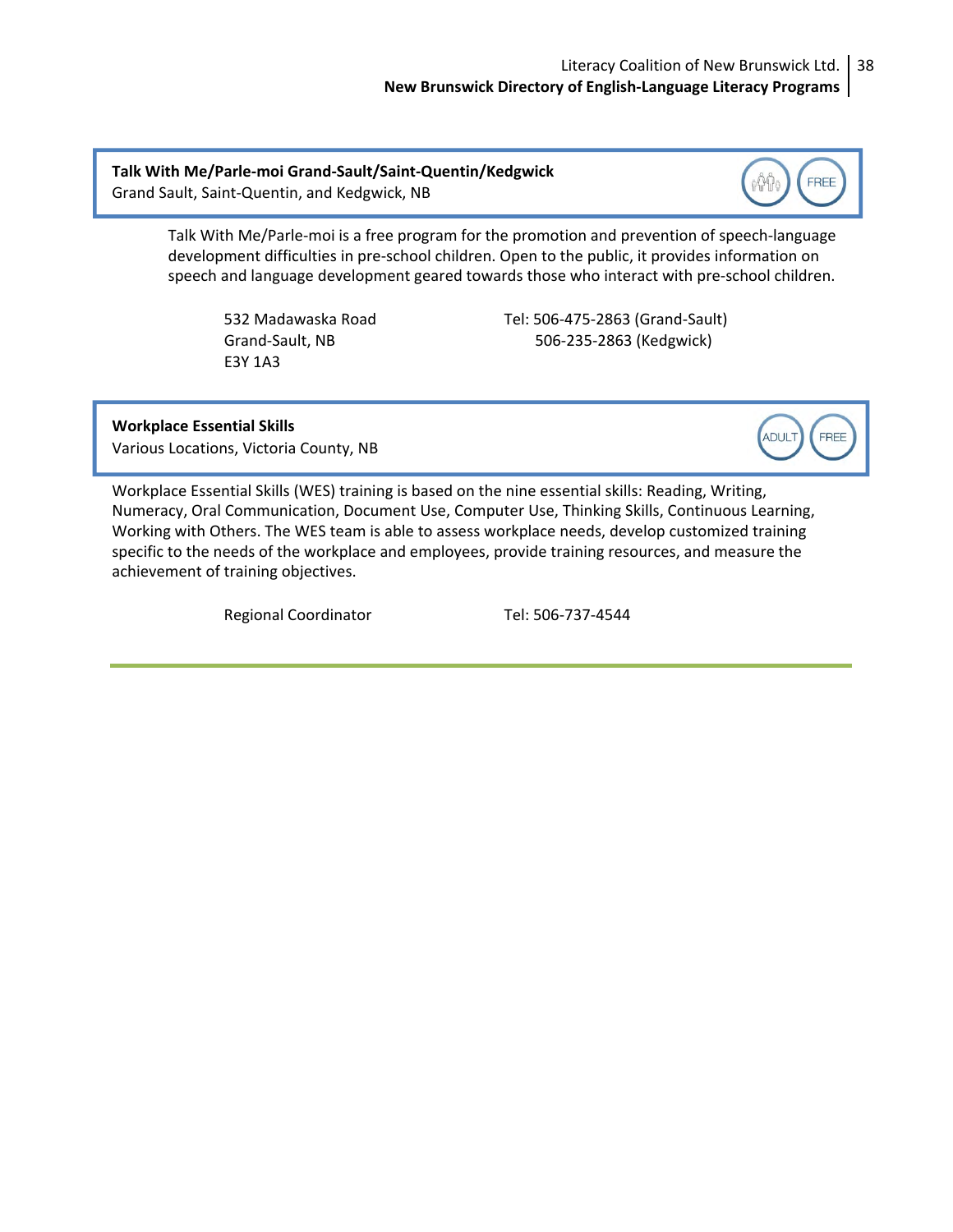### <span id="page-38-0"></span>WESTMORLAND COUNTY

**Community Adult Learning Program (CALP)**

Various Locations, Westmorland County, NB

**CALP Academic Program:** Provides free literacy and GED preparation classes for adults (18+) on a continuous entry basis. CALP is accessible in 70 communities throughout NB and in both official languages.

**E‐Learning Program:** Offers computer training as well as public access to computers and the internet. Assisted access to government online services is also available.

**Location:** Learners are to contact the regional consultant in their area to find classes.

Regional Consultant Tel: 506-856-2241

### **Dorchester/Westmorland Literacy Council (Laubach)** WoodPoint, NB

Laubach Literacy was founded in 1975 and offers free tutoring in basic literacy and numeracy skills to adult learners by trained and certified volunteers. A registered, non‐profit charitable organization, Laubach reports that they operate 26 active councils across New Brunswick.

Wood Point, NB E4L 2J9

415 Route 935 Tel: 506‐379‐4064 or 506‐536‐2993

**Employment Transition Services** Moncton, NB

**YOUTH** ADULT FREE

**ADULT** 

**FREE** 

Employment Transition Services serves people with intellectual disabilities or brain injuries through their free six‐month program. The program is designed to provide an opportunity for personal growth and skill development and to address barriers to employment. Medical diagnosis and an assessment are required for participation in the program.

1222 Main Street Tel: 506‐858‐3639 Moncton, NB E1C 1H6



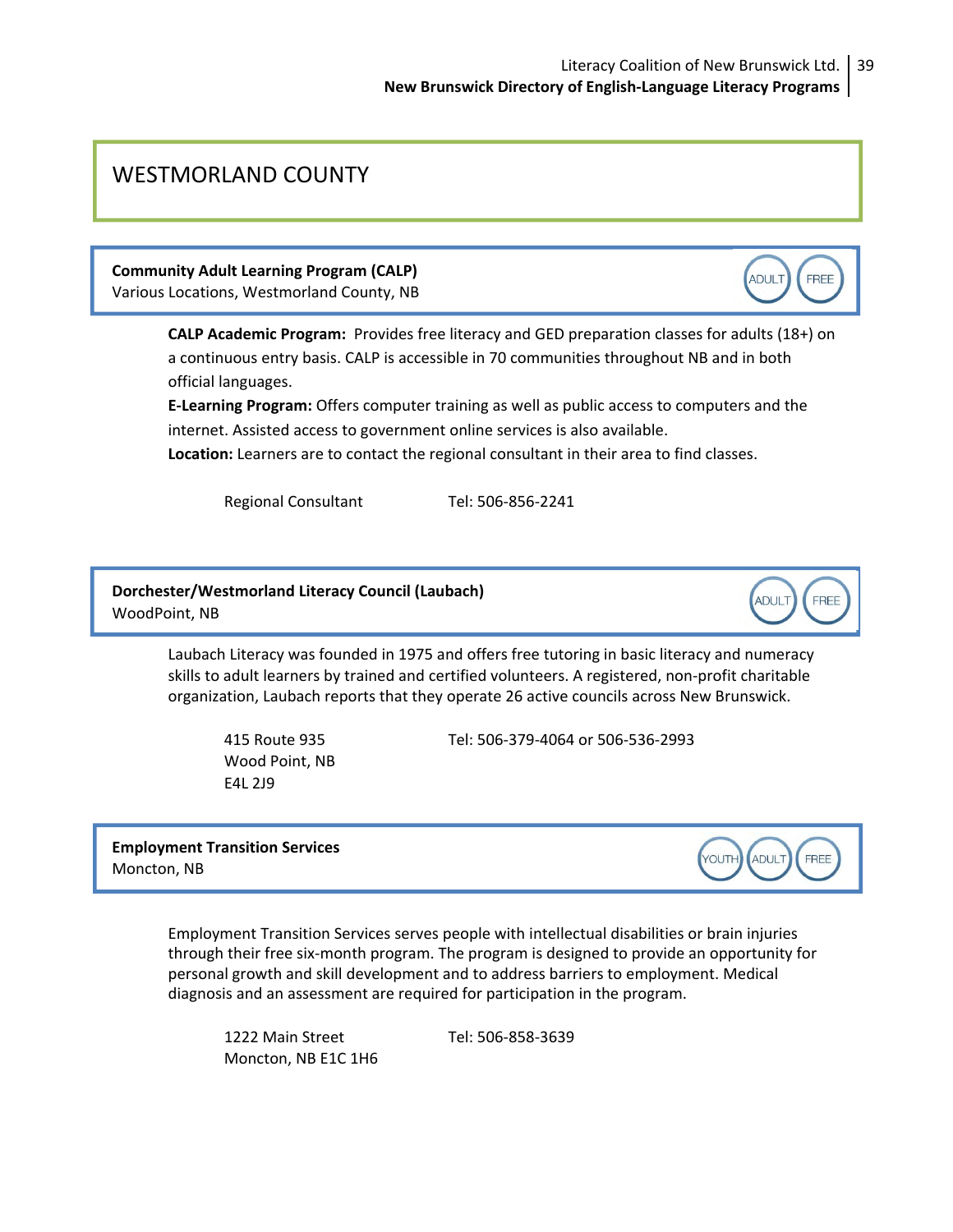### Literacy Coalition of New Brunswick Ltd. 40 **New Brunswick Directory of English‐Language Literacy Programs**

### <span id="page-39-0"></span>**Fort Folly First Nation Aboriginal Headstart** Dorchester, NB



Headstart programs deliver early literacy and kindergarten readiness programs.

 38 Bernard Trail Phone: (506) 379‐3405 Dorchester, NB E4K 3V5

### **Frontier College**

Various Locations, Westmorland County, NB



Frontier College is Canada's original literacy organization, training volunteers to work with children and adults in various communities across the province and country.

2 Garland Court, Suite 101 Tel: 506‐450‐7923 Fredericton, NB E3B 5A3

PO Box 4400 Website: [www.frontiercollege.ca](http://www.frontiercollege.ca)

**Greater Moncton Family Resource Center** Dieppe, NB



Family resource centres provide programs and resources for families with children 0‐6 years old, with some providing after-school programming as well. Centres may differ in the services and programs they offer, depending on the needs of their communities.

20‐451 Paul St, Suite 210 Tel: 506‐384‐7874

Dieppe, NB Website: frc‐crf.com/moncton E1A 6W8 Email: [moncton@frc](mailto:moncton@frc%E2%80%90crf.com)‐crf.com

**Moncton Boys and Girls Club** Moncton, NB



Boys and Girls Clubs offer a safe, enriching, and fun place to go when school is out, with programs available and affordable to all children. Boys and Girls Clubs are managed by experienced career professionals trained in youth development. Over 14,000 volunteers nationwide assist club staff in providing positive role models for our young people.

15 Everett Street Tel: 506‐853‐7356 Moncton, NB E1C 3Z6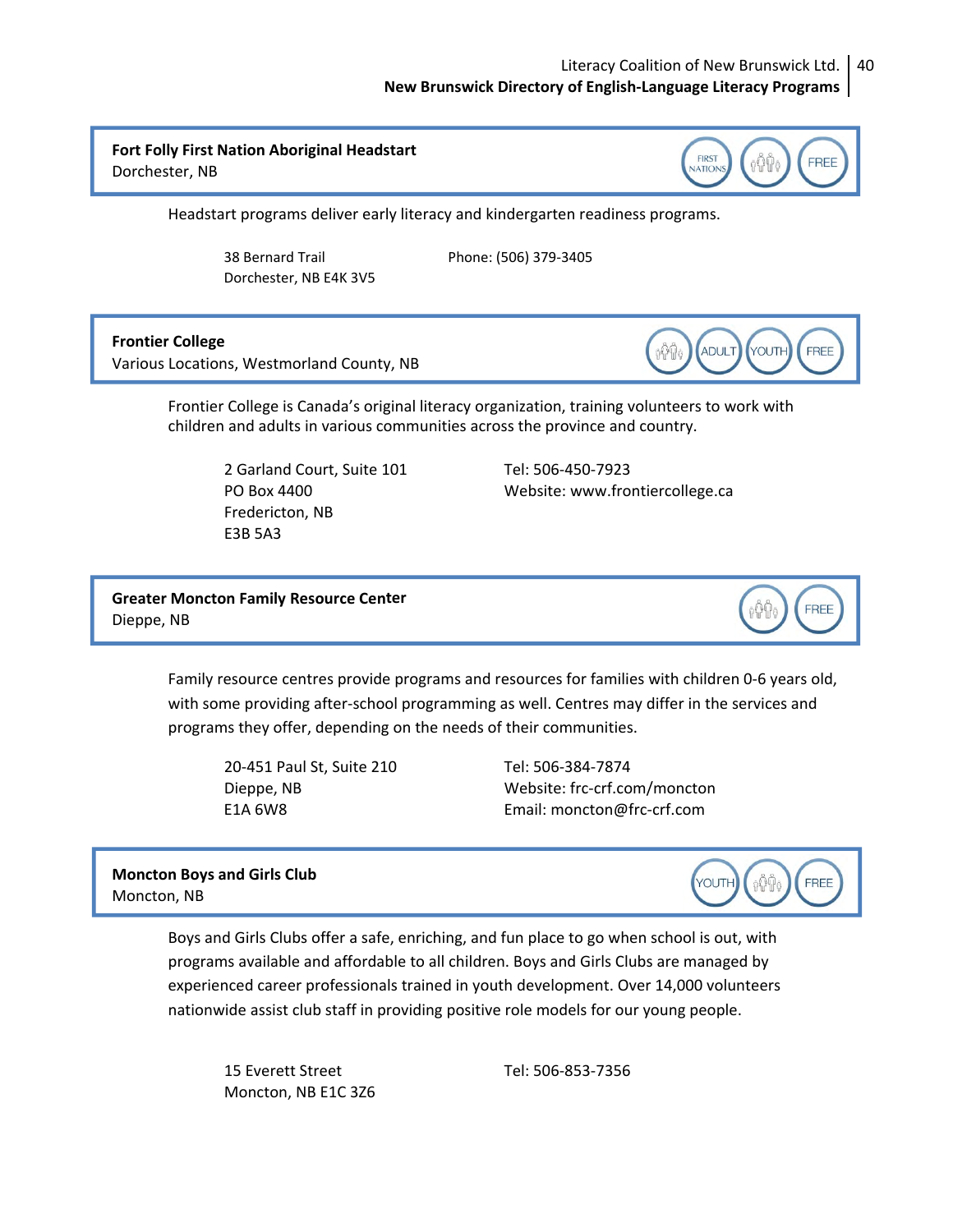### <span id="page-40-0"></span>**Moncton Headstart Early Intervention** Moncton, NB

This is a home‐based support and teaching program designed to give children a good start in life. Parents are offered guidance and information on child development and parenting skills. The program is designed to help children optimize their development and become school‐ready. An extensive resource library is also available for families. This is a targeted program intended to promote attachment and child development. The Moncton Headstart Early Intervention includes programs for economically disadvantaged children as well as parenting programs.

E1C 2S9

111 Mountain Road Tel: 506‐858‐8252 Moncton, NB Fax: 506‐857‐3170

**Moncton Regional Learning Council** (Laubach) Moncton, NB

> Laubach Literacy was founded in 1975 and offers free tutoring in basic literacy and numeracy skills to adult learners by trained and certified volunteers. A registered, non‐profit charitable organization, Laubach reports that they operate 26 active councils across New Brunswick.

347 Mountain Road Tel: 506‐388‐3013

Moncton, NB E1C 2M7 Website: [www.nald.ca/mrlc](http://www.nald.ca/mrlc)

**Parkton Family Learning & Resource Centre** Moncton, NB

ADULT YOUTH tût FREE

FREE

tÔÎt

**ADULT** 

FREE

Parkton Family Learning & Resource Centre offers one on one tutoring for adult literacy and programming for family literacy.

62 Lancaster Road Tel: 506‐382‐3303 Moncton, NB E1C 7A6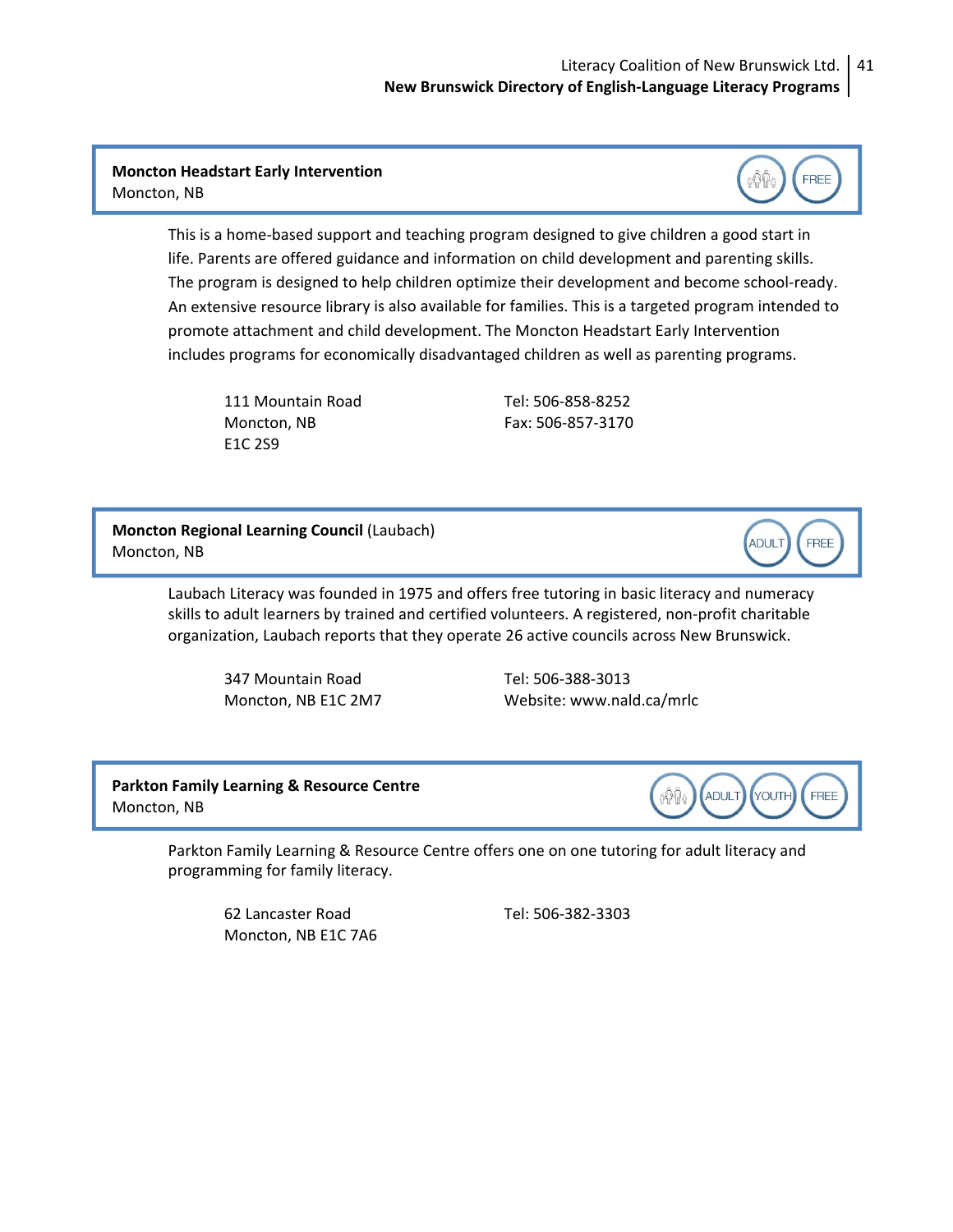YOUTH

 $\hat{p}$ 

**ADULT** 

**FREE** 

**FREE** 

### <span id="page-41-0"></span>**Petitcodiac Boys and Girls Club** Peticodiac, NB

Boys and Girls Clubs offer a safe, enriching, and fun place to go when school is out, with programs available and affordable to all children. Boys and Girls Clubs are managed by experienced career professionals trained in youth development. Over 14,000 volunteers nationwide assist club staff in providing positive role models for our young people.

E4Z 4G3

45 Corey Avenue Tel: 506‐756‐2841 Petitcodiac, NB Email: [littletykes@nb.aibn.com](mailto:littletykes@nb.aibn.com)

### **Port Elgin Literacy Council (Laubach)** Port Elgin, NB

Laubach Literacy was founded in 1975 and offers free tutoring in basic literacy and numeracy skills to adult learners by trained and certified volunteers. A registered, non‐profit charitable organization, Laubach reports that they operate 26 active councils across New Brunswick.

Port Elgin, NB E4M 2C9

PEDVAG Inc. Tel: 506‐538‐7638 12 Church St. Email: [pedvacfoundation@nb.aibn.com](mailto:pedvacfoundation@nb.aibn.com)

### **Salisbury Boys and Girls Club** Salisbury, NB

YOUTH aÖf FREE

Boys and Girls Clubs offer a safe, enriching, and fun place to go when school is out, with programs available and affordable to all children. Boys and Girls Clubs are managed by experienced career professionals trained in youth development. Over 14,000 volunteers nationwide assist club staff in providing positive role models for our young people.

2699 Fredericton Road Tel: 506‐372‐5873 E4J 2E1

Salisbury, NB 
Email: [salbg@rogers.com](mailto:salbg@rogers.com)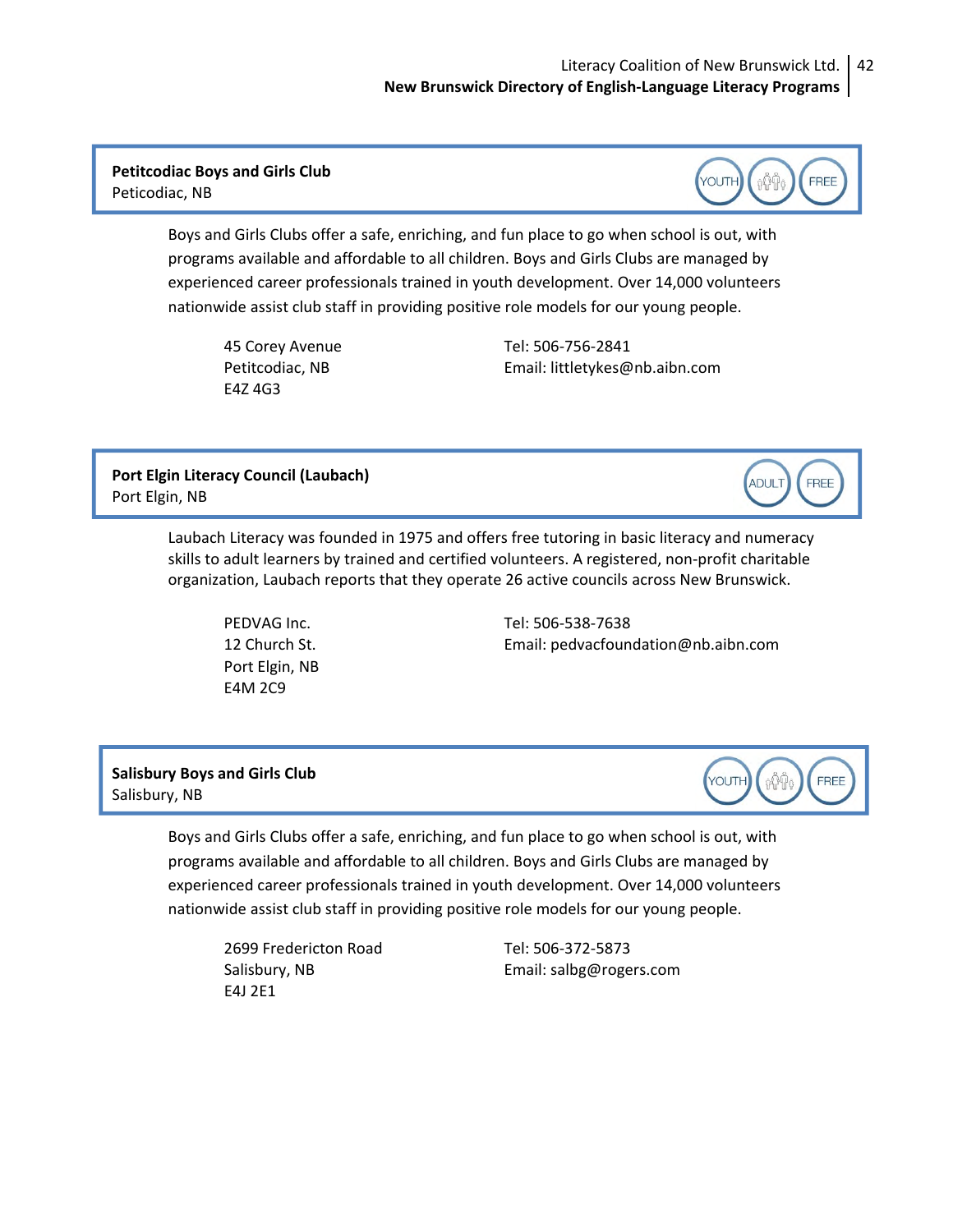### Literacy Coalition of New Brunswick Ltd. 43 **New Brunswick Directory of English‐Language Literacy Programs**

<span id="page-42-0"></span>**Talk With Me/Parle‐moi South‐East** Moncton, NB



Talk With Me/Parle‐moi is a free program for the promotion and prevention of speech‐language development difficulties in pre‐school children. Open to the public, it provides information on speech and language development geared towards those who interact with pre‐school children.

E1C 1B3

81 Albert St. Tel: 506‐870‐2993 Moncton, NB or 1‐888‐746‐1333

**Tantramar Family Resource Center / Tantramar Interactive** Sackville, NB



Family resource centres provide programs and resources for families with children 0‐6 years old, with some providing after‐school programming as well. Centres may differ in the services and programs they offer, depending on the needs of their communities.

9B Willow Lane Tel: 506‐939‐8372 Sackville, NB Website: tantramarfamily.ca E4L 4P4 Email: [tfrcoffice@eastlink.ca](mailto:tfrcoffice@eastlink.ca)

### **Tantramar Literacy Council (Laubach)** Sackville, NB



Laubach Literacy was founded in 1975 and offers free tutoring in basic literacy and numeracy skills to adult learners by trained and certified volunteers. A registered, non‐profit charitable organization, Laubach reports that they operate 26 active councils across New Brunswick.

E4L 1G6

PO Box 6311 Tel: 506‐536‐0245 Sackville, NB Email: [cegadams3@eastlink.ca](mailto:cegadams3@eastlink.ca)

### **Wilson Reading Center** Moncton, NB



The Moncton Reading Center has programs to teach people of all ages to read. Run primarily as an after‐school program, participants must pre‐register and pay a fee.

E1C 4Z4

99 Church Street Tel: 506‐388‐5813 Moncton, NB Email: [wilsonreadingcentre@gmail.com](mailto:wilsonreadingcentre@gmail.com)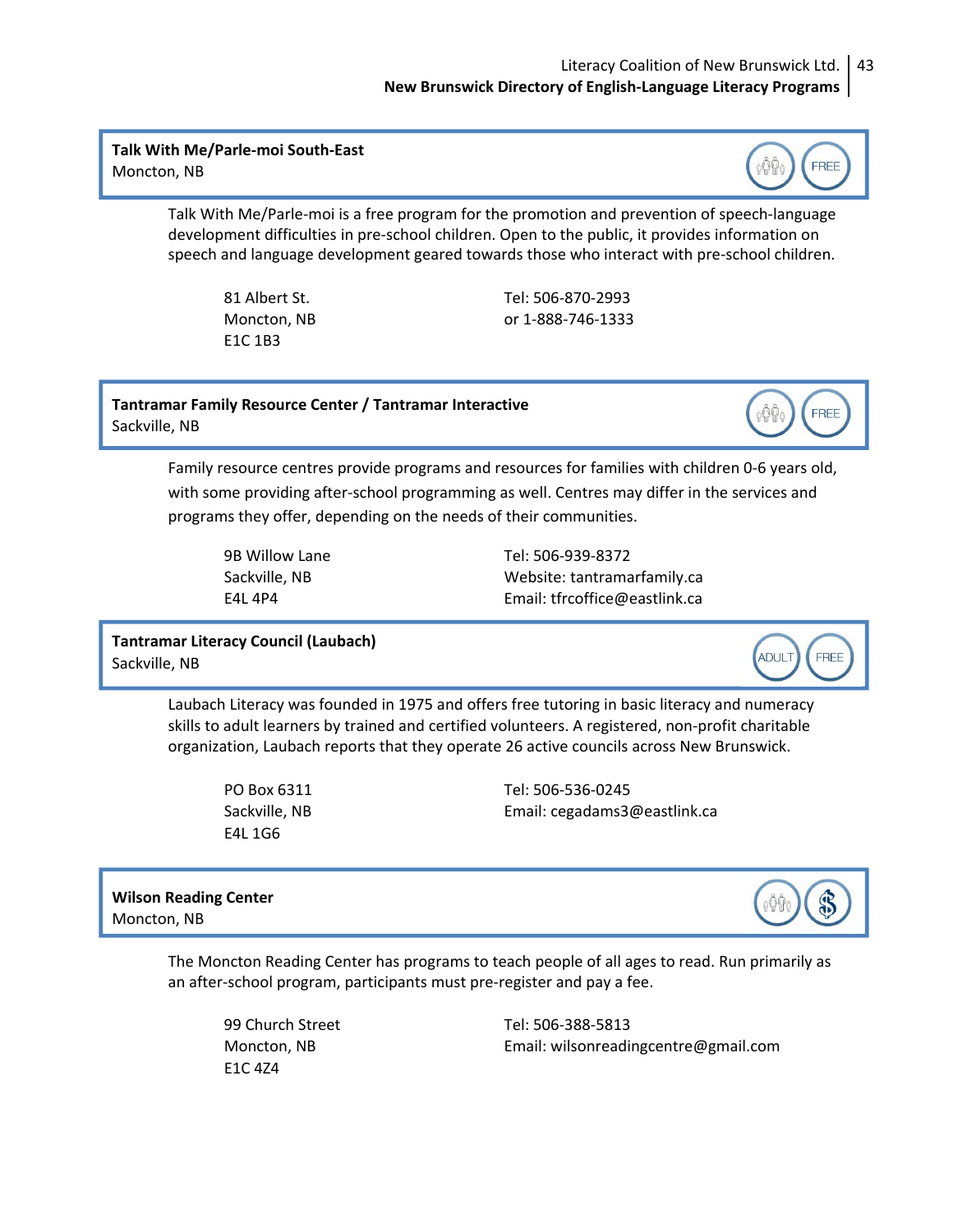**Workplace Essential Skills** Various Locations, Westmorland County, NB

<span id="page-43-0"></span>



Workplace Essential Skills (WES) training is based on the nine essential skills: Reading, Writing, Numeracy, Oral Communication, Document Use, Computer Use, Thinking Skills, Continuous Learning, Working with Others. The WES team is able to assess workplace needs, develop customized training specific to the needs of the workplace and employees, provide training resources, and measure the achievement of training objectives.

Regional Coordinator Tel: 506-856-2242

**YMCA Moncton Youth Tutor Program** Moncton, NB

t90t **FREE** 

The Youth Tutor Program is an individualized tutoring service for children in grades 1‐6. Participants are referred by Sunny Brea and Beaverbrook Schools, while the tutors are local high school students. Tutors go to the school of the child, which are typically Sunny Brea Elementary and Beaverbrook Elementary.

E1C 0B3

30 Veterans Ave Tel: 506‐857‐0606 ext. 2235 Moncton, NB Website: <http://www.ymcamoncton.ca/>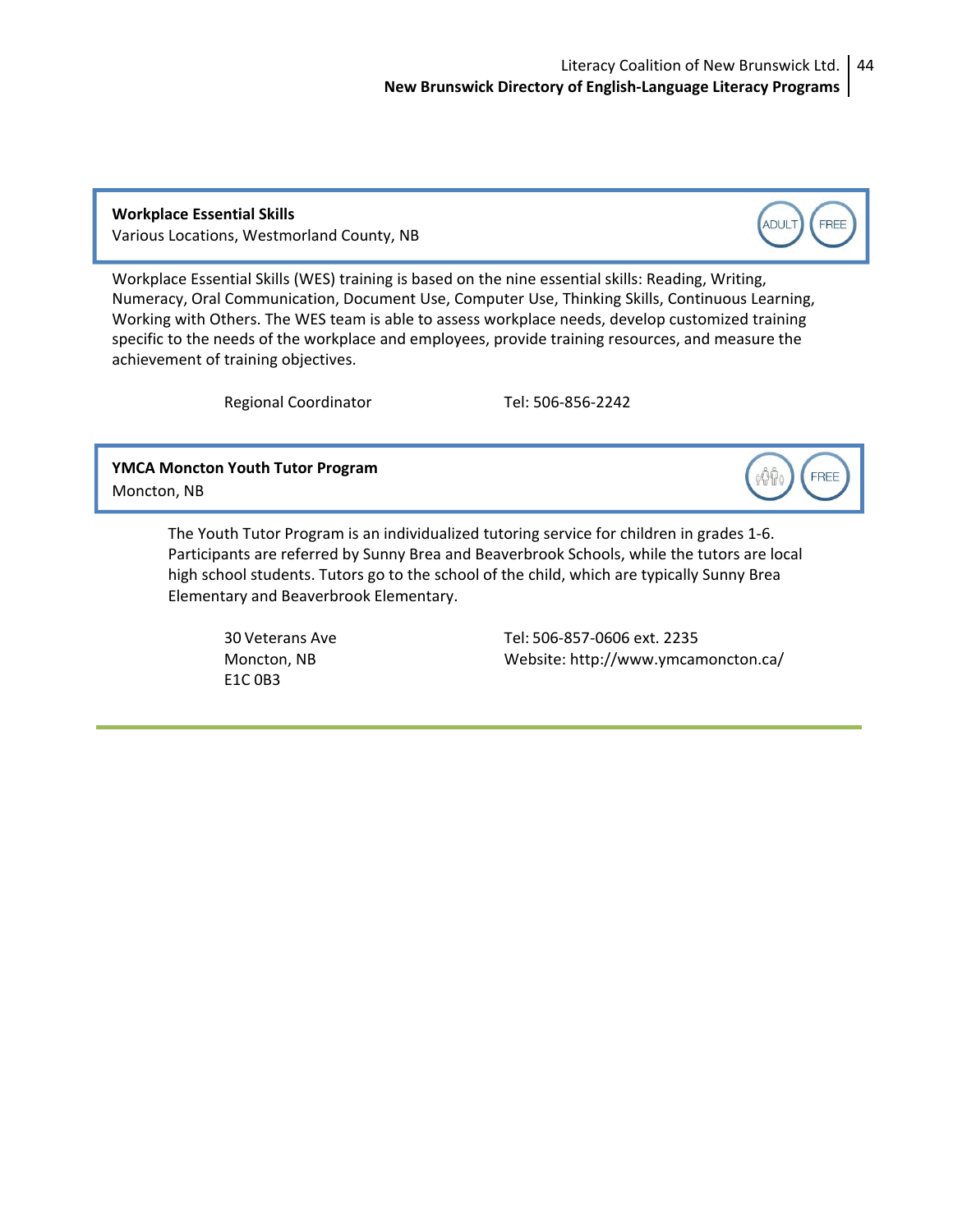### <span id="page-44-0"></span>YORK COUNTY

## **Community Adult Learning Program (CALP)**

Various Locations, York County, NB

**CALP Academic Program:** Provides free literacy and GED preparation classes for adults (18+) on a continuous entry basis. CALP is accessible in 70 communities throughout NB and in both official languages.

**E‐Learning Program:** Offers computer training as well as public access to computers and the internet. Assisted access to government online services is also available.

**Location:** Learners are to contact the regional consultant in their area to find classes.

Regional Consultant Tel: 506-325-4866

**Fredericton Boys and Girls Club** Fredericton, NB

> Boys and Girls Clubs offer a safe, enriching, and fun place to go when school is out, with programs available and affordable to all children. Boys and Girls Clubs are managed by experienced career professionals trained in youth development. Over 14,000 volunteers nationwide assist club staff in providing positive role models for our young people.

 Skyline Acres Tel: 506‐472‐5112 Fredericton, NB

248 Medley Street Fredericton, NB Fredericton, NB 
E3A 5G9

 Estey's Bridge 1388 Route 620 Estey's Bridge, NB

499 Canterbury Drive **Website:** [www.fbgc.ca](http://www.fbgc.ca)

Henry Park / Devon Mailing address: PO Box 3188, Stn B



**ADULT** 

FREE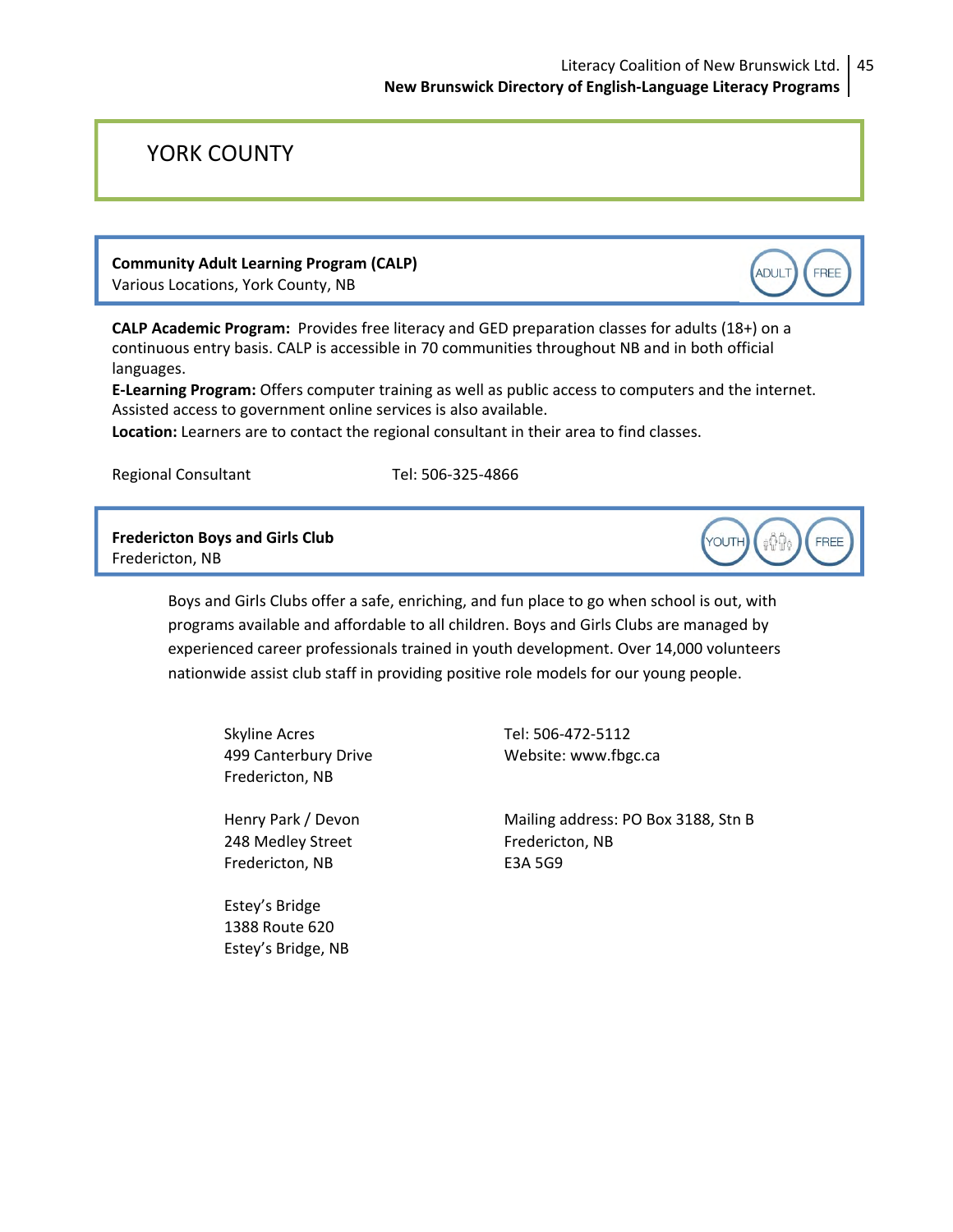### Literacy Coalition of New Brunswick Ltd. 46 **New Brunswick Directory of English‐Language Literacy Programs**

# **Fredericton Early Intervention**

<span id="page-45-0"></span>

Fredericton, Minto, Chipman, Boiestown, Doaktown, Harvey, McAdam, Geary, Burton, and Oromocto



This is a home‐based support and teaching program designed to give children a good start in life. Parents are offered guidance and information on child development and parenting skills. The program is designed to help children optimize their development and become school-ready. An extensive resource library is also available for families. This is a targeted program intended to promote attachment and child development.

919 Prospect St, Suite 80 Tel: 506-454-8698 Fredericton, NB Fax: 506‐443‐0209 E3B 2T7

**Fredericton Regional Family Resource Centre** Marysville, NB



Family resource centres provide programs and resources for families with children 0‐6 years old, with some providing after‐school programming as well. Centres may differ in the services and programs they offer, depending on the needs of their communities.

E3A 4C3

 60 Veteran's Drive Tel: 506‐474‐0252 Marysville, NB **Email:** [fredericton@frc](mailto:fredericton@frc%E2%80%90crf.com)-crf.com

**Frontier College** Fredericton, NB



Frontier College is Canada's original literacy organization, training volunteers to work with children and adults in communities.

 2 Garland Court, Suite 101 Tel: 506‐450‐7923 Fredericton, NB E3B 5A3

PO Box 4400 Website: [www.frontiercollege.ca](http://www.frontiercollege.ca)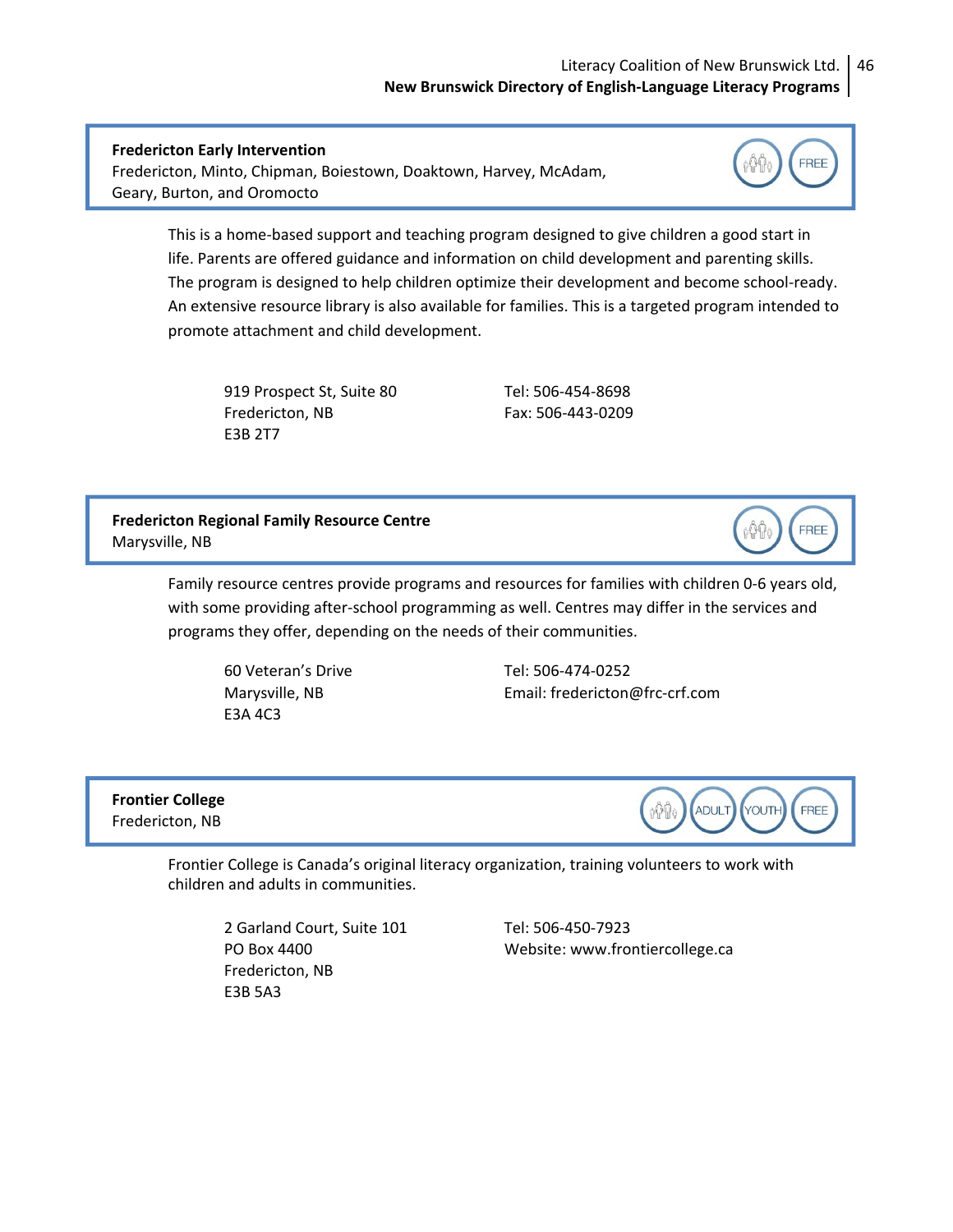### Literacy Coalition of New Brunswick Ltd. 47 **New Brunswick Directory of English‐Language Literacy Programs**

<span id="page-46-0"></span>**Keswick Valley Literacy Council (Laubach)** Middle Hainesville, NB



Laubach Literacy was founded in 1975 and offers free tutoring in basic literacy and numeracy skills to adult learners by trained and certified volunteers. A registered, non‐profit charitable organization, Laubach reports that they operate 26 active councils across New Brunswick.

 2822 Route 104 Tel: 506‐463‐8189 Middle Hainesville, NB E6E 1H5

**Kingsclear First Nation Aboriginal Headstart** Kingsclear, NB

Headstart programs deliver early literacy and kindergarten readiness programs.

 721 Church Street Tel: 506‐363‐4047 Kingsclear, NB E3E 1K8

**Laubach Literacy Fredericton** Fredericton, NB



**FREE** 

Laubach Literacy was founded in 1975 and offers free tutoring in basic literacy and numeracy skills to adult learners by trained and certified volunteers. A registered, non‐profit charitable organization, Laubach reports that they operate 26 active councils across New Brunswick.

 65 Brunswick Street Tel: 506‐458‐1396 Fredericton, NB E3B 1G5

Room 289 Email: [laubachliteracyfredericton@nb.aibn.com](mailto:laubachliteracyfredericton@nb.aibn.com)

FIRST<br>NATIONS

eÖŸ

**St. Mary's First Nation Aboriginal Headstart** Fredericton, NB



Headstart programs deliver early literacy and kindergarten readiness programs.

E3A 2W1

 35 Dedham Street Phone: (506) 462‐9685 Fredericton, N.B. Email: [smdaycare@nb.aibn.com](mailto:smdaycare@nb.aibn.com)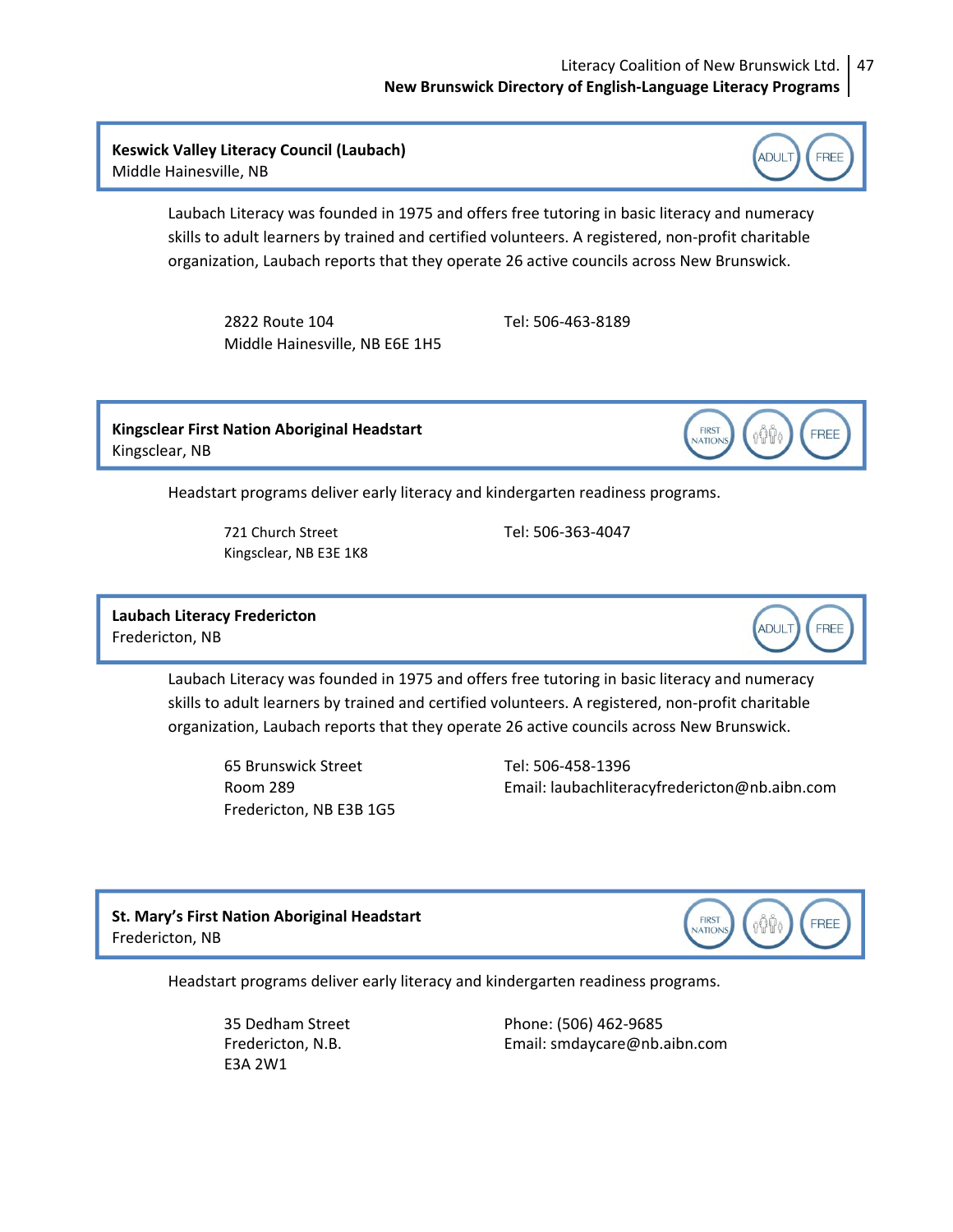### Literacy Coalition of New Brunswick Ltd. 48 **New Brunswick Directory of English‐Language Literacy Programs**

### <span id="page-47-0"></span>**Talk With Me/Parle‐moi Fredericton/Oromocto** Fredericton, NB



:AÑo

**ADULT** 

**FREE** 

**FREE** 

Talk With Me is a free program for awareness promotion and prevention of speech‐language development difficulties in pre‐school children. Open to the public, it provides information on speech and language development geared towards those who interact with pre‐school children.

 700 Priestman Street Fredericton, NB E3B 5N5

PO Box 9000 Tel: 506‐452‐5830 or 1‐877‐691‐8800

### **UNB Early Childhood Centre** Fredericton, NB

UNB's Early Childhood Centre offers a broad and balanced curriculum for young children; communication and multi-modal literacy are key ingredients of this curriculum. The centre also offers a program of literacy education for parents, caregivers and young children which was developed at UNB.

Faculty of Education, UNB Tel: 506-453-5024 Fredericton, NB **Email:** [eccentre@unb.ca](mailto:eccentre@unb.ca) E3B 5A3

PO Box 4400 Website: <http://www.unbf.ca/education/ecc/>

**Workplace Essential Skills** Various Locations, York County, NB

Workplace Essential Skills (WES) training is based on the nine essential skills: Reading, Writing, Numeracy, Oral Communication, Document Use, Computer Use, Thinking Skills, Continuous Learning, Working with Others. The WES team is able to assess workplace needs, develop customized training specific to the needs of the workplace and employees, provide training resources, and measure the achievement of training objectives.

Regional Coordinator Tel: 506-444-3859